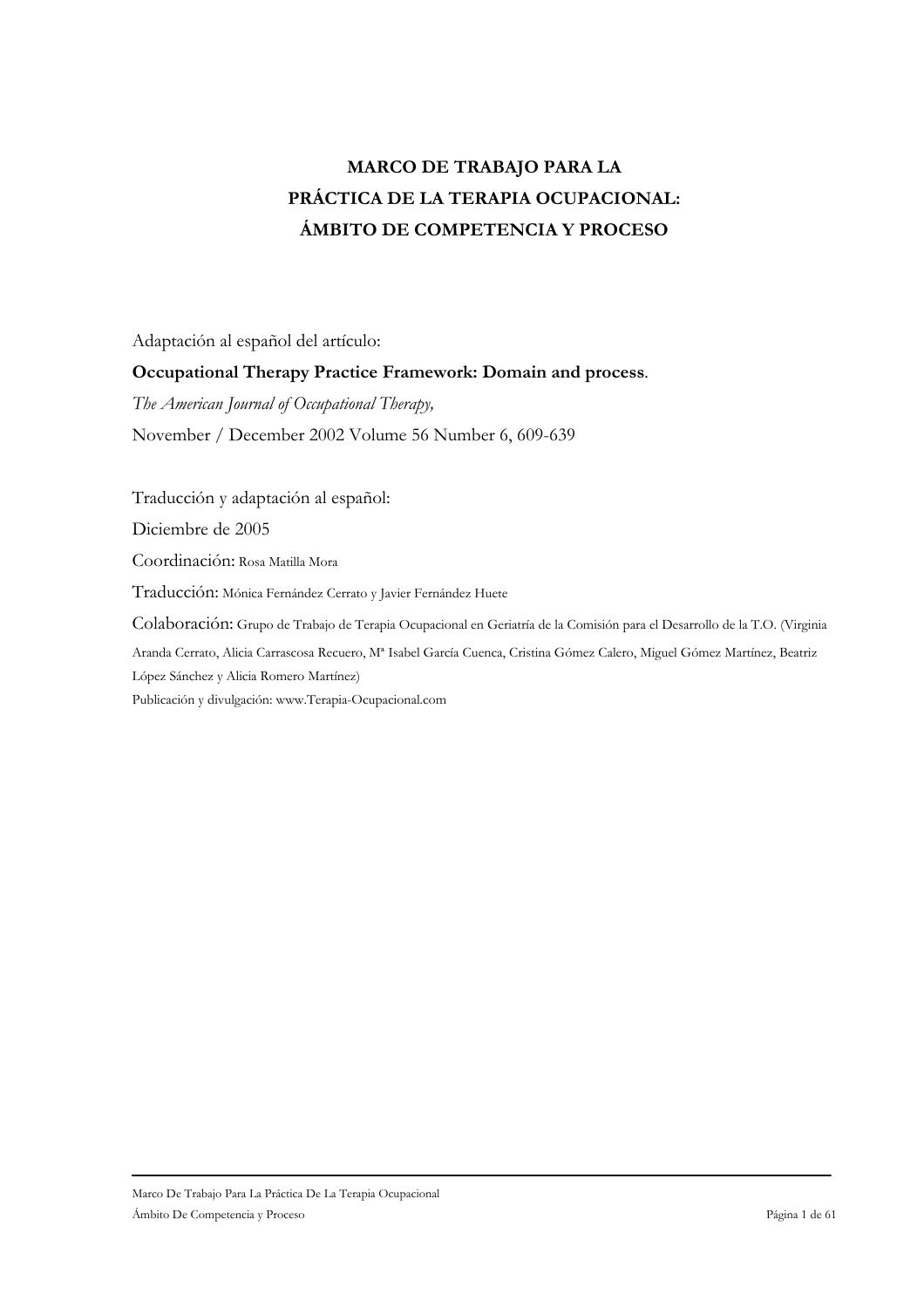| EL DESARROLLO DEL MARCO DE TRABAJO PARA LA PRACTICA DE LA TERAPIA OCUPACIONAL: ÁMBITO DE COMPETENCIA Y |  |
|--------------------------------------------------------------------------------------------------------|--|
|                                                                                                        |  |
| LA RELACIÓN DEL MARCO DE TRABAJO EN RELACIÓN A LA RESCINDIDA TERMINOLOGÍA UNIFORME III Y EL ICF57      |  |
|                                                                                                        |  |
|                                                                                                        |  |
|                                                                                                        |  |

# **ÍNDICE**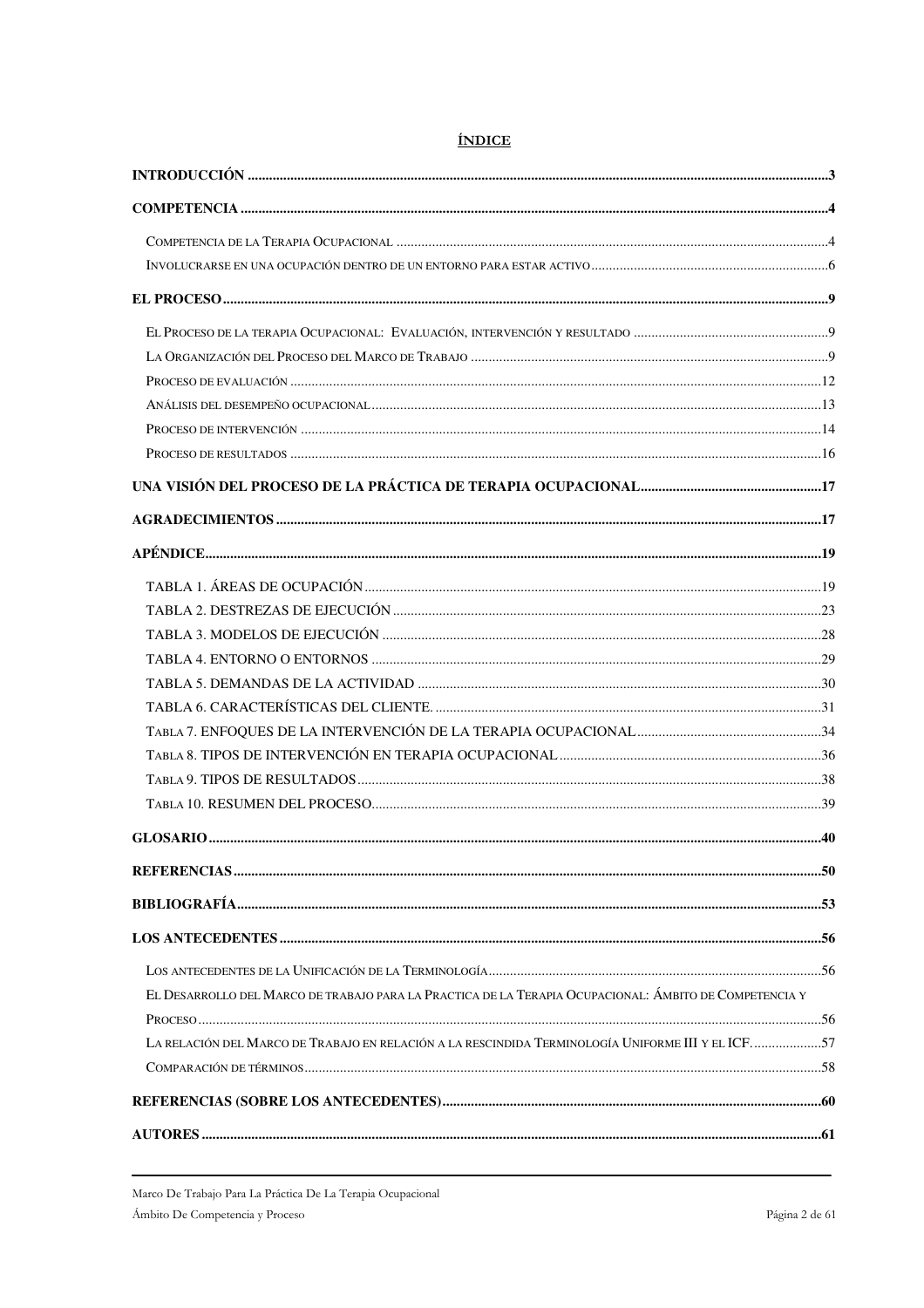# Introducción

La terapia ocupacional es una profesión en constante evolución. A lo largo de los años, el estudio de la ocupación humana y sus componentes ha aclarado los conceptos fundamentales y los términos que guían la práctica de la terapia ocupacional. A esto se añade la evolución de la propia disciplina y su aportación a la sociedad. El Marco de Trabajo para la Práctica de la Terapia Ocupacional: Ámbito de Competencia y Proceso (también referido en este texto como Marco de Trabajo) es la evolución de una serie de documentos que se desarrollaron durante varias décadas perfilando el lenguaje y los términos que describen el objetivo principal de la profesión.

El Marco de Trabajo se desarrolló como respuesta a las necesidades de la práctica actual - la necesidad de clarificar las premisas y articular el objetivo de la terapia ocupacional y las actividades cotidianas, en la aplicación durante el proceso de intervención, que facilita que una ocupación se mantenga a lo largo de la vida. El impulso para el desarrollo del Marco de Trabajo fue el examen del proceso hasta la actualidad y la modificación de la Terminología Uniforme para la terapia ocupacional - Tercera Edición (UT-III) AOTA 1994. Los antecedentes del desarrollo del Marco de Trabajo se encuentran al final del documento. Como profesión práctica en constante evolución, el Marco de Trabajo para la Práctica de la Terapia Ocupacional: Ámbito de Competencia y Proceso requerirá necesidades permanentes de modificación según evolucione la profesión.

Este trabajo tiene dos perspectivas: a) describir el ámbito de competencia que centra y sustenta el objetivo de la profesión y sus actos, y b) perfilar el proceso de evaluación y de intervención de la terapia ocupacional que es dinámico y va unido al objetivo de la profesión y el uso de la ocupación. El ámbito de competencia y el proceso son obligadamente interdependientes, entendiéndose por ámbito de competencia, el área donde se desarrolla la actividad humana en donde se lleva a cabo el proceso.

Este documento va dirigido a dos públicos, el interno y el externo. El público interno, los profesionales - los terapeutas ocupacionales y los asistentes de terapia ocupacional- que pueden usar el Marco de Trabajo para analizar su práctica actual, para considerar nuevas aplicaciones en la práctica de áreas emergentes. Los profesores de terapia ocupacional pueden encontrar de utilidad el Marco de Trabajo para enseñar el proceso centrado en el cliente y que este se involucre en una ocupación a lo largo de la vida. Los terapeutas ocupacionales y los asistentes de terapia ocupacional nos movemos en un ámbito asistencial nuevo y en expansión. Las descripciones y la terminología que ofrece el Marco de Trabajo puede servir de ayuda en la comunicación del único objetivo sobre la ocupación y las actividades de la vida diaria (en adelente AVD) al público externo. Para el público externo el Marco de Trabajo ofrece la posibilidad de entender cómo interviene la terapia ocupacional, dónde hace su énfasis para mantener la función y el desempeño de las AVD y muchos factores que influyen en el desempeño o ejecución (por ejemplo las destrezas del desempeño, los patrones de desempeño, el entorno, las demandas de la actividad, las características del cliente, etc.) que entran en juego durante el proceso de intervención.

La descripción del proceso servirá de ayuda al público para entender el conocimiento y la habilidad de los terapeutas ocupacionales y los asistentes de terapia ocupacional para ayudar a las personas en su intento de que consigan y reanuden las actividades de la vida diaria que favorecen la funcionalidad y la salud.

El Marco de Trabajo para la práctica de la Terapia Ocupacional: Competencia y Proceso comienza con una explicación de lo que compete a la profesión. Cada aspecto está ampliamente descrito. Tras una introducción al proceso de la terapia ocupacional, se continúa con unas premisas clave que subrayan puntos importantes. Cada sección del proceso es entonces descrito específicamente. Numerosos recursos materiales, incluyendo un apéndice, un glosario, referencias, una bibliografía y los antecedentes del desarrollo para el Marco de Trabajo se añaden al final del documento.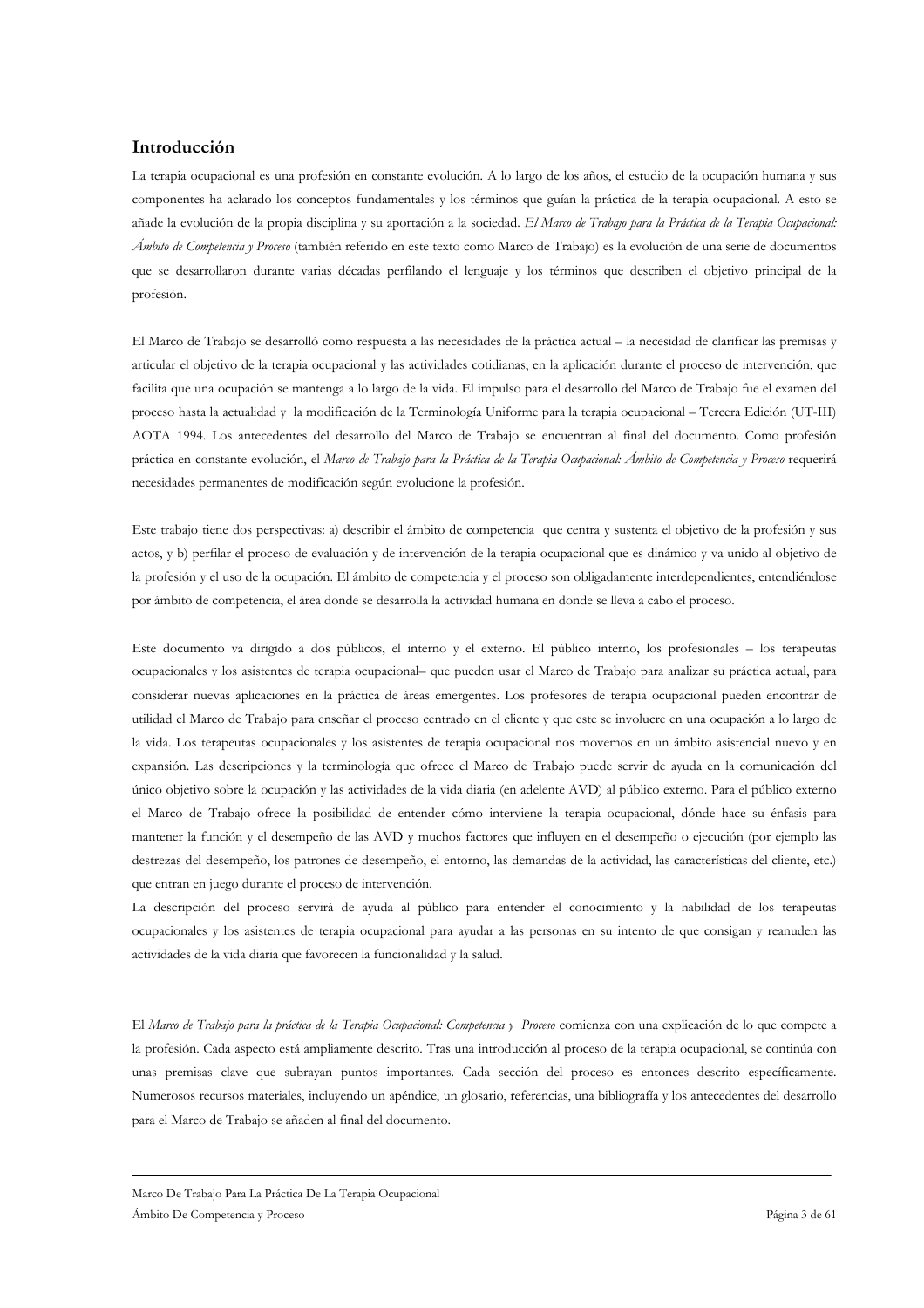### Competencia

# (El ámbito) Competencia de la Terapia Ocupacional

"El campo concerniente a una profesión consiste en aquellas áreas de la experiencia humana en las que los profesionales ofrecen asistencia a otros" (Mosey, 1981, p. 51). Los terapeutas ocupacionales y los asistentes de terapia ocupacional<sup>1</sup> centran su actuación en hacer que la gente se involucre en las AVD que tienen sentido para cada persona y por lo tanto un propósito. El ámbito de la terapia ocupacional se basa en el interés de la habilidad del ser humano en involucrarse en las actividades cotidianas. El término que los terapeutas ocupacionales y los asistentes de terapia ocupacional utilizan para recoger la amplitud y significado de las "actividades de cada día" es Ocupación. El modo en que se usa la Ocupación en este texto se define como sigue:

"Actividades de la vida cotidiana, denominadas, organizadas con un valor y significado concreto para las personas de una determinada cultura. La ocupación es lo que hacen las personas para el desempeño de sus roles, que incluye el cuidado de sí mismo..., el ocio... y la participación social y económica a la comunidad..." (Law, Polatajko, Baptiste & Townsend, 1997, p.32)

La experiencia de los terapeutas ocupacionales y los asistentes de terapia ocupacional va unida a su conocimiento de la ocupación y en cómo la realización de una ocupación se puede utilizar para influir en los efectos de una enfermedad o discapacidad. Cuando los terapeutas ocupacionales y los asistentes de terapia ocupacional trabajan con los clientes, dirigen sus esfuerzos a ayudarles en el desempeño. Los cambios en el desempeño se dirigen directamente para mejorar la ocupación que tiene sentido y como consecuencia tiene un efecto en la salud, el bienestar y la satisfacción vital.

La profesión ve la ocupación como un medio y como un fin. El proceso que se lleva a cabo durante la intervención de la terapia ocupacional puede incluir el uso terapéutico de la ocupación como un "medio" o método de cambio del desempeño. El "fin" en el proceso de intervención se produce con la mejoría del cliente al involucrarse en una ocupación significativa.

Ambos términos, ocupación y actividad, se usan por los terapeutas ocupacionales y los asistentes de terapia ocupacional para describir la participación en las tareas de la vida cotidiana. Las ocupaciones son vistas generalmente como actividades que tienen significado único y un propósito en la vida de la persona. Las ocupaciones son centrales en la identidad y capacidades de una persona e influyen en la forma en el que uno emplea el tiempo y toma decisiones. El término actividad describe una clase general de acciones humanas dirigidas a una meta (Pierce, 2001). Una persona puede participar en actividades para conseguir una meta, pero estas actividades pueden no tener gran interés o significado para la persona. Por ejemplo, muchas personas aunque hacen trabajos de jardinería, no describirían la jardinería como una "ocupación" de gran importancia o gran significado. La ven como un quehacer más del mantenimiento del hogar, pero no como una actividad con la que disfrutan especialmente o les procure una satisfacción o realización personal. Aquellos que experimentan la jardinería como una ocupación podrían verse a sí mismos como "jardineros", identificándose con la participación en esta tarea. Pueden conseguir una sensación de competencia al realizar la jardinería y podrían manifestar una sensación de satisfacción como resultado de la participación en esa ocupación. Los terapeutas ocupacionales y los asistentes de terapia ocupacional valoran la ocupación y la actividad y reconocen su importancia e influencia

<u> 1989 - Johann Barn, mars ann an t-Amhain Aonaich ann an t-Aonaich ann an t-Aonaich ann an t-Aonaich ann an t-</u>

<sup>&</sup>lt;sup>1</sup> Asistente de Terapia Ocupacional: Profesional de la salud con formación universitaria de Terapia Ocupacional durante tres años, este tipo de formación en la actualidad no existe en España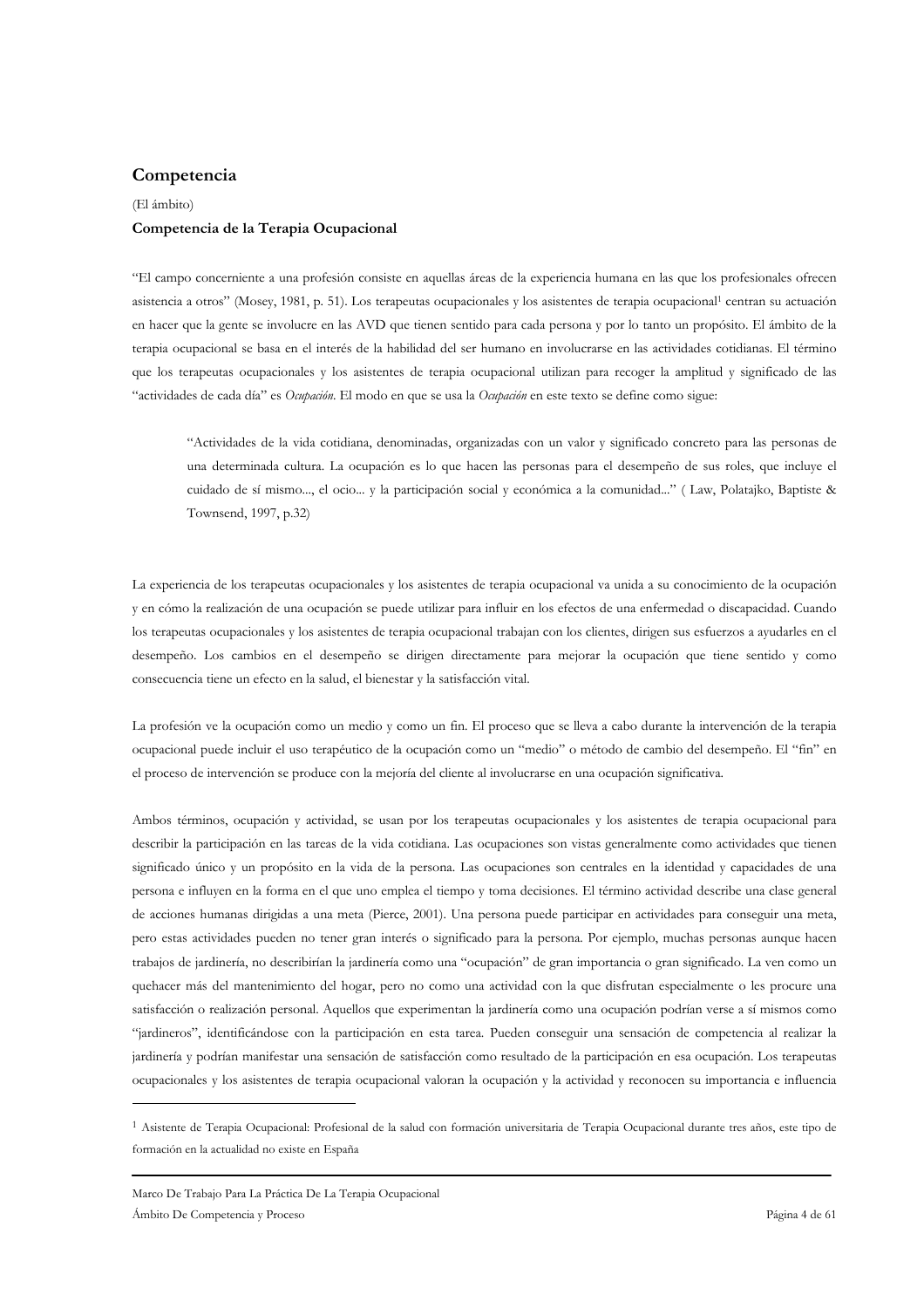en la salud y el bienestar, creen que los dos términos están íntimamente relacionados aunque reconocen que cada término tiene un significado distinto y los individuos los experimentan de modo diferente. En este documento los dos términos se utilizan juntos con frecuencia reconociendo su parecido, no obstante hay que tener en cuenta sus diferentes significados.

El ámbito de la terapia ocupacional ofrece un encuadre en donde se llevan a cabo las evaluaciones e intervenciones de terapia ocupacional.

Los lectores pueden ver la Figura 1 para entender mejor este ámbito al que nos referimos.



Figura 1. El dominio o ámbito de la terapia ocupacional, permite visualizar a los lectores el ámbito completo con todos sus aspectos. Ningún aspecto es más importante que otro.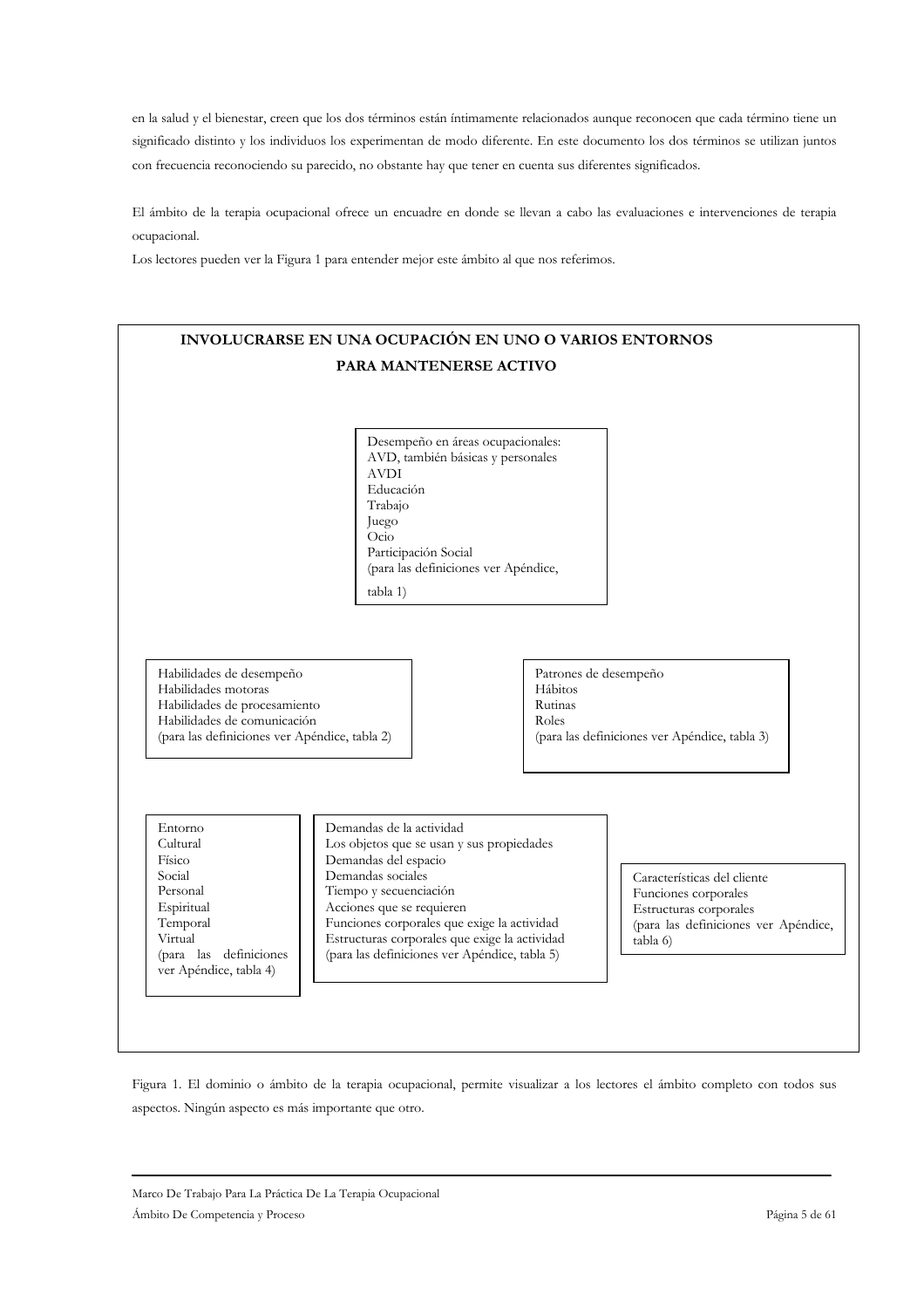Como título de la figura aparece - Involucrarse en una ocupación en uno o varios entornos para mantenerse activo- Esta premisa describe ampliamente el significado de la competencia. Otros términos reseñados en la figura identifican otros aspectos del ámbito de los terapeutas ocupacionales y los asistentes de terapia ocupacional mientras dura el proceso de tratamiento. Los tres términos situados en la parte inferior de la figura (entorno, demandas de la actividad y factores del cliente) identifican áreas que afectan a las destrezas y patrones del desempeño. Los dos términos en el medio de la figura (habilidades de desempeño y patrones de desempeño) son utilizadas para describir la forma de actuar ante una ocupación. Ningún aspecto descrito se considera más importante que otro. Los terapeutas ocupacionales y los asistentes de terapia ocupacional están preparados para valorar todos los aspectos y aplican este conocimiento al proceso de intervención que llevará a que el cliente se involucre con las ocupaciones que permitan su participación en uno o varios entornos. Los asistentes de terapia ocupacional participan en este proceso bajo la supervisión de un terapeuta ocupacional registrado. La discusión que sigue ofrece una breve explicación de cada término que aparece en la figura. En las tablas incluidas en el apéndice aparecen todas las listas y las definiciones de los términos.

#### Involucrarse en una ocupación dentro de un entorno para estar activo

El involucrarse en una ocupación en un entorno para estar activo es el objetivo principal de la intervención de la terapia ocupacional. El compromiso con una ocupación se ve como el soporte natural y dirigido a la participación en un entorno.

Cuando las personas tienen una ocupación, están comprometidas con su cumplimiento siendo resultado de su libre elección, con una motivación y un significado. El término ocupación dentro de la terapia ocupacional incluye el considerar los deseos, necesidades y elecciones que hace la persona durante el proceso de evaluación e intervención. El involucrarse en una ocupación tiene dos aspectos; aspectos subjetivos de desempeño o actuación (emocional o psicológico) y aspectos objetivos del desempeño o actuación (los que se pueden observar físicamente). Los terapeutas ocupacionales y los asistentes de terapia ocupacional entienden el compromiso desde esta perspectiva dual y holística y tienen en cuenta todos los aspectos de la actuación (físico, cognitivo, psicosocial y contextual) cuando intervienen diseñando o fomentando el mantenimiento de las ocupaciones o a las AVD.

Los terapeutas ocupacionales y los asistentes de terapia ocupacional saben que la salud se apoya y mantiene cuando las personas son capaces de involucrarse en ocupaciones o actividades que desean o que son necesarias para su casa, colegio, lugar de trabajo o en situaciones de la vida comunitaria. Los terapeutas ocupacionales y los asistentes de terapia ocupacional ayudan a las personas a unir sus destrezas de las AVD con sus patrones de desempeño, permitiéndoles desarrollar los roles deseados, en las situaciones de la vida familiar, colegio, lugar de trabajo y en la comunidad. La Organización Mundial de la Salud (OMS, en inglés World Health Organization, WHO) en su esfuerzo de ampliar el entendimiento de los efectos de la enfermedad y discapacidad sobre la salud, reconoce que la salud se puede ver afectada por la incapacidad de llevar a cabo actividades y participar en las situaciones de la vida del mismo modo que los problemas somáticos (OMS, 2001) El objetivo principal de la terapia ocupacional, como apoyo a la participación en las ocupaciones, complementa la perspectiva de la OMS.

Los terapeutas ocupacionales y los asistentes de terapia ocupacional saben que el involucrarse en una ocupación sucede en una variedad de entornos (cultural, físico, social, personal, temporal, espiritual, virtual). También saben que lo que experimentan las personas, y su actuación no se entiende sin conocer los diversos entornos en los cuales las ocupaciones tienen lugar.

#### El desempeño en las áreas ocupacionales

Los terapeutas ocupacionales y los asistentes de terapia ocupacional dirigen su conocimiento a las múltiples ocupaciones y actividades humanas en las que están involucradas la vida de las personas. Cuando los terapeutas ocupacionales y los asistentes de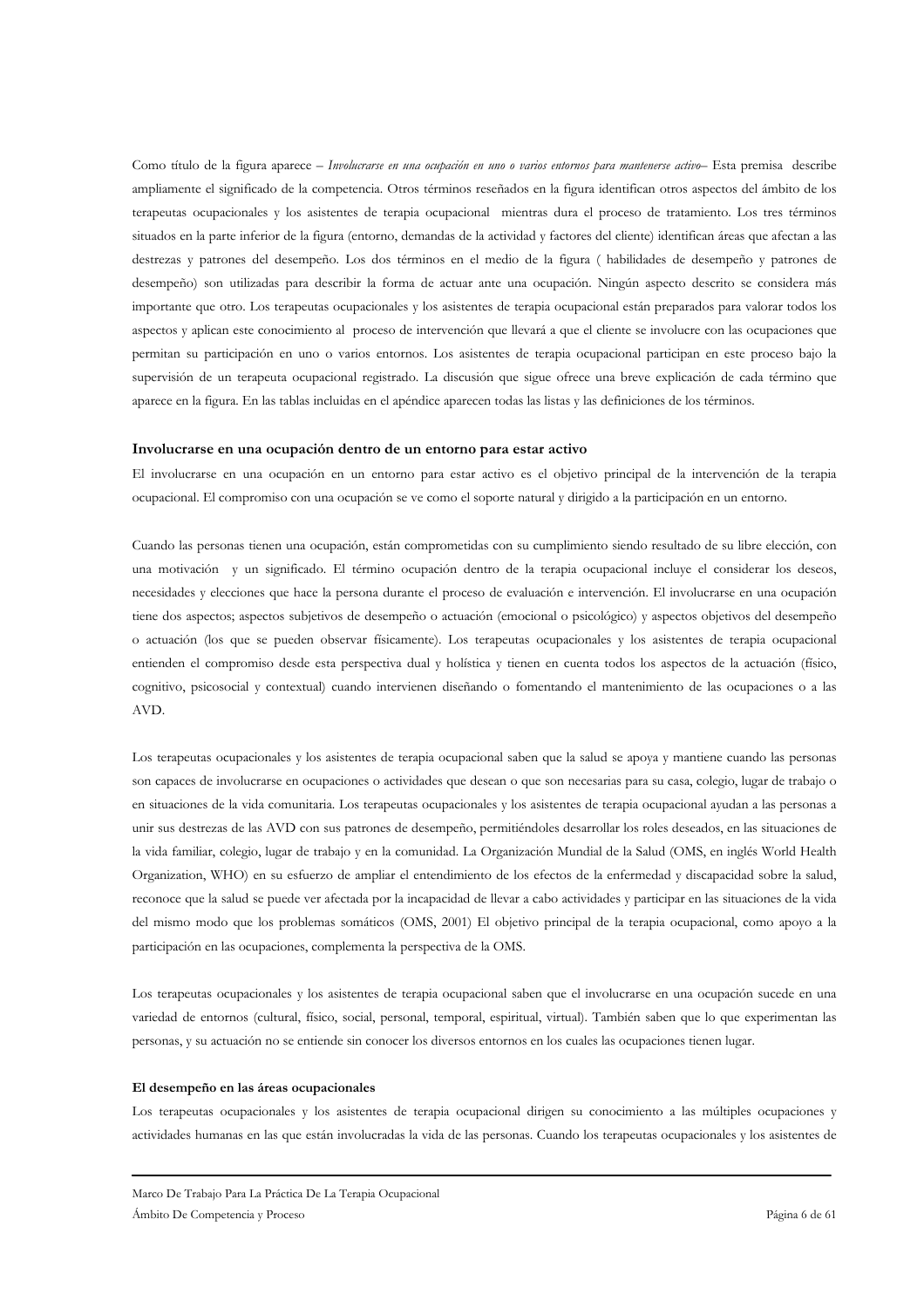terapia ocupacional trabajan con un individuo, un grupo o una población, y promueven que se involucren en ocupaciones y en actividades de la vida diaria, tienen en cuenta los diversos tipos de actividades que un individuo, grupo o población pueden abarcar. Estas actividades humanas están clasificadas en categorías llamadas "áreas ocupacionales" - AVD, Actividades Instrumentales de la Vida Diaria (AIVD), educación, juego, ocio y participación social (Ver Apéndice. Tabla 1) -. Los terapeutas ocupacionales y los asistentes de terapia ocupacional utilizan su pericia para dirigir el resultado de su trabajo en algunas o todas las áreas en las que la habilidad de la persona está afectada para participar en las ocupaciones y las actividades. La dirección del resultado del desempeño en las áreas de ocupación exige el conocimiento de las habilidades que son necesarias y el modo de hacerlo.

#### Habilidades de desempeño

Las Habilidades son unidades pequeñas del desempeño. Son características de lo que uno hace (por ejemplo: manipular objetos), en contraste con las capacidades corporales (por ejemplo: la movilidad articular, motivación, agudeza visual). "Las Habilidades son elementos observables de la acción que tienen implícito un propósito funcional" (Fisher & Kielhofner, 1995.p. 113). Por ejemplo, cuando observamos a una persona extendiendo un cheque, se puede apreciar habilidad para agarrar y manipular objetos e iniciar una secuencia de pasos de actividad hasta que está completada, es decir, el cheque escrito.

El desempeño de una actividad se produce cuando quien la hace, el entorno y las demandas de la actividad son favorables al desempeño de la actividad. Cada uno de estos factores afectan a la ejecución de la habilidad y pueden favorecer o dificultar el desempeño efectivo de dicha habilidad.

Cuando los terapeutas ocupacionales y los asistentes de terapia ocupacional analizan el desempeño, identifican específicamente las habilidades que son eficaces o ineficaces durante el acto. Hacen observaciones profesionales y realizan evaluaciones para valorar las siguientes habilidades:

- Habilidades Motoras observan la movilidad de la persona o la movilización de objetos para las tareas. Incluyen acciones como la postura, movilidad, coordinación, fuerza, esfuerzo y energía. Ejemplos de habilidades motoras son la estabilidad del cuerpo, levantar y transportar objetos.
- Habilidades de Procesamiento se refieren a acciones secuenciadas en el tiempo de una forma lógica, mediante la selección y el uso de herramientas y materiales apropiados y la adaptación del desempeño cuando se encuentran problemas. Estas habilidades incluyen acciones como mantener la atención en la tarea, elegir y organizar objetos en el espacio, así como iniciar y terminar los pasos durante la realización de la tarea.
- Habilidades de Comunicación e Interacción se refieren a la transmisión de intenciones y necesidades y la coordinación de la interacción social. Estas habilidades incluyen el hacer gestos, tener contacto físico con otras personas, hablar, ser asertivo, participar y colaborar con los otros.

Las habilidades (por ejemplo, la ejecución eficaz del desempeño) dependen de las características del cliente (funciones y estructuras corporales), demandas de la actividad y del medio ambiente. Sin embargo la presencia de las características subyacentes del cliente (funciones y estructuras corporales) no aseguran la ejecución efectiva del desempeño (Ver Apéndice, Tabla 2, para completar la lista de actividades)

#### Patrones de desempeño

Cuando hablamos de patrones de desempeño, nos referimos a los hábitos, rutinas y roles adoptados por una persona cuando lleva a cabo sus ocupaciones o actividades de la vida cotidiana. De manera específica, los hábitos son conductas automáticas, mientras que en las rutinas se ordenan en secuencias de ocupaciones o actividades que dan estructura a la vida diaria. Los roles son "un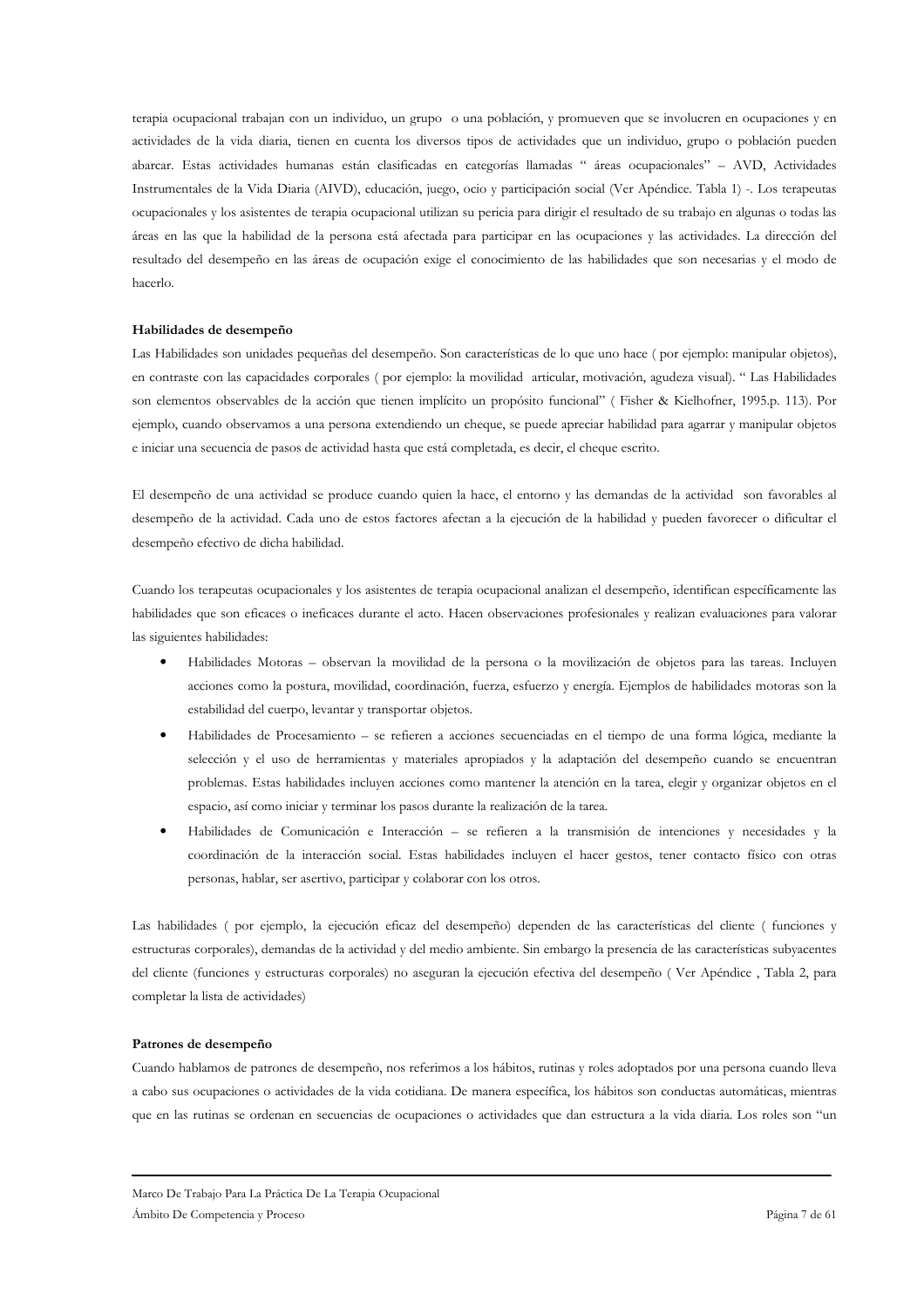conjunto de comportamientos que tienen una función socialmente acordada y por la que se acepta un código de normas" (Christiansen & Baum, 1997, p.603)

Los patrones de desempeño se desarrollan a lo largo del tiempo y se ven influenciados por el entorno (Ver Apéndice, Tabla 3)

#### El Entorno

Entendemos como entorno la variedad de condicionantes interrelacionados dentro de la circunstancia del cliente y que afectan al desempeño. Estos entornos pueden ser el cultural, físico, social, personal, espiritual, temporal y virtual. Algunos entornos son externos al cliente (por ejemplo, el entorno físico, el social, el virtual); algunos son internos (el personal, el espiritual) y algunos pueden tener formas externas con creencias y valores que han sido interiorizados (por ejemplo el cultural). Los entornos pueden incluir dimensiones temporales (por ejemplo, dentro del entorno temporal el momento del día, dentro de un entorno personal, la edad de uno) y dimensiones espaciales (por ejemplo, dentro de un entorno físico el tamaño de la habitación en la que se lleva a cabo la actividad). Cuando los terapeutas ocupacionales y los asistentes de terapia ocupacional tratan de entender las habilidades y patrones de desempeño consideran todos los entornos específicos que rodean al desempeño de una ocupación o actividad en particular. En este proceso el terapeuta ocupacional tiene en cuenta todos los entornos relevantes, considerando que algunos de ellos pueden no estar influyendo en las habilidades y patrones que están teniendo lugar (Ver Apéndice, Tabla 4, para descripción de diferentes tipos de entornos que los terapeutas ocupacionales consideran)

#### Demandas de la Actividad

La actividad con la que una persona se involucra requiere unos requisitos o demandas que influyen en la habilidad y el posible logro de su desempeño. Los terapeutas ocupacionales aplican sus análisis para determinar las demandas que una actividad establece en cualquier ejecutante y cómo influyen en la ejecución de la habilidad (Ver Apéndice, Tabla 5, para completar la lista de demandas de la actividad)

#### Características del Cliente

El desempeño se puede ver afectado por factores que residen dentro del cliente. Los terapeutas ocupacionales son conscientes de la variedad de características de los clientes: físicas, cognitivas y psicosociales que influyen en el desarrollo y ejecución, y cómo la enfermedad, el sufrimiento y la discapacidad afectan a estas características. Estas características de los clientes influyen en sus destrezas para involucrarse con sus ocupaciones, y de igual modo, el compromiso con sus ocupaciones afecta a las características del cliente. Los terapeutas ocupacionales aplican sus conocimientos en esta interacción y la utilizan a lo largo del proceso de intervención. Las características de los clientes incluyen:

- Funciones Corporales "Las funciones fisiológicas de los sistemas corporales (incluyendo funciones psicológicas)" (OMS, 2001, p.10) (Ver Apéndice, Tabla 6, para completar la lista). Los terapeutas ocupacionales y los asistentes de terapia ocupacional usan el conocimiento sobre las funciones del cuerpo para evaluar las funciones seleccionadas a la habilidad para involucrarse en una determinada actividad.
- Estructuras corporales "partes anatómicas del cuerpo tales como órganos, miembros y sus componentes" (OMS, 2001, p.10) (Ver Apéndice, Tabla 6). Los terapeutas ocupacionales y los asistentes de terapia ocupacional aplican sus conocimientos acerca de las estructuras corporales para determinar qué estructuras son necesarias para llevar a cabo una actividad u ocupación.

La categorización de las características del cliente resaltada en la Tabla 6 se basa en la Clasificación Internacional de Funcionamiento, Discapacidad y Salud propuesto por la OMS (2001). Se ha seleccionado esta Clasificación debido a que es ampliamente conocida y presenta un lenguaje común que es entendido por el público general. Las categorías incluyen todas aquellas áreas que los terapeutas ocupacionales abarcan y tienen en cuenta en sus evaluaciones e intervenciones.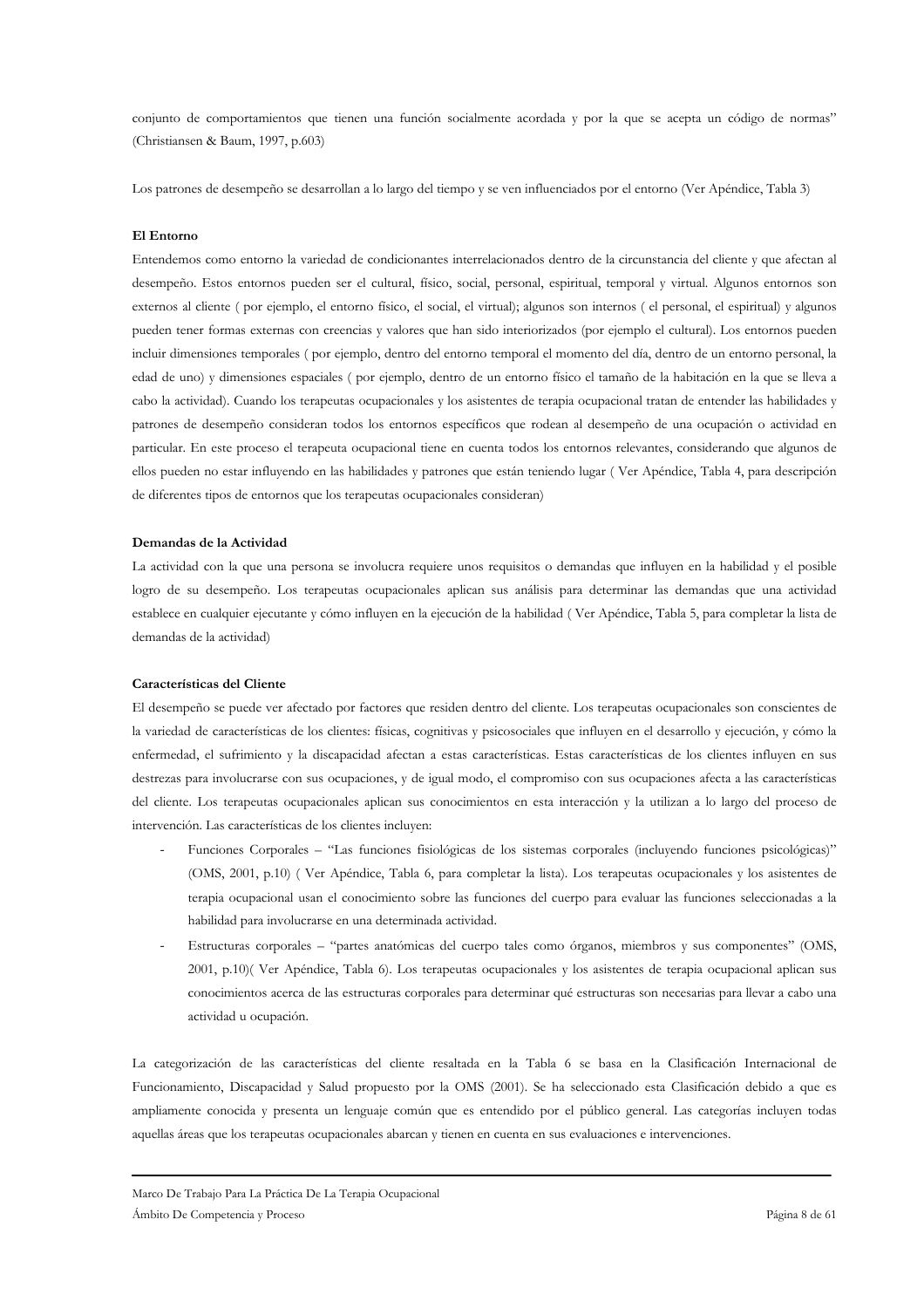### El proceso

#### El Proceso de la terapia Ocupacional: Evaluación, intervención y resultado

Muchas profesiones usan el proceso de evaluación, intervención y los resultados de la intervención que se perfilan en el Marco de Trabajo. Sin embargo lo que hace única a la terapia ocupacional es que el aspecto principal es la *ocupación*. El proceso de terapia ocupacional empieza por la evaluación de las necesidades ocupacionales, problemas y preocupaciones del cliente.

La perspectiva que tiene la terapia ocupacional es comprender que el cliente es un ser ocupacional, lo que implica la realización de ocupaciones significativas que son básicas para el mantenimiento de su salud y bienestar. Los problemas y preocupaciones, que se contemplan en la evaluación e intervención desde la única perspectiva ocupacional, se basan en las teorías de la terapia ocupacional y se definen como problemas o riesgos en el desempeño ocupacional. Durante la intervención, el enfoque permanece en la ocupación y los esfuerzos se dirigen a que la persona se involucre en actividades. Para ello se utilizan actividades terapéuticas que incluyen las ocupaciones reales de la vida diaria

#### La Organización del Proceso del Marco de Trabajo

El Marco de Trabajo para la Práctica de la Terapia Ocupacional está organizado en tres grandes secciones que describen la prestación del servicio. La figura 2 muestra un resumen de la aplicación del Marco de trabajo dentro de las competencias de la profesión.

#### Evaluación

El perfil ocupacional- Es el primer escalón en el proceso de evaluación y nos proporciona un conocimiento de la historia ocupacional del cliente, su forma de vida, intereses, valores y necesidades. Los problemas y preocupaciones del cliente se identifican al realizar sus ocupaciones y las actividades de la vida diaria, y las prioridades del cliente se determinan en este momento.

Análisis de la actuación ocupacional- Este es el paso del proceso de evaluación en el que se identifican de manera más específica los problemas potenciales del cliente. A menudo se analiza el desempeño en su entorno real para ver qué apovo/s se necesita/n y qué es lo que impide el desempeño. Se tienen en cuenta las destrezas y los patrones del desempeño, el entorno o entornos, las demandas de actividad y las características del cliente, pero sólo se seleccionan aquellos aspectos que pueden ser evaluados específicamente. Se identifican los objetivos que se desean.

#### Intervención

Plan de intervención- El plan guiará las acciones tomadas que se desarrollarán en colaboración con el cliente. Estará basado en una selección de las teorías, los marcos de referencia y la evidencia. Se confirmarán los beneficios que se planearon.

La aplicación de la intervención - Acciones que se toman para influir y dar soporte en la mejora del desempeño del cliente. Las intervenciones se dirigen hacia los beneficios identificados. Las respuestas del cliente se supervisan y se documentan

Revisión de la intervención- Una revisión del plan de aplicación y del marco de trabajo así como del progreso hacia los resultados buscados.

#### Los resultados (Involucrarse en una Ocupación para Estar Activo)

Los resultados- El éxito está en alcanzar el objetivo deseado. La valoración de los resultados se usa como información para planificar acciones futuras con el cliente y evaluar el programa del servicio (por ejemplo, el programa de evaluación)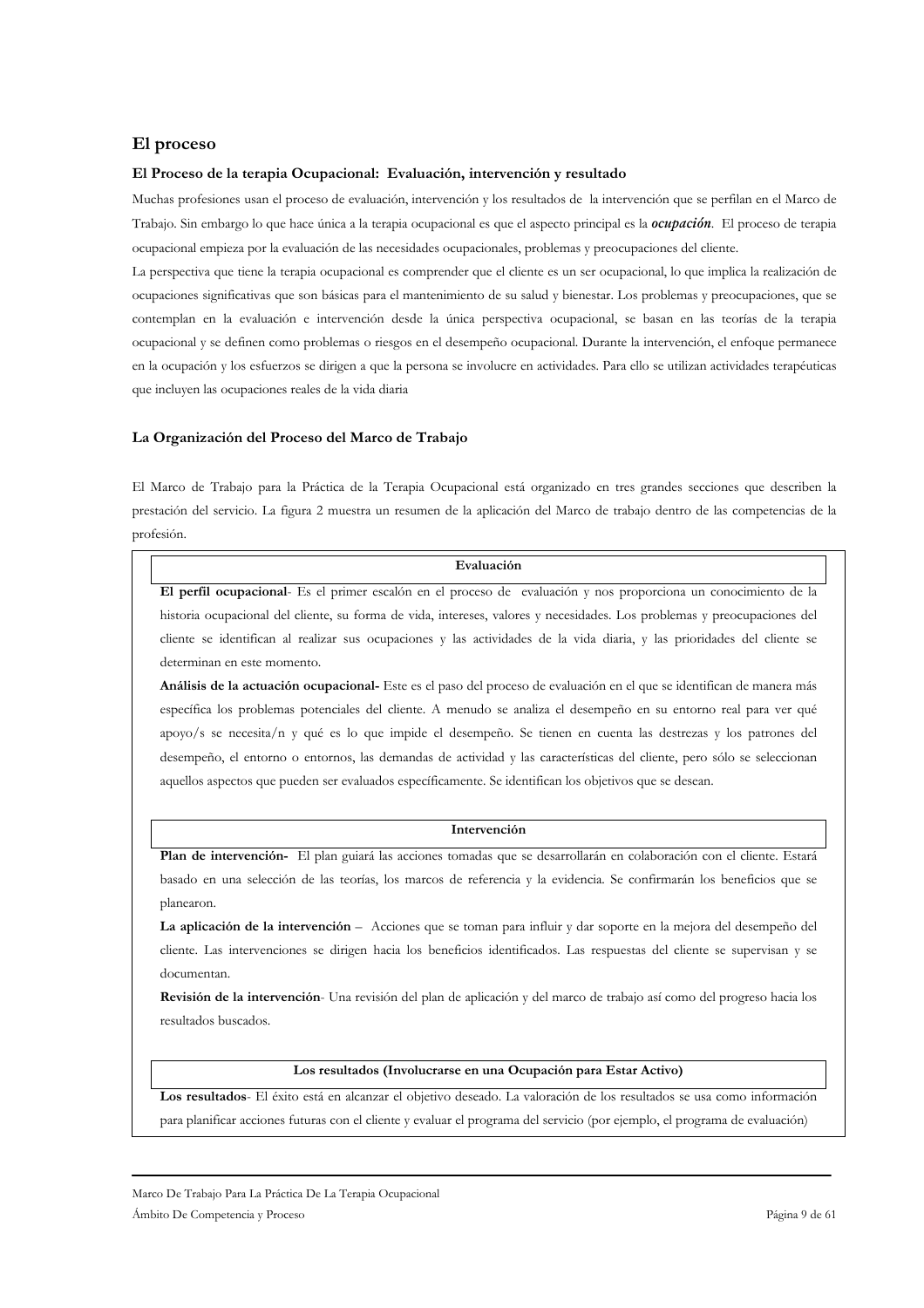Fig 2 Marco de Trabajo Proceso de la Prestación del Servicio Aplicado Dentro de la Competencia de la Profesión

La Figura 3 ilustra esquemáticamente cómo estos hechos se relacionan entre si y cómo giran alrededor de una relación terapéutica de colaboración entre el cliente y el terapeuta ocupacional.

Para avudar al lector a entender el Proceso, las afirmaciones clave resaltan los puntos importantes sobre el proceso señalado debajo.

El proceso indicado es dinámico y de naturaleza interactiva. Aunque las partes del Marco de Trabajo se describen de forma lineal, en realidad, el proceso no ocurre de una manera secuenciada, paso a paso. La flecha en la figura 3 que conecta las fases indica la naturaleza interactiva y no lineal del proceso. El proceso, sin embargo, siempre empieza con el perfil ocupacional. La comprensión de las preocupaciones del cliente, los problemas y los riesgos son la piedra angular del proceso. Los factores que influyen en destrezas de la actuación (habilidades de desempeño, patrones de desempeño, entorno o entornos, demandas de la actividad y las características del cliente) actúan continuamente de manera recíproca entre sí. Debido a su interacción dinámica, estos factores se evalúan frecuentemente de manera simultánea a lo largo del proceso, observando su influencia en el desempeño.



Figura 3. Marco de Trabajo Modelo del Proceso de Colaboración. Ilustración del Marco de Trabajo en el que enfatiza la relación entre el profesional y el cliente y su naturaleza interactiva

El entorno rodea y está subyacente durante el proceso. Los entornos existen alrededor y dentro de la persona. Estos influyen tanto en el desempeño del cliente como en el proceso de entrega del servicio. El entorno externo (por ejemplo, la situación física, los entornos sociales y virtuales) proporciona recursos que apoyan o inhiben el desempeño del cliente (por ejemplo, la presencia de un cuidador con buena disposición), así como la entrega del servicio (los límites impuestos en un hospital por el periodo de estancia de un cliente ingresado). Situaciones diferentes (la comunidad, el hogar, las instituciones) proporcionan diferentes apoyos y recursos en la entrega del servicio. Los entornos internos del cliente (los entornos personales y espirituales) intervienen en la entrega del servicio porque, esta, se ve influenciada por creencias personales, percepciones y expectativas. El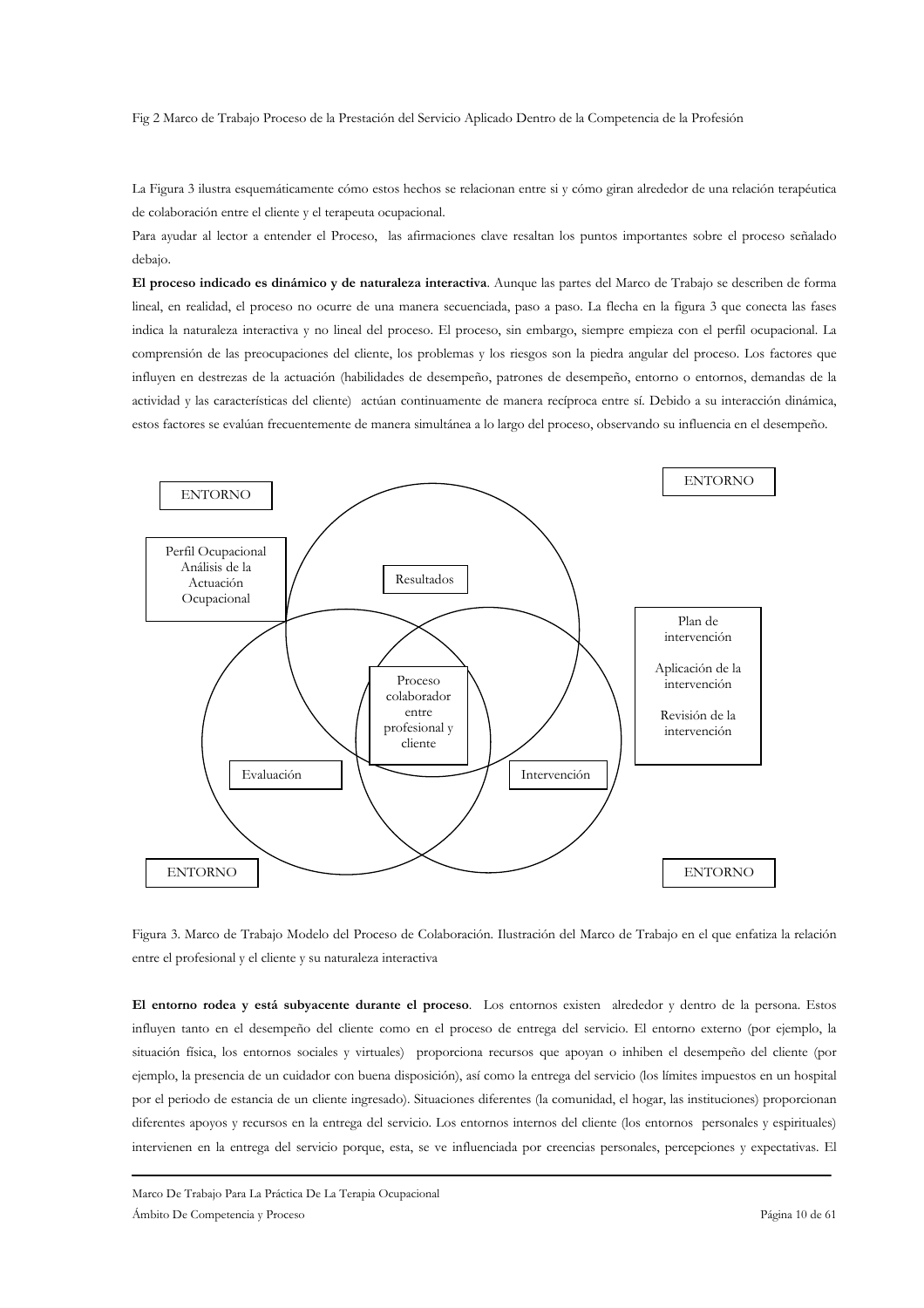entorno cultural que está fuera de la persona pero es interiorizado, también modifica las expectativas, creencias, y costumbres que pueden afectar al cómo y al cuándo puede realizarse la prestación del servicio.

Obsérvese que en la Figura 3, el entorno esta rodeando y subyacente en el proceso.

El término cliente se usa para denominar la entidad que recibe los servicios de la terapia ocupacional. Los clientes se pueden categorizar como (a) los individuos, incluso individuos que pueden ser involucrados dentro de un entorno grupal (es decir, cuidador, maestro, padre, jefe, esposo); (b) los individuos dentro del entorno de una población (es decir, una organización, una comunidad). La definición de cliente es la propuesta por "La Guía Práctica de la Terapia Ocupacional" (Moyers, 1999) y es indicativo del crecimiento de la profesión viendo a la persona no sólo como individuo, sino también como miembro de un grupo o población.

El término que se use, variará en función del contexto. Por ejemplo, en un hospital, se le podría denominar "paciente" considerando que en una escuela, se le podría llamar "estudiante". Los clientes pueden ser atendidos como individuos, grupos o poblaciones. Aunque la forma más común de servicio dentro de la profesión involucra a un cliente individual, que es atendido por el modelo de proveedor, cada vez más terapeutas ocupacionales están empezando a atender a un grupo o población como clientes (es decir, en organizaciones o en la comunidad). Al proporcionar las intervenciones de una manera diferente que la del modelo uno a uno, se comienza a ver al terapeuta ocupacional y al asistente de terapia ocupacional como agentes que ayudan a otros a que el cliente se dedique a una ocupación en lugar de ser ellos los que proporcionan ese apoyo. A menudo, utilizan la formación y consulta como intervenciones. Cuando el terapeuta ocupacional y el asistente de terapia ocupacional están trabajando con los clientes para proporcionar los servicios al nivel de grupo o de población, un punto importante es que aunque pueden dirigirse las intervenciones a un grupo o población (es decir, organizaciones o a la comunidad), los individuos de esas entidades son a los que se dirige la evaluación y el servicio. Los deseos, necesidades, los problemas o riesgos y los patrones de desempeño y destrezas individuales dentro del grupo o población se evalúan como un conjunto, y toda la información es recabada para determinar los temas ocupacionales del grupo o población y sus soluciones.

El Marco de Trabajo utiliza el enfoque de la terapia centrada en el cliente. El Marco de Trabajo incorpora el valor de una evaluación e intervención centrada en el cliente reconociendo que todas las intervenciones deben enfocarse en las prioridades del cliente. La naturaleza propia de la ocupación - qué se motiva internamente, se define individualmente, y requiere de la participación activa del cliente - significa que el cliente debe ser una parte activa del proceso. Los clientes identifican qué ocupaciones y actividades son importantes para ellos y determinan el grado de dedicación que le dan a cada ocupación. Sin embargo, en algunas circunstancias la habilidad del cliente para proporcionar una descripción de las ocupaciones percibidas o deseadas puede verse limitada debido a la naturaleza de los problemas del cliente (por ejemplo, autismo, demencia) o la fase de desarrollo (por ejemplo, niños). Cuando esto ocurre, el terapeuta ocupacional y el asistente de terapia ocupacional deben adoptar un punto de vista más amplio que el del cliente y deben buscar la forma de comunicarse para tener una idea de los deseos del cliente, ya sea como la que usa la familia u otras personas significativas. Involucrando a la familia u otras personas allegadas, el terapeuta ocupacional y el asistente pueden entender bien la historia del cliente, la fase del desarrollo en la que se encuentra y sus entornos actuales. La inclusión de otros en estas situaciones le permite al cliente ser representado en la intervención que se planea v en su aplicación.

El proceso de entrega de servicio empieza con una relación de colaboración con el cliente. La relación de colaboración continúa a lo largo del proceso y afecta todas las fases. La importancia central de esta colaboración se observa en la figura 3.

El Marco de Trabajo se basa en la creencia de que el terapeuta ocupacional, el asistente de la terapia ocupacional y el cliente aportan los únicos recursos al proceso del Marco. El terapeuta ocupacional y el asistente de terapia ocupacional saben cómo afecta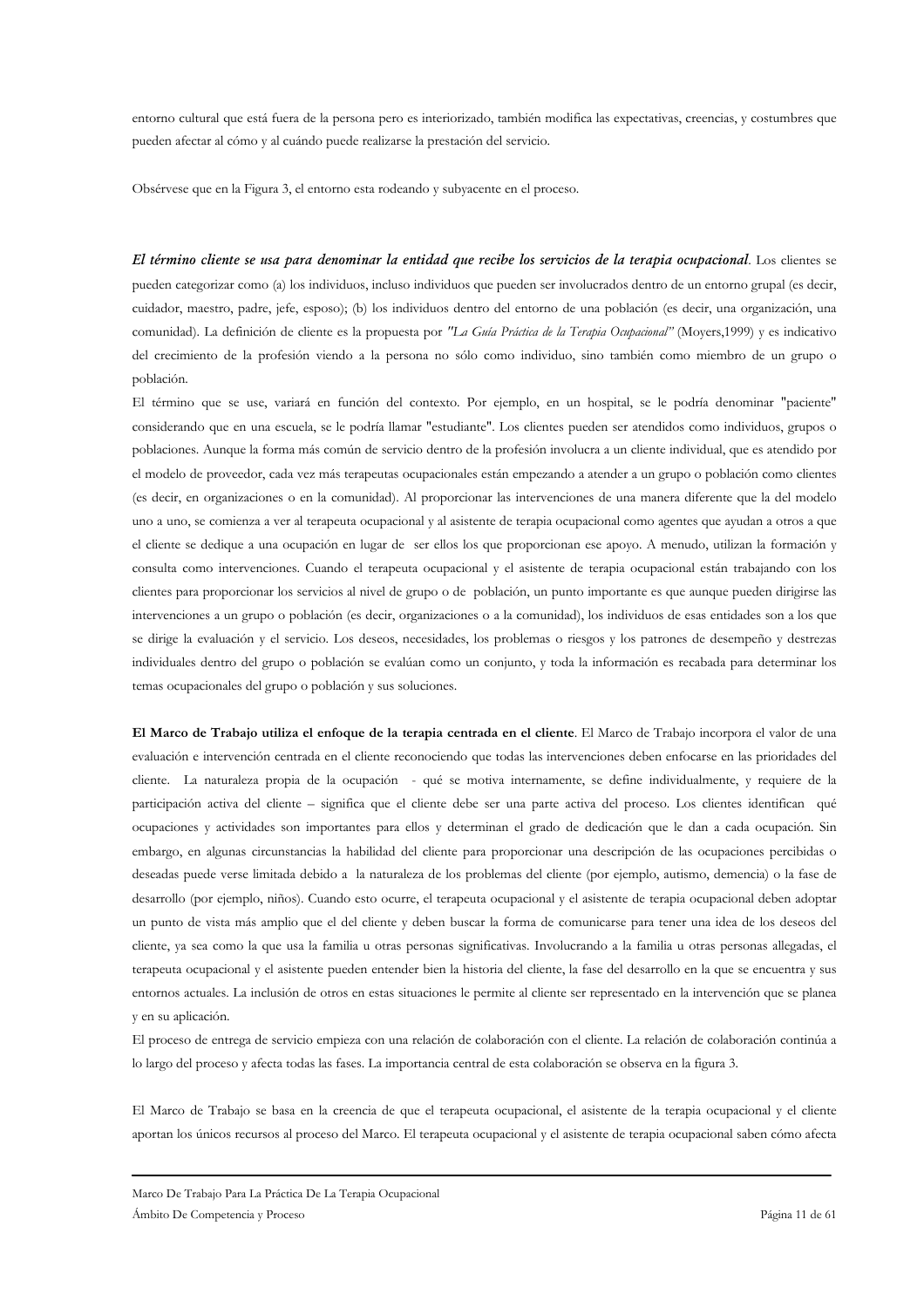a la salud la dedicación a una ocupación o a una actividad. Ellos también aportan el conocimiento sobre la enfermedad e invalidez y acoplan esta información con el razonamiento clínico y perspectivas teóricas para observar, analizar y describir críticamente e interpretar la actuación humana. El terapeuta con la colaboración del asistente, combina sus conocimientos y destrezas para modificar los factores que influyen en la participación en una ocupación para mejorar y apoyar el desempeño. Los clientes saben cuáles son sus esperanzas y sueños para el futuro, comparten sus prioridades (que se basan en lo que es importante para ellos) y colaboran con el terapeuta y el asistente dirigiendo el proceso de la intervención hacia esas prioridades.

La "dedicación a una ocupación " es el resultado final del proceso de terapia ocupacional. El Marco de Trabajo da énfasis a la contribución singular de terapia ocupacional a la salud identificando "involucrarse en una ocupación para estar activo" como el objetivo final del proceso de la terapia ocupacional. La profesión reconoce que en algunas áreas de práctica (por ejemplo, la rehabilitación aguda, terapia de la mano,...) la intervención de la terapia ocupacional quede enfocada principalmente a las destrezas del desempeño o a las características del cliente (es decir, en las funciones corporales, en las estructuras corporales) eso favorecerá el involucrarse en las ocupaciones después de un cuidado continuado.

### Proceso de evaluación

La evaluación fija las bases para seguir con el resto del proceso. Ésta se encarga de localizar lo que el cliente quiere y necesita hacer y de identificar aquellos factores que actúan como apoyos o barreras para el desempeño. Durante el proceso evaluación, esta información tendrá mucho que ver con el conocimiento que tiene el terapeuta ocupacional sobre el comportamiento humano y el efecto que tiene la enfermedad, la discapacidad y la disfunción en la ocupación. El terapeuta ocupacional ha de tener en cuenta las destrezas y patrones de desempeño, el entorno y las demandas de la actividad, y el cliente determina y prioriza en qué medida influyen para su desempeño. La capacidad de observación del terapeuta ocupacional, el uso de una herramienta de medida específica y la interpretación de los resultados, lleva a una clara definición de los problemas y las probables causas. El asistente de T.O. puede contribuir al proceso evaluativo basado en competencias establecidas y bajo supervisión del terapeuta ocupacional.

Durante la evaluación se establece una relación de colaboración con el cliente, que continuará a lo largo de todo el proceso de Terapia Ocupacional. El proceso de evaluación se divide en dos subprocesos, el primero de los cuales es el perfil ocupacional – el paso inicial durante el que las necesidades, problemas y preocupaciones del cliente sobre el desempeño de la actividad ocupacional y de la vida diaria se identifican, se priorizan y se valoran. También se explora el entorno y la historia del cliente en referencia a las discapacidades en las ocupaciones y actividades. El segundo subproceso, analiza el desempeño ocupacional, se centra en identificar de manera más específica los problemas del desempeño ocupacional y evaluar los factores seleccionados que apoyan y dificultan el desempeño. A pesar de que cada subapartado se describe separada y secuencialmente, en la práctica, realmente, se puede recoger a la vez la información referida a ambos subapartados. El esfuerzo y participación activa del cliente son primordiales en este proceso, y las prioridades del sujeto guían sobre las elecciones y decisiones hechas durante el proceso de evaluación.

#### El perfil ocupacional

Un perfil ocupacional es la información que describe la historia ocupacional y experiencias del cliente, sus patrones de desempeño en la vida diaria, sus intereses, valores y necesidades. El perfil se emplea para obtener un conocimiento de las perspectivas y posibilidades del cliente. Con un enfoque centrado en el cliente, la información se recopila para juzgar que es lo importante y significativo para el cliente (lo que quiere y necesita hacer) y para identificar experiencias pasadas e intereses que puedan ayudar a entendimiento de los problemas reales. Durante el proceso de recogida de esta información, también se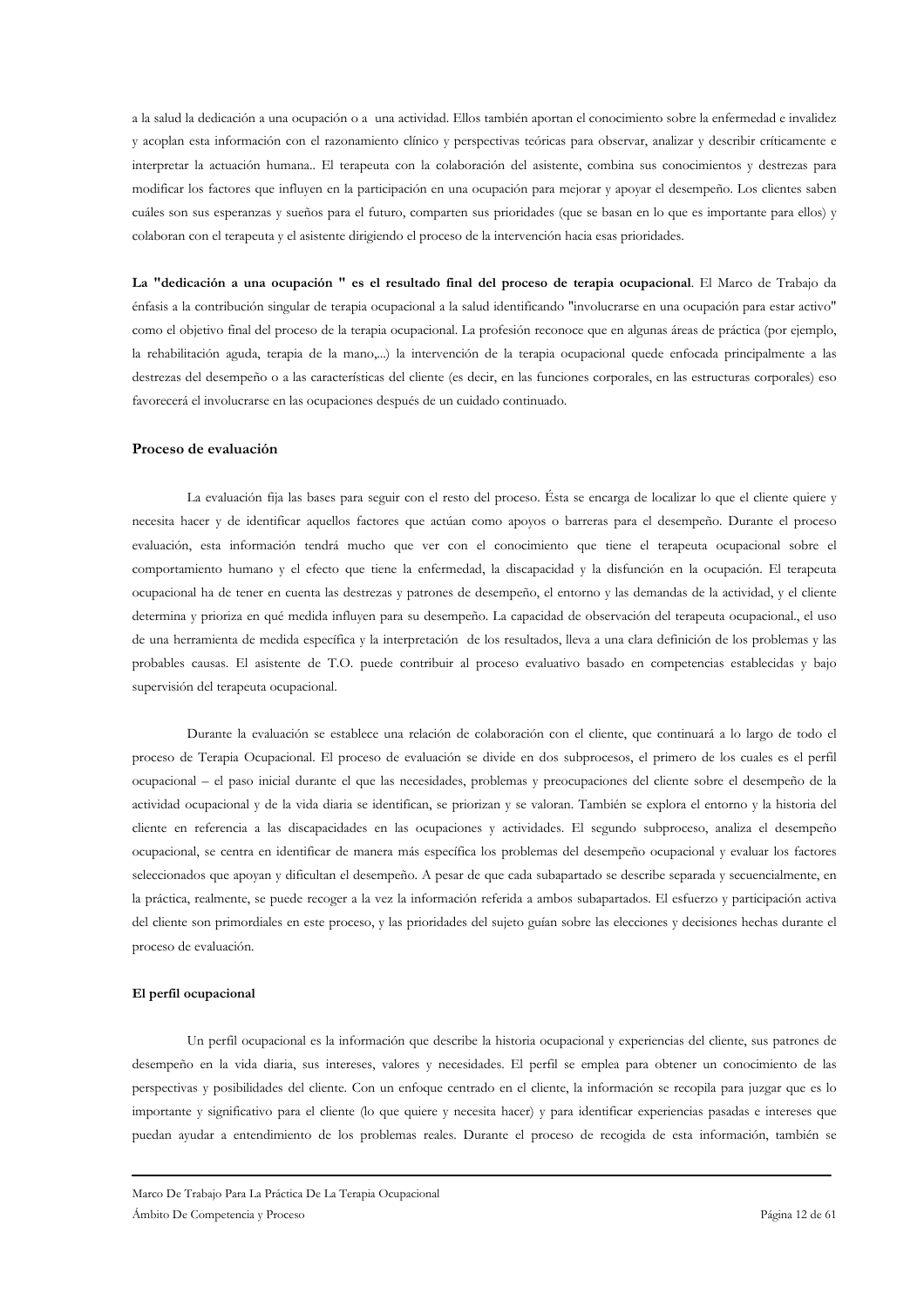identifican las prioridades del cliente y los objetivos deseados que le avudarán a involucrarse en una ocupación para estar activo. Solamente los clientes pueden identificar las ocupaciones que dan sentido a sus vidas y seleccionar los objetivos y prioridades que son importantes para ellos. Hay que valorar y respetar esto para alentar el desempeño ocupacional del cliente y poder guiar las intervenciones de manera más eficiente.

La información sobre el perfil ocupacional se recoge al principio del contacto con el cliente. Sin embargo, la información adicional se recoge fuera de este periodo, durante el tiempo restante que dura el proceso, se redefine y se manifiesta en cambios efectuados a su vez para conseguir los resultados.

Proceso. Las teorías y marcos de referencia que selecciona el terapeuta ocupacional para guiar su razonamiento influirán sobre la información recogida en el perfil ocupacional. El conocimiento científico y la evidencia sobre condiciones diagnósticas y problemas en el desempeño ocupacional se usan para ordenar la información obtenida.

El proceso para completar el perfil ocupacional variará dependiendo del cliente y del entorno. La información acumulada en el perfil ocupacional puede obtenerse tanto formal como informalmente y puede completarse en una sesión o un periodo de tiempo mucho mayor mientras se trabaja con el cliente. En condiciones ideales, la información obtenida a través del perfil ocupacional se trasladará a un trato más individualizado en la evaluación, la planificación y la intervención en los niveles de aplicación. De forma específica, se recoge la información que figura a continuación:

- ¿Quién es el cliente? (individuo, grupo, población...)
- Por qué el sujeto busca un servicio y cuáles son las preocupaciones reales en relación con lo que se dedica y sus actividades de la vida diaria?
- ¿Qué áreas ocupacionales son exitosas y cuáles causan problemas o riesgos? (ver figura 1)
- ¿Qué entornos favorecen las ocupaciones deseadas y cuáles están impidiéndolas?
- Cuál es la historia ocupacional del cliente? (por ejemplo experiencias vitales, valores, intereses, patrones previos de obligaciones para las ocupaciones y actividades de la vida diaria, así como el sentido asociado a ellos).
- ¿Cuáles son las prioridades del cliente y los objetivos deseados? (ver apéndice, tabla 9)
	- Desempeño ocupacional  $\circ$
	- $\circ$ Satisfacción del cliente
	- $\Omega$ Competencia en el rol
	- $\circ$ Adaptación
	- Salud v bienestar  $\circ$
	- Prevención  $\circ$
	- $\circ$ Calidad de vida

Una vez que los datos del perfil se han recogido, el terapeuta revisa la información y desarrolla una hipótesis de trabajo en relación a las causas posibles de los problemas y preocupaciones detectados, e identifica los puntos débiles y fuertes del sujeto. Las medidas resultantes son seleccionadas preliminarmente.

#### Análisis del desempeño ocupacional

Se define como la capacidad para llevar a cabo las actividades de la vida diaria, incluyendo las siguientes actividades en las áreas ocupacionales: actividades de la vida diaria (AVD) [también llamadas actividades básicas de la vida diaria (ABVD) y actividades personales de la vida diaria (APVD)], actividades instrumentales de la vida diaria (AIVD), educación, trabajo, juego, ocio y participación social. El desempeño ocupacional resulta de la consecución de la ocupación o actividad seleccionada y ocurre a través de una transacción dinámica entre el cliente, el entorno y la actividad. La mejora o desarrollo de las habilidades y patrones del desempeño ocupacional permite el involucrarse en una o más ocupaciones (adaptado en parte de Law et al., 1996, pág. 16).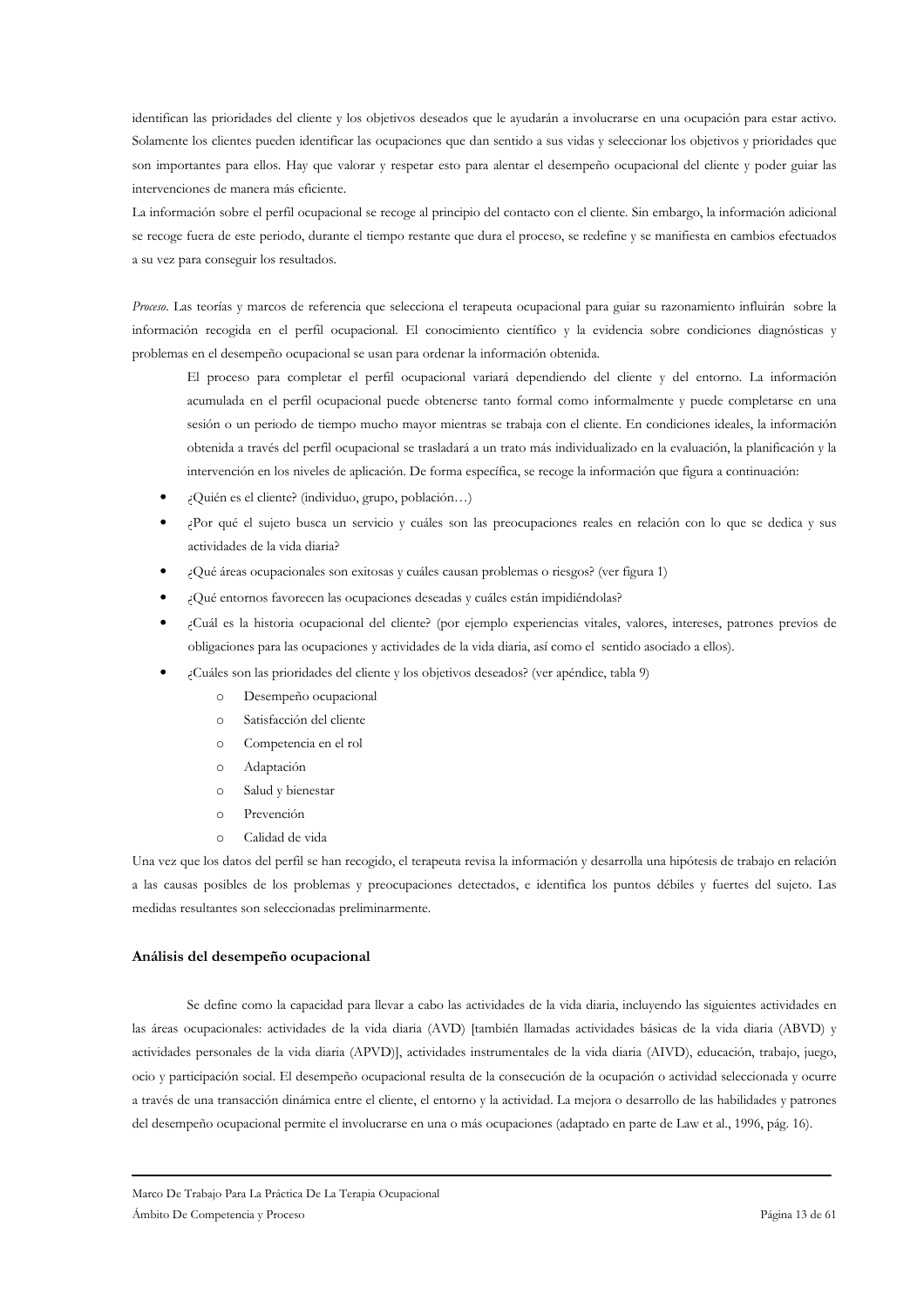Cuando se analiza el desempeño ocupacional, se identifican las habilidades y patrones usados para éste y se evalúan otros aspectos de la participación en dicha ocupación que afectan a estas habilidades y patrones (Ej.: características del cliente, demandas de la actividad, entorno o entornos). El análisis del proceso identifica los facilitadores así como las barreras en varios aspectos de la participación en la ocupación y en las actividades de la vida diaria. El análisis del desempeño ocupacional requiere un entendimiento de la interacción dinámica del complejo formado por: las habilidades y los patrones del desempeño, el entorno o entornos, las demandas de la actividad y las características del cliente, más que el análisis por separado.

La información obtenida durante el perfil ocupacional sobre las necesidades, problemas y prioridades del cliente, dirige las decisiones durante el análisis del desempeño ocupacional.

La información del perfil dirige al terapeuta en la elección de las ocupaciones o actividades específicas que necesitan de un análisis más profundo pues influyen en la elección de valoraciones específicas usadas durante el proceso de análisis.

Proceso. Con el uso de pruebas disponibles y todos los aspectos del razonamiento clínico (científico, narrativo, pragmático, ético) el terapeuta selecciona uno o más marcos de referencia para conseguir la máxima información en la evaluación. Pasos a seguir:

- Resumir la información del perfil ocupacional para centrarse en áreas ocupacionales específicas y los entornos a los que se ha de dirigir la intervención.
- Observar el desempeño del cliente en las actividades deseadas, percibiendo la efectividad de las habilidades y modos de desempeño. Se debe seleccionar y usar instrumentos específicos para medir apropiadamente las habilidades y patrones de desempeño.
- Seleccionar instrumentos para identificar y medir de manera específica el entorno o entornos, las demandas de actividad y las características del cliente que puedan influir en las habilidades y patrones del desempeño.
- Interpretar los datos de los instrumentos con el fin de identificar aquello que apoya el desempeño y aquello que lo imposibilita.
- Desarrollar y redefinir las hipótesis sobre los puntos débiles y fuertes del desempeño ocupacional del cliente.
- Fijar metas en colaboración con el sujeto que se dirijan hacia los resultados deseados. Confirmar la medida que se usará para los resultados.
- Describir el enfoque de la posible intervención basada en la mejor práctica y en las pruebas.

#### Proceso de intervención

El proceso de intervención se divide en tres pasos: plan de intervención, aplicación de la intervención y revisión de la intervención. Durante este proceso, la información obtenida en la fase de evaluación se integra con la teoría, los marcos de referencia y las pruebas, y se acopla al razonamiento clínico para desarrollar un plan y llevarlo a cabo. El plan guía las acciones tomadas por el terapeuta ocupacional y el asistente de Terapia Ocupacional y se basa en las prioridades del cliente. Las intervenciones que se dirigen al desempeño de habilidades, patrones, entorno o entornos, demandas de la actividad y características del cliente que están dificultando el desempeño. De nuevo, la colaboración con el cliente en esta fase del proceso es fundamental para asegurar la efectividad y el éxito. Todas las intervenciones se dirigen en último término a conseguir el beneficio que es:"estar ocupado para mantenerse activo"

### Plan de intervención

Se define como el plan que se desarrolla basándose en los resultados del proceso de evaluación y describe el tipo de terapia ocupacional seleccionada y las intervenciones para conseguir que el cliente identifique los objetivos prefijados. Un plan de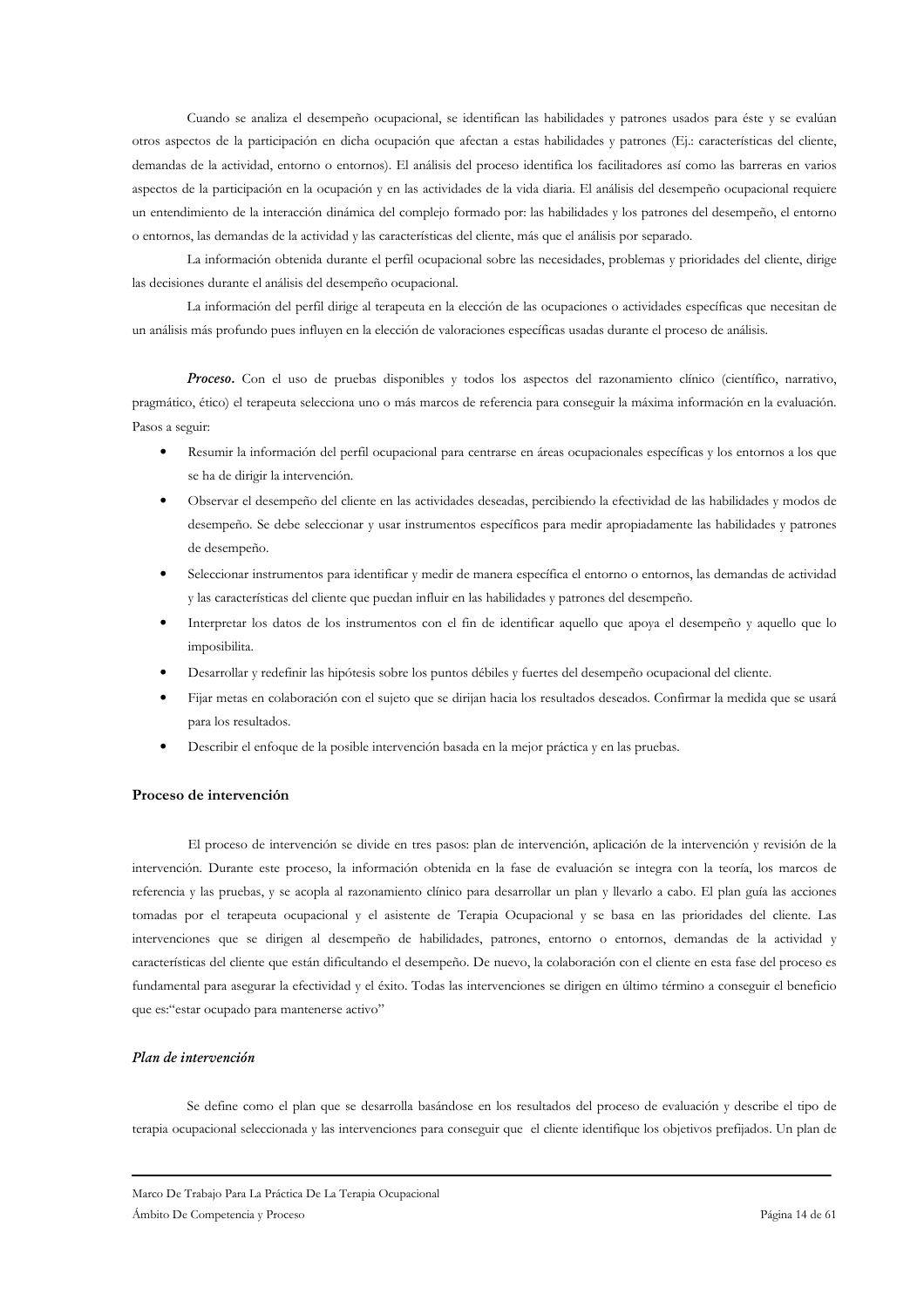intervención se desarrolla en colaboración con el cliente (incluyendo, en algunos casos, a la familia o gente significativa para el sujeto) y se basa en las prioridades y lo que quiere alcanzar el cliente.

El diseño del plan de intervención se dirige por:

- Los objetivos, creencias y valores del cliente;
- La salud y el bienestar del cliente;

· Los patrones y habilidades de desempeño del cliente, ya que están influidos por la interacción entre el entorno o los entornos, demandas de la actividad, y las características del cliente; y

• Los lugares o circunstancias en donde la intervención tiene lugar (Ej.: expectativas del cuidador, propósito de la organización, requerimientos de la empresa o aplicación de la legislación).

Las intervenciones se diseñan para fomentar el involucrarse en una ocupación con el objetivo de tener una vida activa. La selección y el diseño del plan de intervención y los objetivos del mismo se dirigen encarando los problemas presentes y potenciales que puedan afectar a las ocupaciones y actividades.

### Proceso. El plan de intervención incluye los siguientes pasos:

- 1. Desarrollo del plan. El terapeuta ocupacional desarrolla el plan. El asistente puede contribuir a desarrollarlo basándose en las competencias establecidas y bajo la supervisión del terapeuta ocupacional. El plan incluye lo siguiente:
	- a. Objetivos tangibles y que se puedan medir en un periodo de tiempo.
	- b. Enfoques de intervención basados en la teoría y en las pruebas (ver en el Apéndice, Tabla 7).
		- i. Crear o promover
		- ii. Remediar
		- iii. Mantener
		- iv. Modificar
		- v. Prevenir
	- c. Metodología del servicio
		- i. Quién guiará la intervención
		- ii. Tipos de intervención
		- iii. Frecuencia y duración del servicio
- 2. Considerar el plan y las necesidades ante el posible alta.
- 3. Seleccionar los instrumentos de medida del resultado.
- 4. Hacer recomendaciones o referencia a otros si es necesario.

### Aplicación de la intervención

La intervención es el proceso en el que se pone el plan en acción. La aplicación de la intervención se define como el proceso práctico de efectuar cambios en el desempeño ocupacional del cliente, conducirle para que se dedique a una ocupación para que esté activo. La aplicación de la intervención es un proceso en el que colabora el cliente con el terapeuta ocupacional y el asistente de terapia ocupacional.

Las intervenciones deben centrarse en cambiar el entorno o entornos, las demandas de la actividad, las características del cliente y las habilidades y patrones de desempeño. Los terapeutas y asistentes de terapia ocupacional saben que cambiar un factor puede influir otros. Todos los factores que afecten al desempeño están interrelacionados e influyen uno sobre el otro en un proceso dinámico continuo que da resultados en las áreas de desempeño deseadas. Debido a esta relación dinámica, esta evaluación dinámica continua a lo largo de todo el proceso de aplicación.

Proceso. La aplicación de la intervención incluye los siguientes pasos: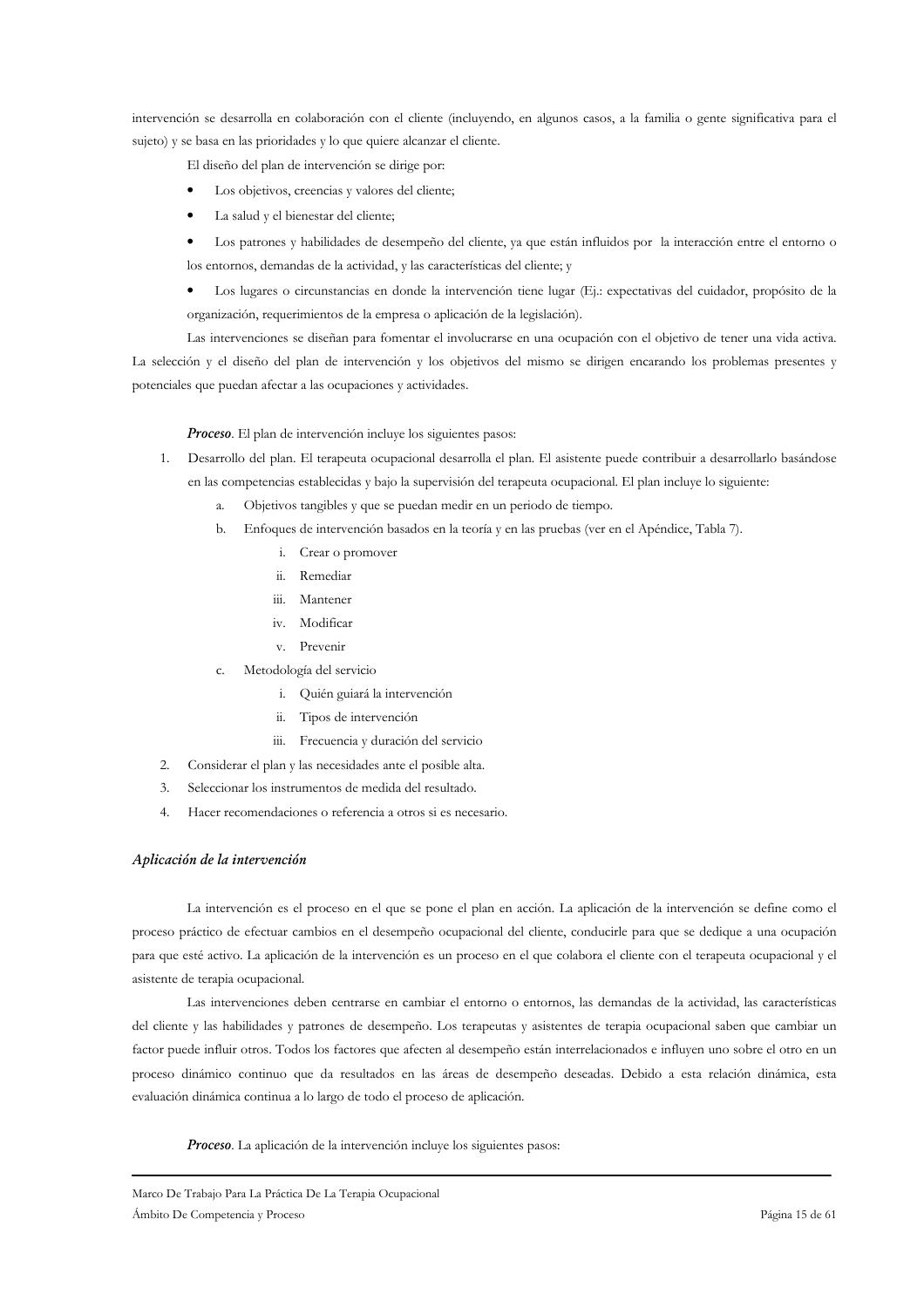- Determinar y llevar a cabo el tipo de intervención o intervenciones de T.O. que se van a usar (ver el Apéndice, Tabla 8).
	- Uso terapéutico de uno mismo
	- Uso terapéutico de las actividades u ocupaciones
		- $\circ$ Ocupación basada en la actividad
		- Actividad propositiva  $\circ$
		- Métodos preparatorios  $\circ$
	- Proceso de consulta
	- Proceso educacional
- 2. Respuesta monitorizada del cliente a las intervenciones basadas en la valoración de la conducta de los avances y revalorar

### Revisión de la intervención

La revisión de la intervención se define como el proceso continuo de reevaluar y revisar el plan de intervención, la efectividad de su administración y el progreso que se espera. Este proceso incluye la colaboración del cliente (incluyendo, en algunos casos, a la familia, importantes y otros posibles profesionales que atienden al cliente...). La reevaluación y revisión puede hacer cambiar el plan de intervención. La revisión del proceso de intervención debe llevarse a cabo indistintamente en muchos factores.

Proceso. La revisión de la intervención incluye los siguientes pasos:

- 1. Reevaluar el plan y cómo se lleva a cabo con el familiar del cliente para conseguir los objetivos marcados.
- Modificar el plan si es necesario  $\mathcal{D}$
- Determinar la necesidad de continuarlo, interrumpirlo o derivarlo.  $\mathfrak{Z}$ .

### Proceso de resultados

Se definen como importantes dimensiones de la salud atribuidas a las intervenciones, incluyendo la funcionalidad, percepciones de salud y satisfacción con los cuidados (adaptado de "Request for Planning Ideas", 2001). La gran dimensión que el término salud adquiere para el terapeuta ocupacional y el asistente de terapia ocupacional como finalidad principal de su profesión, es la de implicar al cliente en la ocupación para que esté activo. Los dos conceptos que se incluyen en estas conclusiones se definen a continuación:

- Involucrarse en una ocupación es un compromiso hecho para llevar a cabo una ocupación o actividad resultado de  $\bullet$ una elección, con una motivación y significado para la persona que incluye aspectos objetivos y subjetivos al desempeñar dicha actividad y que adquiere un significado y un propósito.
- Participación implicación en una situación vital (OMS 2001, pág. 10).

El involucrarse en una ocupación para estar activo se considera el gran objetivo de la intervención, se intenta fomentar el desempeño de las ocupaciones o actividades que se desean y son necesarias. Cuando los clientes se implican activamente en llevar a cabo ocupaciones o AVDs a las que encuentran un propósito y significado en el hogar y en la comunidad, la participación es un resultado natural. Los resultados tras la intervención de la Terapia Ocupacional son menos amplios y más específicos (ver apéndice Tabla 9), pero multidimensionales y sustentan el resultado final de la participación en la ocupación para estar activo.

El resultado cumbre del proceso de intervención de la Terapia Ocupacional es conseguir que la persona se mantenga activa a través de una ocupación. La profesión subraya sus creencias sobre la base de que la salud y el bienestar son holísticos y se desarrollan y mantienen a través de la dedicación activa en una ocupación. El objeto de los resultados está entretejido a través del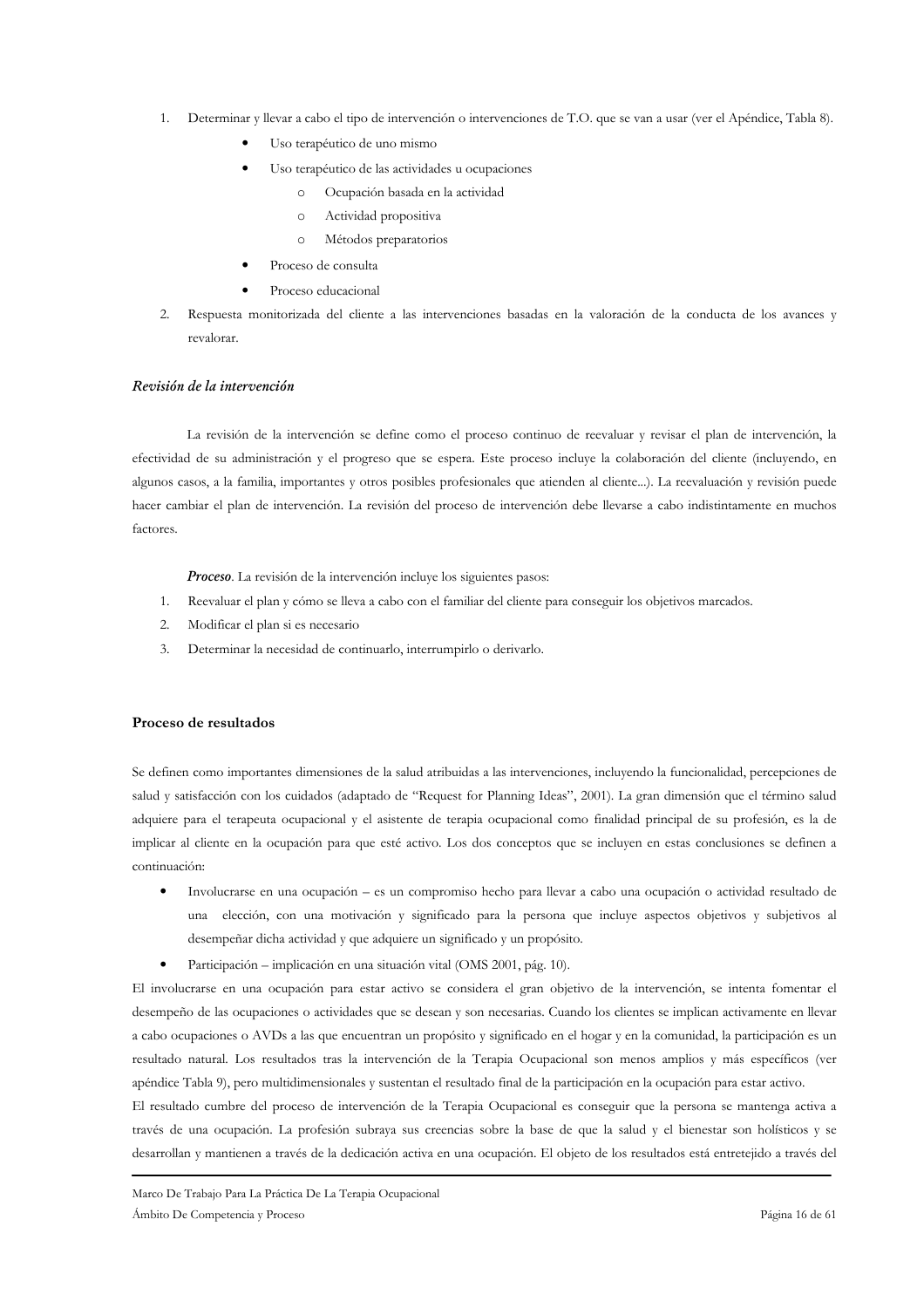proceso de la prestación del servicio de terapia ocupacional. Durante la fase de evaluación del proceso, se identifican los resultados iniciales con relación al deseo de participación en la ocupación de las AVD. Posteriormente tiene lugar el análisis del desempeño ocupacional y el desarrollo del tratamiento, en esta fase los resultados que se persiguen son perfeccionados. Durante la aplicación y reevaluación, los resultados pueden ser modificados sobre la base de determinadas necesidades, entornos y habilidades de ejecución.

Los resultados tienen numerosas definiciones y connotaciones para los diferentes clientes, empleadores o empresas, guías y organizaciones. Los resultados específicos escogidos variarán según el dispositivo de práctica y estarán influidos particularmente por las personas que apuesten por su éxito en cada dispositivo.

Proceso. La ejecución del proceso de resultados incluye los siguientes pasos:

- 1. Seleccionar el tipo de medidas y de resultados, incluidos, pero no limitados al desempeño ocupacional, satisfacción del cliente, adaptación, competencia de roles, salud y mejora, prevención y calidad de vida.
	- $\bullet$ La elección de la medida para los resultados ocurre de manera temprana en el proceso de intervención (ver Proceso de Evaluación, sección del Perfil Ocupacional).
	- Las mediciones de los resultados que se seleccionan son válidas, dignas de confianza y apropiadamente sensibles a los cambios en el desempeño ocupacional del cliente, y coinciden con los resultados prefijados.
	- La elección de un instrumento para medir el resultado para un cliente en particular debe ser congruente con los  $\bullet$ objetivos del cliente.
	- La elección de una medida del resultado debe estar vinculada a la capacidad actual o potencial para predecir resultados futuros
- Medir y usar resultados  $\overline{2}$ .
	- Comparar el progreso para la consecución de los objetivos y de los resultados prefijados a través del proceso de intervención.
	- Tasar los resultados y usarlos para tomar decisiones sobre la dirección de la intervención en el futuro (por ejemplo, continuar con la intervención, modificarla, suspenderla, proporcionar un seguimiento, derivarla a otros servicios).

# Una visión del Proceso de la Práctica de Terapia Ocupacional

La tabla 10 en el Apéndice resume el proceso durante la prestación del servicio en T.O. La flecha ubicada entre los subpasos de la evaluación Perfil Ocupacional y Análisis del Desempeño Ocupacional, indica la interacción entre estos dos. Sin embargo, una interacción similar ocurre entre todos los pasos y subpasos. El proceso no es lineal, pero es fluido y dinámico, permitiendo al terapeuta ocupacional y a su asistente a trabajar centrándose en los resultados mientras permite cambiar el plan para acomodarlo a los nuevos desempeños según se avanza.

# Agradecimientos

A la Comisión de Prácticas (COP) le gustaría reconocer y agradecer a todos aquellos que han participado en la revisión y con sus comentarios asociados al desarrollo de "Marco de trabajo práctico en Terapia Ocupacional: Dominio y proceso". La COP ha encontrado esta ayuda muy enriquecedora y excepcional. Las aportaciones de todos han sido consideradas y revisadas cuidadosamente. Frecuentemente, las pequeñas críticas compartidas por varios, puede conducir a la discusión y al cambio. La COP espera que todos aquellos que han contribuido a este proceso continúen haciéndolo para documentos futuros y animen a otros a participar. La profesión se ha enriquecido por este proceso.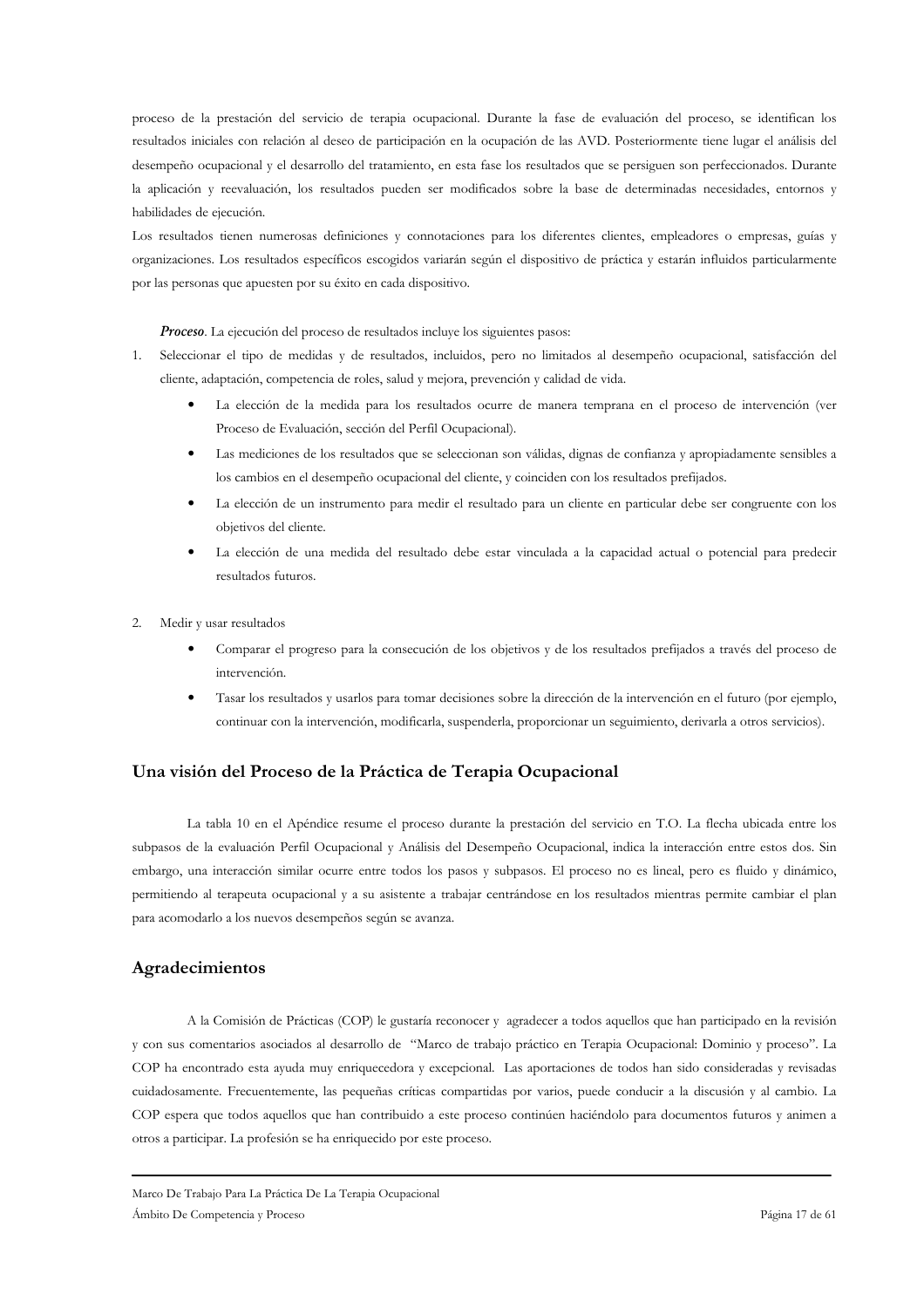A la COP le gustaría agradecer individualmente a las siguientes personas por su contribución tan valiosa para la consecución final de este documento: Carolyn Baum, PhD, OTR, FAOTA; Elisabeth Crepeau, PhD, OTR, FAOTA; Patricia A. Crist, PhD, FAOTA; Winifred Duna, PhD, OTR, FAOTA; Anne G. Fisher, OTR, FAOTA; Gail S. Fidler, OTR, FAOTA; Mary Foto, OT, FAOTA; Nedra Gillete, ScD (HON), MEd, OTR, FAOTA; Jim Hinojosa, PhD, OT, FAOTA; Margo B. Hola, PhD, OTR, FAOTA; Gary Kielhofner, DRPH, OTR/L, FAOTA; Paula Kramer, PhD, OTR, FAOTA; Mary Law, PhD, OT(C); Linda T. Learnard, OTR/L; Anne Mosey, PhD, OTR, FAOTA; Penelope A. Moyers, EDd, OTR, FAOTA; David Nelson, PhD, OTR, FAOTA; Mara Pelczarski, OTR; Kathlyn L. Reed, PhD, OTR, FAOTA; Barbara Schell, PhD, OTR/L, FAOTA; Janette Schkade, PhD, OTR; Wendy Schoen; Carol Siebert, MS, OTR/L; V. Judith Thomas, MGA; Linda Colman Thomson, MOT, OT, OT(C), FAOTA; Amy L. Walsh, OTR/L; Wendy Word, PhD, OTR, FAOTA; a los alumnos de Terapia Ocupacional de la Universidad de Boston formados por Karen Jacobs, EDd, OTR/L, CPE, FAOTA; y a la Facultad de Educación de Terapia Ocupacional de la Universidad de Kansas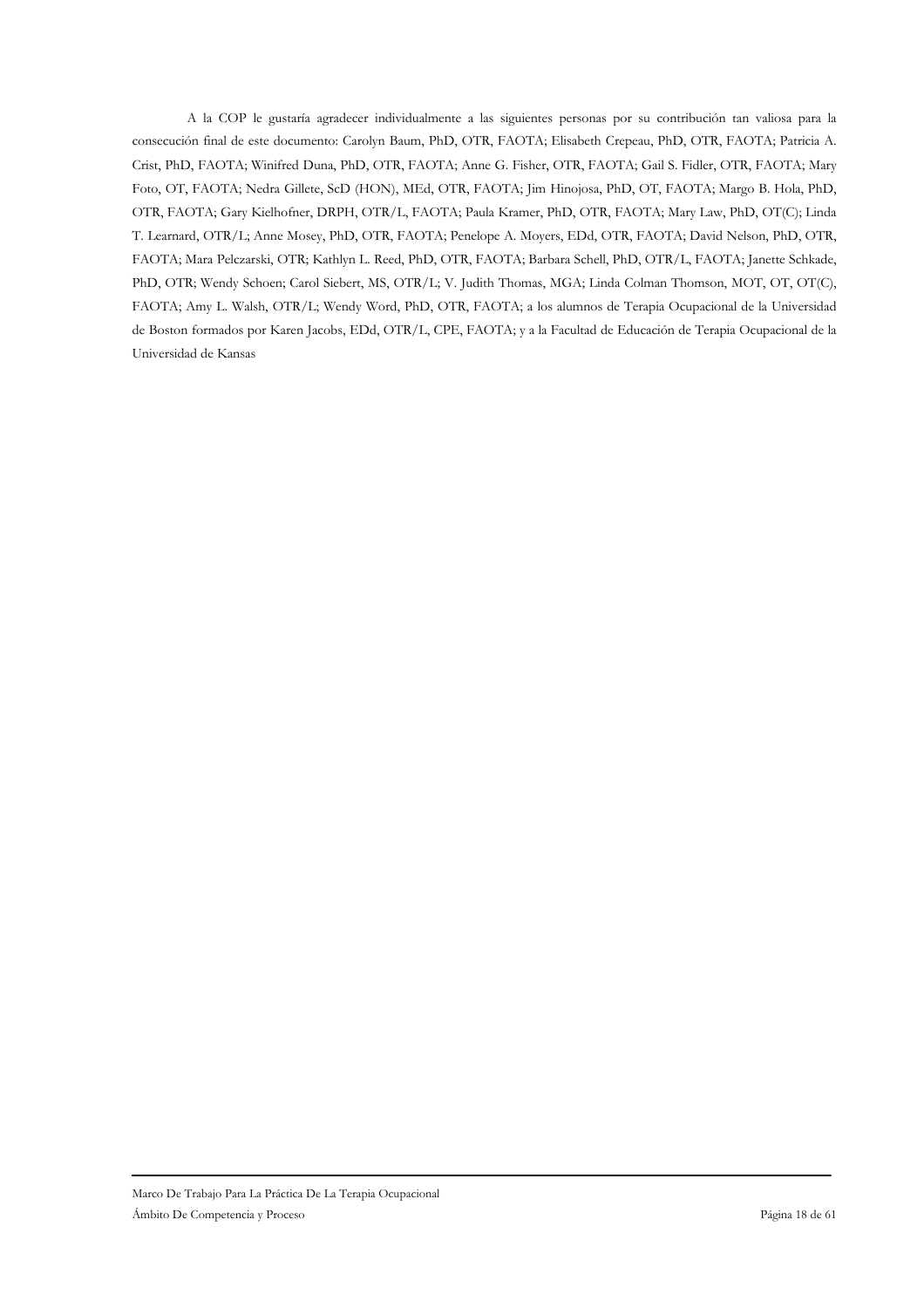# Apéndice

# **TABLA 1. ÁREAS DE OCUPACIÓN**

Varios tipos de actividades de la vida en las que la gente se ocupa, incluidas las ABVD, AIVD, educación, trabajo, juego, tiempo libre y participación social

### ACTIVIDADES DE LA VIDA DIARIA (AVD)

Actividades orientadas hacia el cuidado del propio cuerpo (adaptado por Rogers & Hola, 1994, pg. 181-202) también llamadas actividades básicas de la vida diaria (ABVD) o actividades personales de la vida diaria (APVD).

Baño, ducha- Coger y usar los objetos para este fin; enjabonado, aclarado y secado de las partes del cuerpo. Mantenimiento de la posición para el baño; posiciones y transferencias a y desde la bañera.

Cuidado de la vejiga y de los intestinos- incluye un completo control voluntario de los movimientos intestinales y de la vejiga y, si es necesario, el uso de equipamiento o agentes para el control de la vejiga (Uniform Data System for Medical Rehabilitation U.D.S.M.R, 1996, pg III-20, III-24)

Vestido-Selección de ropa y accesorios apropiados para el momento del día, clima y ocasión; obtener ropa de la tienda; vestido y desvestido en una manera secuencial; abrochado y ajuste de ropa y zapatos; poner y quitarse los dispositivos personales, prótesis u ortesis.

Comer- La habilidad de mantener y manipular comida/ líquido en la boca y tragarlo (O' Sullivan 1995, pg 191)" (AOTA, 2000, pg 629)

Alimentación- El proceso de (comenzar, colocar) llevar comida (o líquidos) desde el plato o la taza a la boca (O' Sullivan, 1995, p.191) (AOTA, 2000, pg 629)

Movilidad funcional- Moverse de una posición o lugar a otro (durante el desempeño de cualquier AVD), tal como la movilidad en la cama, en la silla de ruedas, transferencias (de la silla de ruedas, cama, coche, bañera, inodoro, bañera/ducha, silla, suelo). Cambios funcionales, deambulación y transporte de objetos.

Cuidado de las ayudas técnicas personales- Uso, limpieza y mantenimiento de los objetos personales, como las audífonos, lentillas, gafas, ortesis, prótesis, equipamiento adaptado, anticonceptivos y dispositivos sexuales.

Higiene personal y aseo- Coger y usar los objetos para este fin; afeitado (uso de navaja de afeitar, pinzas, lociones, etc); aplicar y quitar cosméticos; lavar, secar, combinar, estilizar, cepillar y adornarse el pelo; cuidado de las uñas (de las manos y de los pies); cuidado de la piel, orejas, ojos y nariz; aplicarse desodorante; limpieza de la boca; cepillado y seda dental; o quitar, limpiar y colocarse ortesis y prótesis dentales.

Actividad sexual- Involucrarse en actividades para llegar a la satisfacción sexual.

Dormir/ descanso- periodo de inactividad que uno puede o no interrumpirlo conscientemente.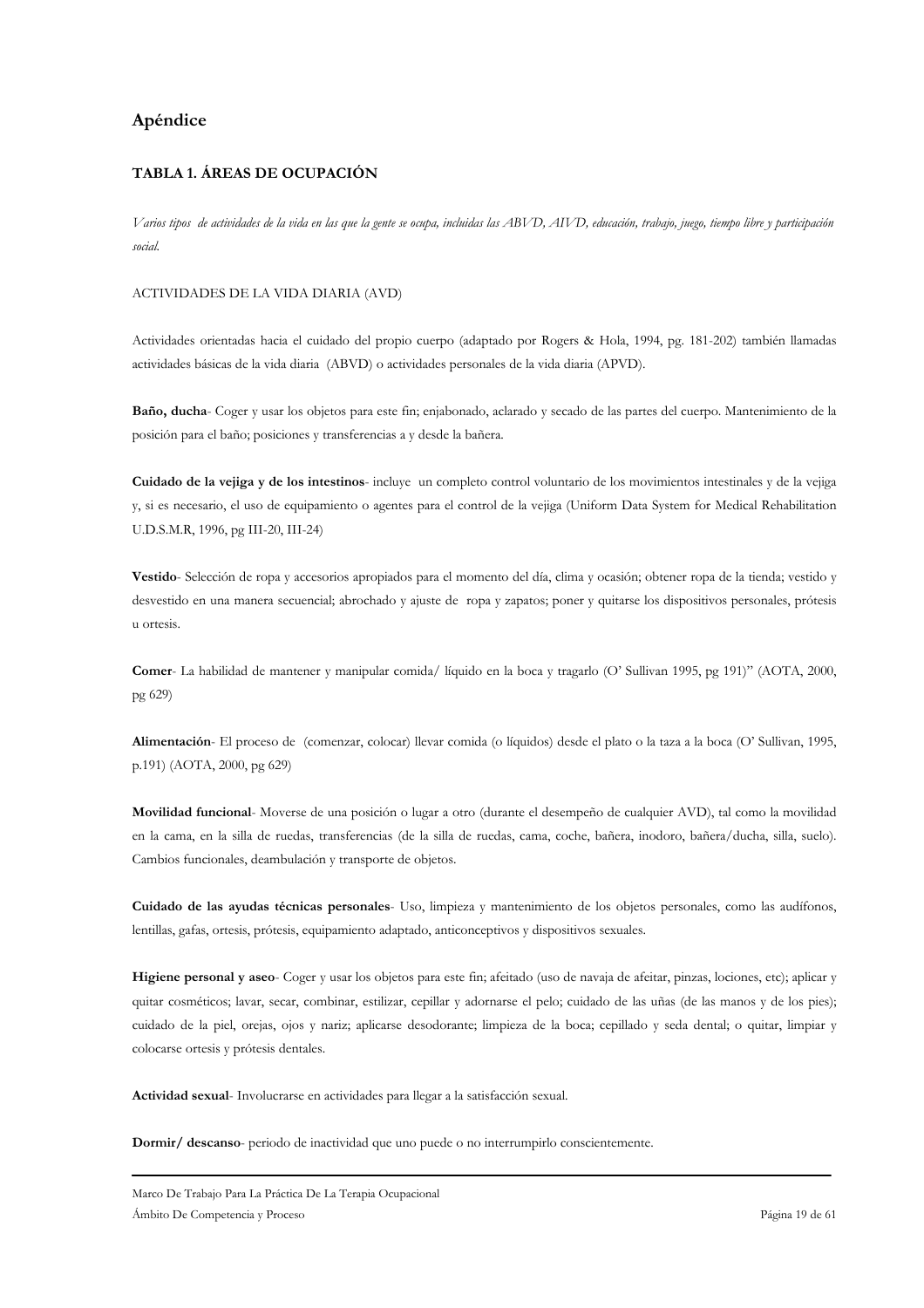Higiene del inodoro- Coger y usar los objetos para este fin; muda, mantenimiento de la posición en el inodoro, transferirse hacia y desde la posición del inodoro; limpiarse el cuerpo; cuidado de las necesidades menstruales y urinarias (incluyendo, catéteres, colostomías, y colocación de supositorios).

#### ACTIVIDADES INSTRUMENTALES DE LA VIDA DIARIA (AIVD)

Actividades orientadas hacia la interacción con el medio que son a menudo complejas, y que generalmente son opcionales para hacer (se pueden delegar en otros) (adaptado por Rogers & Hola, 1994, pg 181 - 202)

Cuidado de los otros (incluvendo la elección y supervisión de los cuidadores) –Supervisar o proveer de cuidados a los otros.

Cuidado de mascotas - Supervisar o proveer de cuidados a las mascotas.

Criar a los niños- Proveer cuidados y supervisión para favorecer el desarrollo normal de un niño.

Uso de los sistemas de comunicación- Uso de los equipamientos o sistemas, como equipos para escribir, teléfonos, máquinas de escribir, ordenadores, paneles de comunicación, sistemas de emergencia, escritura braille, medios de comunicación para sordos, y sistemas aumentativos de comunicación para enviar y recibir información.

Movilidad en la comunidad-Moverse por la comunidad y usar los transportes públicos o privados, como conducir, acceder al autobús, taxis u otros medios de transporte público.

Manejo de temas financieros- Uso de recursos fiscales, incluidos métodos alternativos de transacciones financieras y planificación y uso de las finanzas con objetivos a largo y corto plazo.

Cuidado de la salud y manutención- Desarrollo, cuidado y mantenimiento de hábitos saludables y promoción del bienestar, ejercicio físico, nutrición, eliminación de comportamientos de riesgo para la salud y rutinas de medicación.

Crear y mantener un hogar-Obtención y mantenimiento de las propiedades y objetos personales y domésticos (ej. casa, patio, jardín, aparatos, coches), incluyendo mantenimiento y la reparación de los objetos y propiedades (artículos de ropa y domésticos) y saber cómo buscar ayuda y con quien contactar.

Preparación de la comida y limpieza- Planificación, preparación de una dieta equilibrada, alimentos nutritivos, limpieza y conservación de alimentos y utensilios después de las comidas.

Procedimientos de seguridad y respuestas de emergencia- Conocimiento y desarrollo de estrategias preventivas para mantener un entorno seguro y estar preparado para cualquier eventualidad, situaciones peligrosas inesperadas y acciones de emergencia para reducir las amenazas para la salud y aumentar la seguridad.

Ir de compras- Preparar la lista de la compra (tiendas de comestibles y otras); seleccionar y comprar cosas; seleccionar el modo de pago; completar las transacciones monetarias.

### **EDUCACIÓN**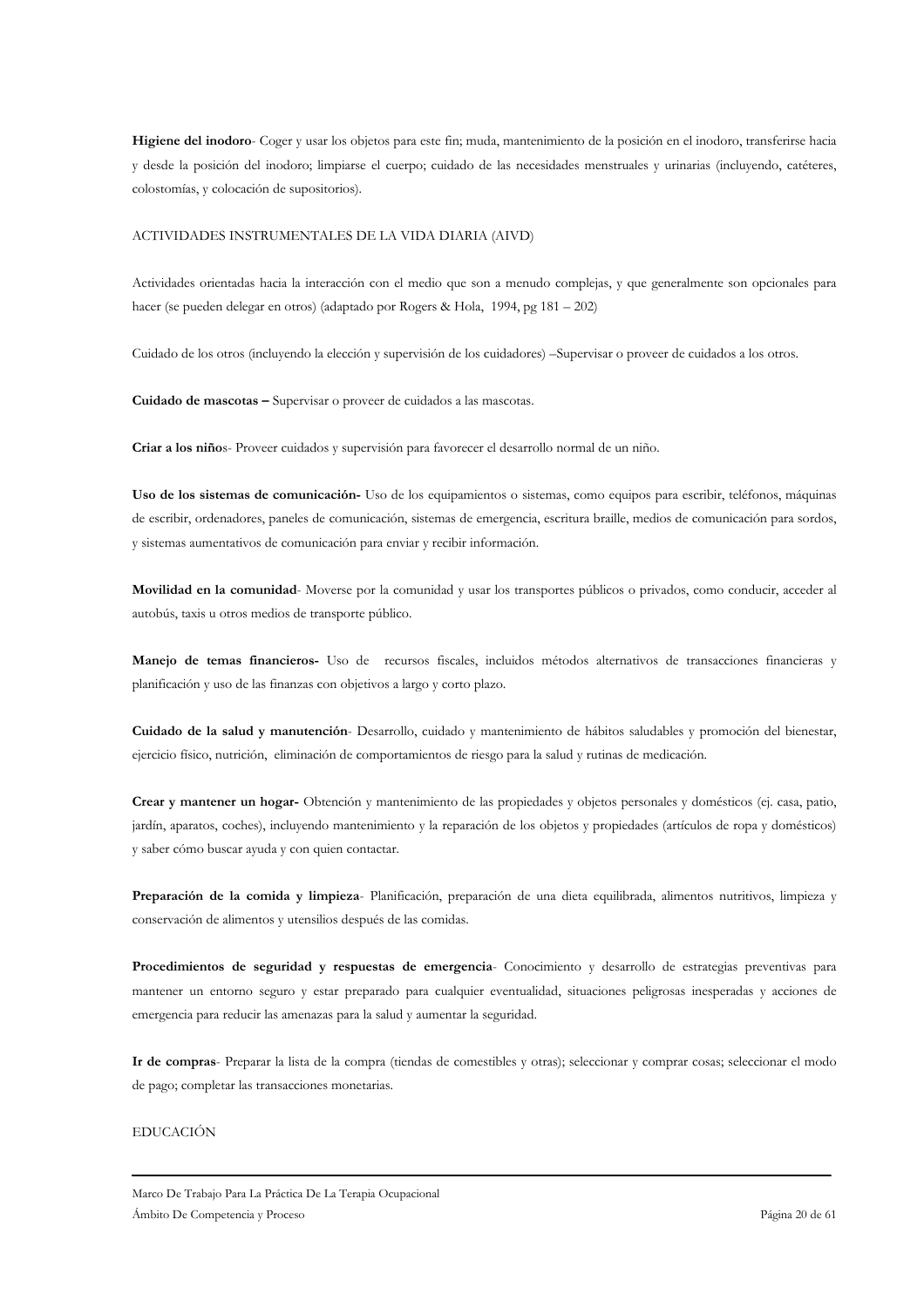Incluye actividades necesarias para ser un estudiante y participar en el medio educativo.

Participación en la educación formal - Nivel académico (ej, matemáticas, lectura, trabajar según el grado), no académico (ej, habitación de descanso, comedor, pasillos), extracurricular (ej, deporte, pandilla, animadoras, bailarinas) y vocacional (prevocacional y vocacional).

Exploración de las necesidades o intereses personales en la educación (más allá de la educación formal)- Identificar temas y métodos para obtener temas relacionados con la información o con las habilidades.

Participación personal en la educación informal- Participación en clases, programas y actividades provistas de instrucciones y entrenamiento en áreas identificadas como de interés.

### **TRABAJO**

Referido a las actividades necesarias para conseguir un empleo remunerado o actividades de voluntariado (Mosey, 1996, p.341).

Interés y búsqueda de empleo- Identificación y selección de oportunidades de trabajo basadas en criterios personales, limitaciones, preferencias, o aversiones.

Encontrar y conseguir un empleo- Identificar ofertas de trabajo, contestar correctamente a la solicitud del empleo, preparar entrevistas, participar en entrevistas y realizar el seguimiento, negociar las condiciones del empleo hasta llegar a un acuerdo.

Desempeño del trabajo - Referente a los hábitos de trabajo, por ejemplo, asistencia, puntualidad, relaciones apropiadas con los compañeros y supervisores, terminar las tareas asignadas y cumplimiento de las normas de trabajo elegidas (adaptado por Mosey, 1996, pg.342)

Preparación para la jubilación - Determinar aptitudes, intereses para el desarrollo y destrezas así como seleccionar una ocupación apropiada.

Explorar el realizar un voluntariado - Detectar las necesidades comunitarias, organizaciones u oportunidades para "trabajo" no remunerado en relación con las habilidades personales, intereses, localización y tiempo disponible.

Participación voluntaria- Desempeño de actividades de trabajo no remunerado para el beneficio de la comunidad, se puede realizar en organizaciones u otros entornos.

### **IUEGO**

Cualquier actividad espontánea u organizada que provea disfrute, entretenimiento, pasatiempo o diversión (Parham & Fazio, 1997. p.252)

Exploración del juego- Identificar adecuadamente las actividades de juego, que pueden incluir exploración del juego, juego de estrategia, juego simulado, juegos con reglas, juego constructivo y juego simbólico (adaptado por Bergen, 1988, pp.64-65)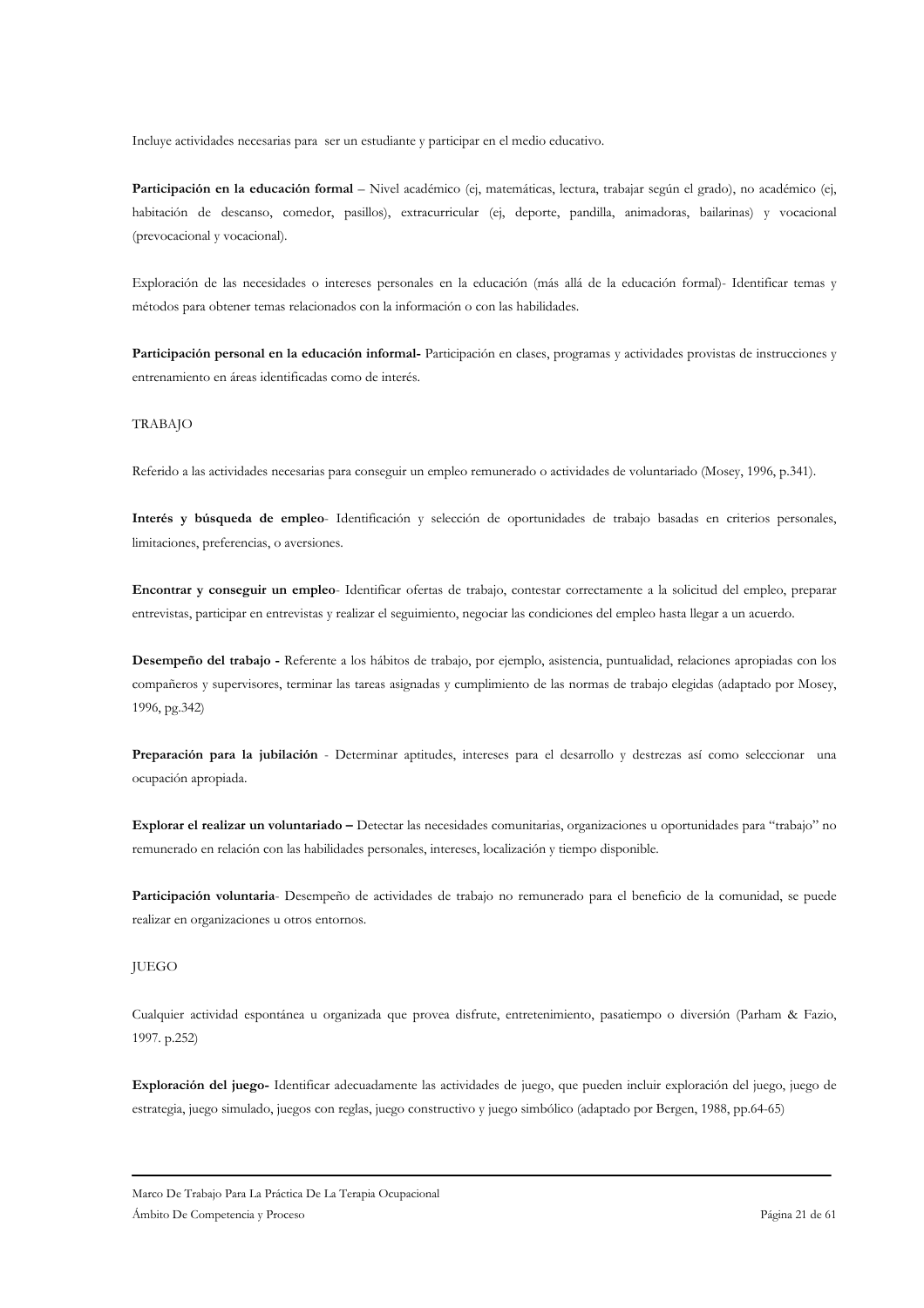Juegos de participación- Participar en el juego, mantener equilibrio de juego con otras áreas ocupacionales y obtener, usando y dando significado, juguetes, equipamientos y repuestos apropiados.

### **TIEMPO LIBRE**

Una actividad no obligatoria elegida voluntariamente y desempeñada durante un tiempo que no entre en conflicto con la dedicación a ocupaciones obligatorias como trabajar, el cuidado personal o dormir (Parham % Fazio, 1997, p. 250).

Exploración del tiempo libre-Identificar los intereses, destrezas, oportunidades y actividades de tiempo libre apropiadas.

Preparación para el ocio- Planificación y participación en actividades de tiempo libre apropiadas; mantenimiento de equilibrio de actividades de tiempo libre con otras áreas de ocupación; y saber encontrar, utilizar y cuidar el equipamiento apropiado.

### PARTICIPACIÓN SOCIAL

Actividades asociadas con la organización de patrones de comportamiento que son característicos y esperados en una interacción individual o colectiva con otros dentro de un sistema social dado (adaptado por Mosey, 1996, p.340)

Comunidad-Actividades realizadas en la comunidad que se llevan a cabo con éxito (p. e. vecindad, organizaciones, trabajo, colegio).

Familia- Actividades realizadas en la familia que se llevan a cabo con éxito, asimismo cuando existe una necesidad y en el desempeño de los roles familiares deseados (Mosey, 1996. p. 340)

Compañero, amigo- Actividades y diferentes niveles de intimidad, incluyendo compromisos y deseo de actividad sexual.

Nota: algunos de los términos utilizados en esta tabla pertenecen o son adaptados de la rescindida Terminología para Terapia Ocupacional - Tercera Edición (AOTA, 1994)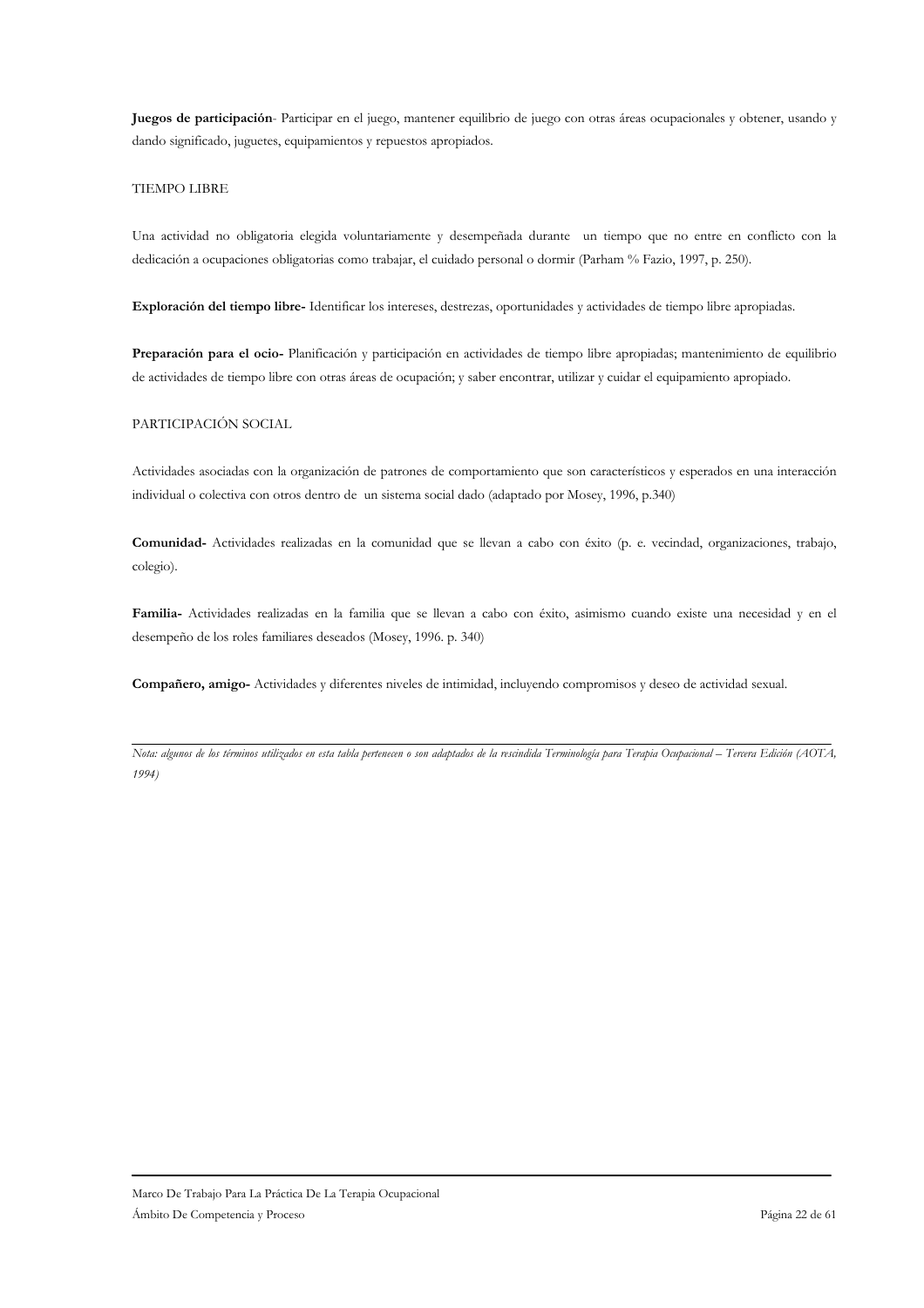### TABLA 2. DESTREZAS DE EJECUCIÓN

Rasgos distintivos de lo que uno hace, no de lo que uno ha hecho, relacionado con los elementos de acción observables que tiene objetivos funcionales implícitos (adaptado por Fisher & Kielhofner, 1995, p.113).

DESTREZAS MOTORAS - Destrezas en los movimientos e interacción con tareas, objetos y el medio (A. Fisher, comunicación personal, Julio 9, 2001).

Postura- Se refiere a la estabilización y alineamiento del propio cuerpo mientras se mueve en relación con objetos para la tarea con los que uno puede tratar.

Estabilidad-Mantener el tronco controlado y equilibrado de modo permanente mientras se interactúa con objetos en la realización de una actividad, tiene que poder observarse que la persona está estable.

Alineamiento-Mantenerse correctamente sentado o estar en una posición, sin la necesidad de apoyarse durante el desempeño de las tareas

Posición-Posición del cuerpo, brazos, o silla de ruedas en relación con los objetos de la tarea y de manera que se promueva el movimiento de brazo de modo eficiente durante el desempeño de la tarea.

Movilidad- Relativo al movimiento del cuerpo entero o de partes del cuerpo en el espacio cuando sea necesario al interactuar con los objetos de la actividad.

Caminar- Deambular sobre una superficie así como cambiar de dirección sin arrastrar los pies, dar sacudidas, presentar inestabilidad o usar ayudas externas de dispositivos de apoyo (p.ej. bastón, andador, silla de ruedas) durante el desempeño de la tarea.

Alcanzar- Extender o alargar el brazo (y cuando se requiera el tronco) para un agarre efectivo, o mover objetos de tarea que estén fuera de alcance, incluyendo la destreza de utilizar un utensilio para coger los objetos de la tarea.

Inclinaciones- Flexiones activas, rotaciones o giros del tronco de una manera y dirección apropiada para realizar la tarea.

Coordinación - Es el uso de más de una parte del cuerpo a la vez de modo que ayude a la manipulación de los objetos de la tarea.

Coordinar- Es usar dos o más partes del cuerpo a la vez para estabilizar y manipular los objetos durante las tareas motoras bilaterales.

Manipulación- Es la realización de agarres hábiles con patrones efectivos de soltar, aislar los movimientos de los dedos y coordinar en los patrones de manipulación de objetos.

Fluidez - Es el movimiento suave y fluido de los movimientos del brazo y la mano mientras se realizan actividades con los objetos de la tarea.

Marco De Trabajo Para La Práctica De La Terapia Ocupacional Ámbito De Competencia y Proceso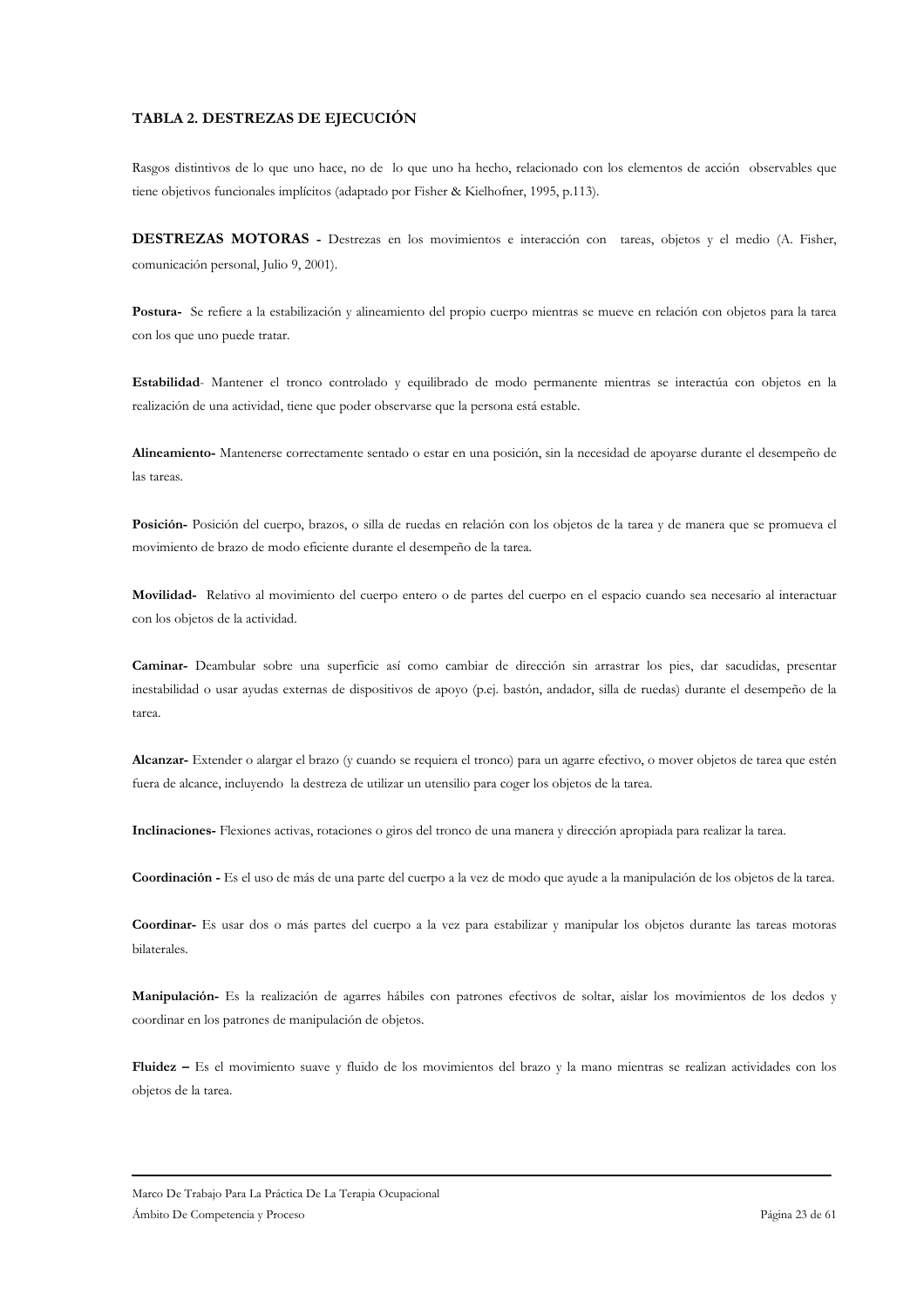Fuerza y esfuerzo - Se refiere la habilidad necesaria que exige una fuerza muscular adecuada para la manipulación de los objetos que requiere la tarea.

Mover - Empujar, tirar o arrastrar objetos sobre una superficie de apoyo mientras se realiza una tarea.

Transportar - Llevar objetos de un sitio a otro caminando, estando sentado en una silla de ruedas o usando un andador.

Levantar - Elevar o alzar los objetos de la tarea, incluido levantar un objeto de un sitio a otro, pero sin deambular o moverse del sitio.

Calibrar - Regular o graduar la fuerza, velocidad y extensión del movimiento cuando se interactúa con los objetos de la tarea.

Agarrar - Asir o empuñar los objetos de la tarea sin que se resbale el agarre.

Energía - Se refiere al esfuerzo necesario para llevar a cabo la realización de la tarea.

Resistencia -Es la persistencia y la completa realización de la tarea sin presencia de fatiga física, parar para descansar o para 'respirar'.

Pasos - Se refiere al mantenimiento de una velocidad consistente y efectiva durante el desempeño de la tarea hasta estar completada.

# HABILIDADES DE PROCESAMIENTO

"Son las habilidades... utilizadas en el manejo y la modificación de actos, encaminadas a completar la realización de las actividades de la vida cotidiana" (Fisher and Kielhofner, 1995, p. 120)

Energía - Se refiere al esfuerzo necesario para llevar a cabo la realización de la tarea.

Pasos - Se refiere al mantenimiento de una velocidad consistente y efectiva durante el desempeño de la tarea hasta completarla.

Atender - Supone mantener la atención en la tarea, de modo que el cliente no se distraiga por sonidos o estímulos visuales extraños.

Conocimiento - Se refiere a la habilidad de buscar y usar el conocimiento relativo a la tarea.

Elegir-Seleccionar los instrumentos y materiales necesarios y apropiados para la tarea, incluidos los que sean específicos para un uso previo al inicio de la tarea.

Utilizar - Usar instrumentos y materiales adecuados al uso que se les va a dar y de un modo higiénico, teniendo en cuenta sus propiedades y la disponibilidad de los mismos.

Manejar - Apoyar, estabilizar y sujetar las herramientas y materiales de forma adecuada para evitar que se dañen, se caigan o goteen.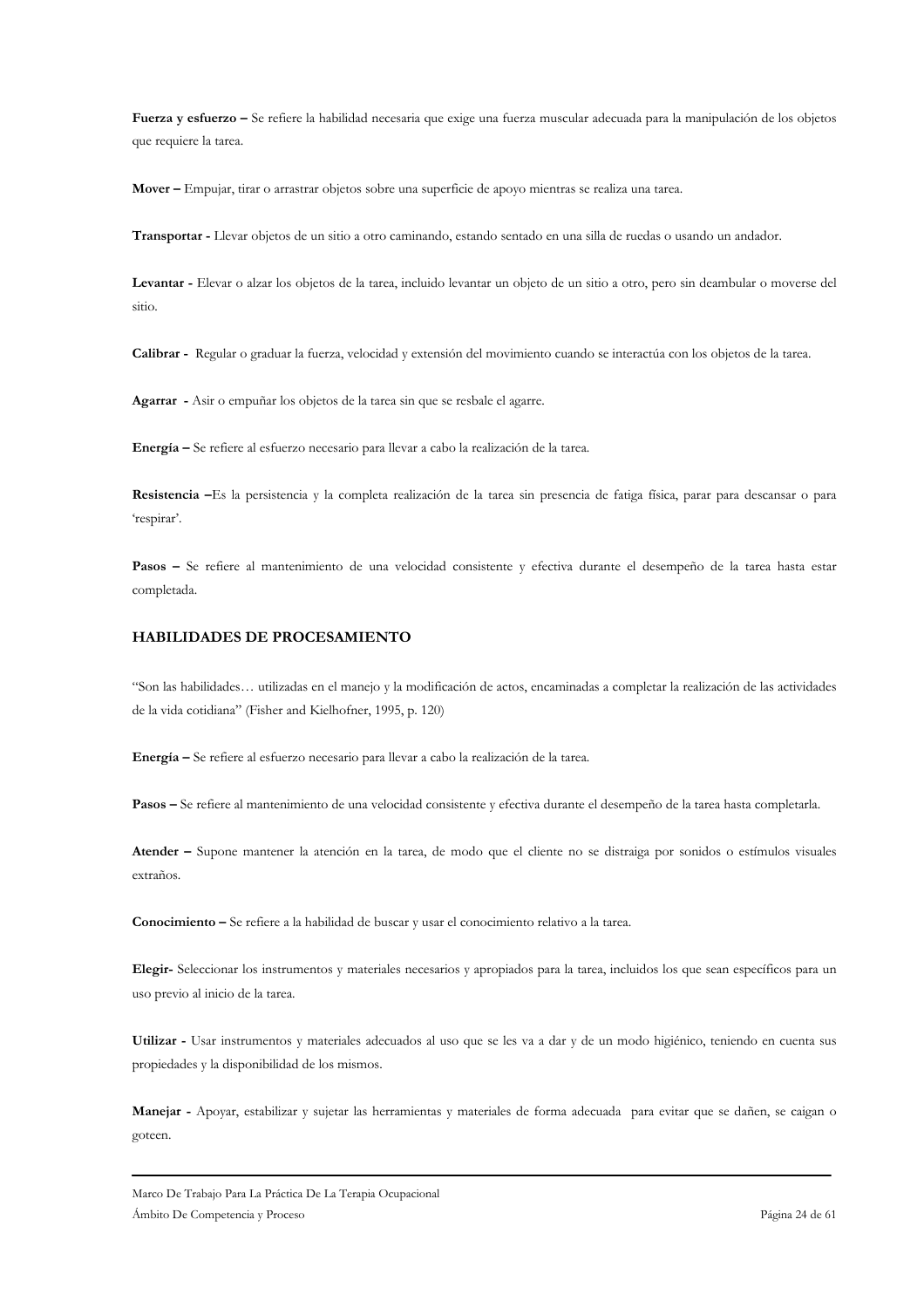Tener en cuenta - Realizar acciones enfocadas a completar la tarea concreta (p.ej. como consecuencia de un acuerdo o especificado por otro) sin un comportamiento que esté dirigido o guiado por señales del entorno.

Indagar - a) Buscar información verbal o escrita preguntando o leyendo las indicaciones de las etiquetas o b) hacer otro tipo de preguntas (p. ej. dónde se localizan los materiales o si le resulta familiar la tarea).

Organización temporal- Corresponde al inicio, ordenar de manera lógica, continuación y termino de los pasos y las secuencias de una tarea.

Inicios - Empezar la siguiente acción o etapa sin vacilación.

Continuaciones - Acciones de ejecución o secuencias de acciones en etapas sin interrupciones innecesarias una vez que la secuencia se ha iniciado, el individuo continua hasta que el paso se ha completado.

Secuencias - Patrones de desempeño con un orden lógico y efectivo para un uso eficiente del tiempo y de energía y con una ausencia de a) orden aleatorio  $y/$  o b) repetición inútil de los pasos.

Finalizaciones – Es la terminación de los pasos sin perseveración, persistencia inapropiada o cese prematuro.

Organización del espacio y los objetos - Se refiere a la destreza de organización del espacio donde se hace la tarea y la organización de los objetos.

Buscar/ localizar - Buscar y localizar los utensilios de una manera lógica, incluyendo mirar más allá del entorno inmediato (p. ej. mirar delante, detrás, encima).

Recoger - Reunir las herramientas y materiales necesarios o traspapelados, incluyendo: a) tener los materiales a mano en el espacio de trabajo y b) reunir y sustituir los materiales que se han derramado, caído o se han traspapelado.

Organizar - Colocar los instrumentos y materiales de manera lógica o en un espacio acordado de un modo ordenado a) sin un espacio de trabajo individual y b) en medio de múltiples espacios de trabajo apropiados para facilitar el desempeño de la tarea.

Colocar en su sitio  $-$ a) Colocar las herramientas y materiales en lugares adecuados, b) dejar el espacio de trabajo igual que antes de comenzar con la tarea (p- ej. limpiando los suelos), c) dejar bien cerrados los botes cuando sea necesario, y d) cerrar herméticamente las bolsas de plástico.

Librar obstáculos - Modificar el patrón de movimiento del brazo, cuerpo o silla de ruedas para moverse librando los obstáculos que se encuentran en el curso del movimiento en el espacio (p. ej. caerse, chocarse), también incluye el mover los objetos sin chocarlos con otros.

Adaptación - Se refiere a la habilidad de anticipar, corregir y aprender de los errores que surgen durante el desempeño de la actividad.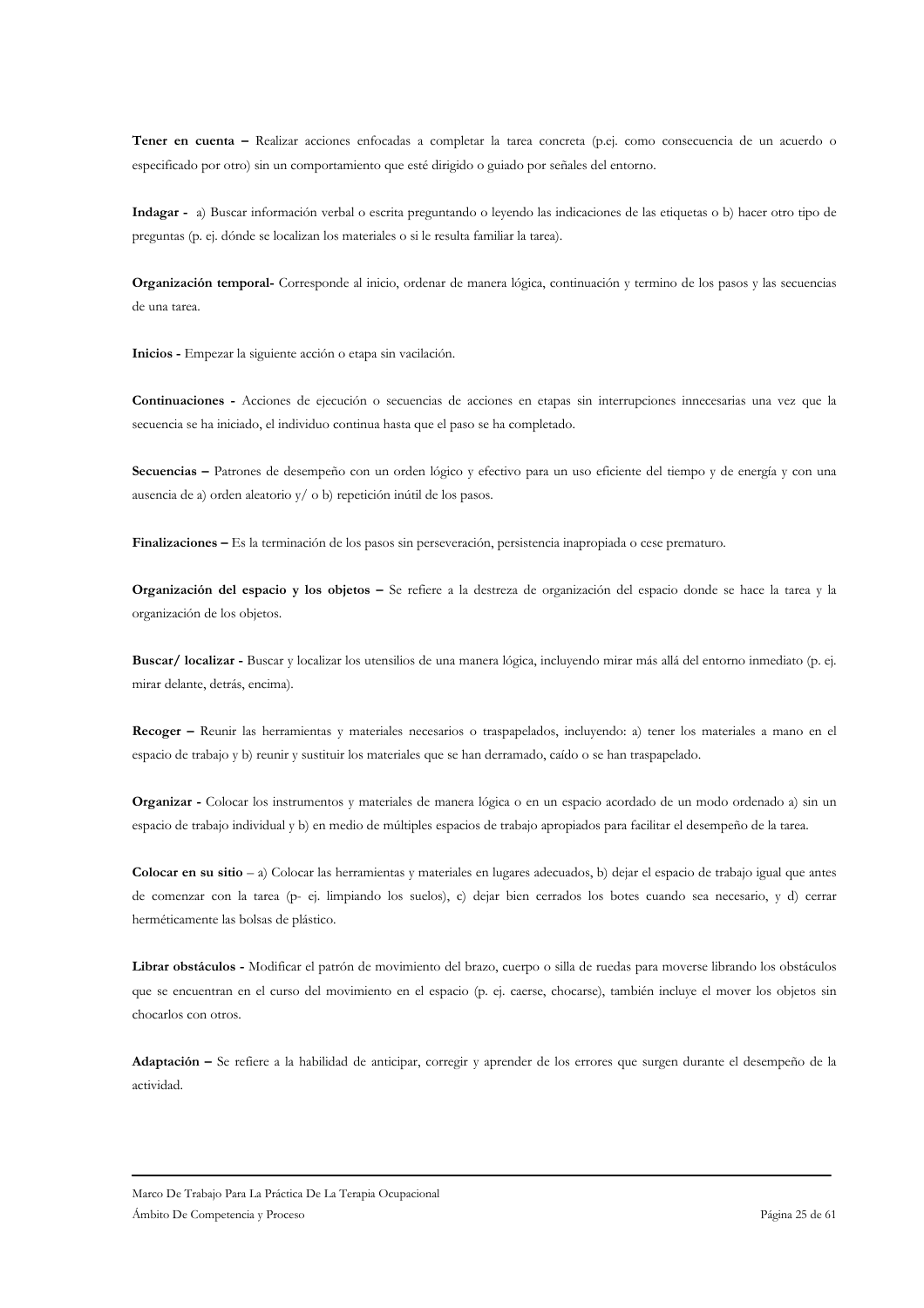Observar / Responder – Tener una conducta adecuada: a) ante las indicaciones ambientales / perceptivas (p. ej. movimiento, sonido, olor, calor, humedad, textura, forma, consistencia) que ofrezcan una retroalimentación con respecto a la tarea, y b) ante el orden espacial de los objetos con respecto a los otros (p. ej. alinear objetos cuando se colocan apilados). Observar y tener una respuesta efectiva y eficiente.

Acomodación - Supone la variación de las acciones o de la ubicación de los objetos dentro del espacio de trabajo para anticiparse o como respuesta a problemas que pudieran aparecer. El cliente se anticipa o responde a los problemas de forma efectiva: a) cambiando el método de la secuencia en el desempeño, b) cambiando la manera de coger las herramientas de mano o los materiales que están en el espacio de trabajo, o c) pidiendo ayuda.

Ajustes - Es la realización de modificaciones en el ambiente de trabajo de manera anticipada o como respuesta a problemas que pudieran aparecer. El cliente anticipa o resuelve los problemas de manera efectiva haciendo modificaciones: a) yéndose a otro espacio de trabajo o trayendo o quitando herramientas y materiales, o b) en el propio ambiente (p. ej. abrir o cerrar el grifo, subir o bajar la temperatura).

Beneficios - Cuando se anticipa o previene situaciones indeseables persistentes.

#### DESTREZAS DE COMUNICACIÓN/INTERACCIÓN -

Se refiere a las habilidades para llevar a cabo las propias intenciones y necesidades, coordinando la conducta social para actuar conjuntamente con la gente (Forsyth & Kielhofner, 1999; Forsyth, Salamy, Simon, & Kielhofner, 1997; Kielhofner, 2002).

Físicamente - Se refiere al uso del cuerpo cuando se comunican las personas mientras realizan una ocupación.

**Contactos** – Es el contacto físico con otros.

Mirada - Es la utilización de los ojos para comunicar e interactuar con lo otros.

Gestos - Es el uso del movimiento del cuerpo para indicar, demostrar o dar énfasis.

Posicionamiento - Es el movimiento del cuerpo en el espacio en relación a los otros.

Orientación – Supone saber dirigir el propio cuerpo en relación con otros y / o dependiendo de la ocupación

Posturas - Es la posición que cada persona adopta.

Intercambio de información - Se refiere a dar y recibir información mientras se realiza una ocupación.

Articular - Producción un discurso claro y entendible.

Afirmaciones - Expresar directamente deseos, negaciones y ruegos.

Preguntar - Solicitar información real o personal.

Compromiso - Iniciar interacciones.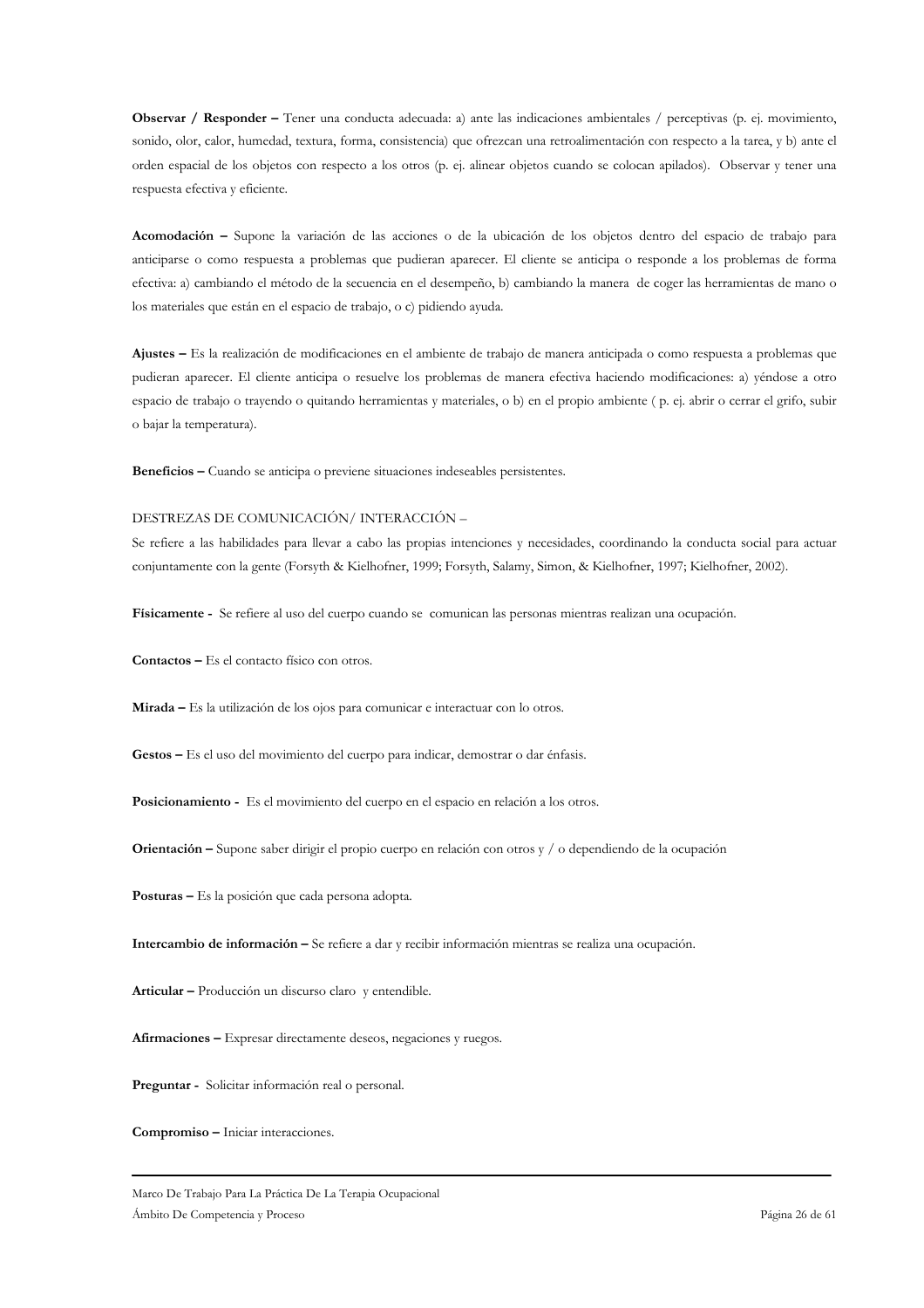Expresión - Exhibiciones de afecto/actitud

Modulación - Uso del volumen e inflexiones de la voz en el discurso.

Compartir - Dar información verdadera o personal

Hablar - Hacerse entender a uno mismo a través del uso de palabras, frases.

Sostener - Mantener una charla durante una duración apropiada.

Relaciones - Relativo al mantenimiento apropiado de las relaciones interpersonales durante una ocupación.

Colaboración - Se refiere a la coordinación con otros dirigida a un objetivo en común.

Conformar - Es el acuerdo de normas sociales implícitas y explícitas.

Enfoque - Conversaciones y comportamientos dirigidos a llevar a cabo un acto social.

Relacionarse con - Supone un determinado modo de actuar que intenta establecer una armonía con los otros.

Respeto - Acomodarse a las reacciones y solicitudes de las otras personas.

(Nota: Las secciones de Destrezas Motoras y de Procesamiento de esta tabla se han obtenido de las siguientes fuentes: Fisher (2001) and Kielhofner (1995) - actualizado por Fisher (2001).

La sección de Habilidades de Comunicación / Interacción de esta tabla se ha obtenido de las siguientes fuentes: Forsyth and Kielhofner (1999), Forsyth, Salamy, Simon and Kielhofner (1997) y Kielhofner (2002)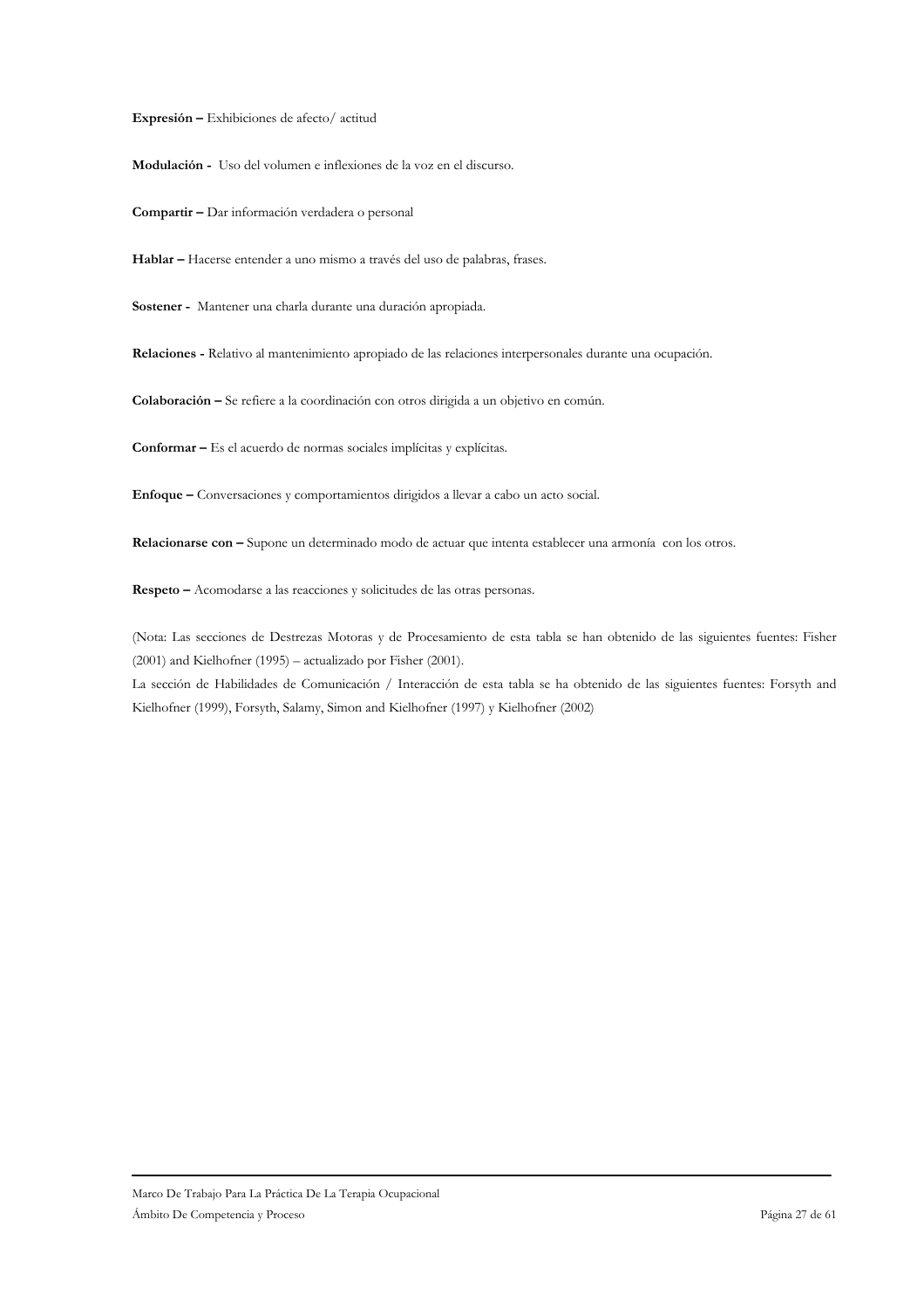# TABLA 3. MODELOS DE EJECUCIÓN

Patrones de conducta de la vida diaria que son habituales o rutinarios.

HÁBITOS - "Son conductas automáticas integradas en patrones más complejos que las personas realizan a diario." (Neistadt and Crepeau, 1998, p. 869). Los hábito pueden apoyar o interferir en el desempeño dentro de las áreas de ocupación.

| Tipo de hábito                              | Ejemplos                                                |
|---------------------------------------------|---------------------------------------------------------|
| Hábitos útiles                              | - Poner siempre las llaves del coche en el mismo sitio  |
| Hábitos que apoyan el desempeño en la       | para poderlas encontrar fácilmente.                     |
| vida diaria y contribuyen a la satisfacción | - Lavarse los dientes todas las mañanas para mantener   |
| de la vida.                                 | una higiene oral adecuada.                              |
|                                             |                                                         |
| Hábitos que fomentan la habilidad para      |                                                         |
| seguir el ritmo de la vida                  |                                                         |
| Hábitos improvisados                        | Recordar de forma inconsciente mirar a ambos lados      |
| Hábitos que no están establecidos           | antes de cruzar la calle.                               |
| Hábitos que necesitan práctica para         | Cuando no existe la habilidad de finalizar todos los    |
| mejorar.                                    | pasos en el autocuidado                                 |
| Hábitos dominantes                          | Autoestimulación repetitiva como ocurre<br>en el        |
| Hábitos muy exigentes que interfieren       | autismo.                                                |
| con la vida diaria.                         | El uso de sustancias químicas, resultando una adicción. |
|                                             | Organizar cuidadosamente los tenedores en el cajón      |
| Hábitos que satisfacen una necesidad        |                                                         |
| compulsiva de orden.                        |                                                         |

RUTINAS - "Ocupaciones con secuencias establecidas" (Chistiansen & Baum, 1997, p.6)

ROLES - "Son un conjunto de comportamientos que la sociedad acepta y sobre los que existe un código de normas estipulado" (Christiansen & Baum, 1997, p. 603)

Nota: La información de la sección de Hábitos de esta tabla ha sido adaptada por Dunn (2000, Fall)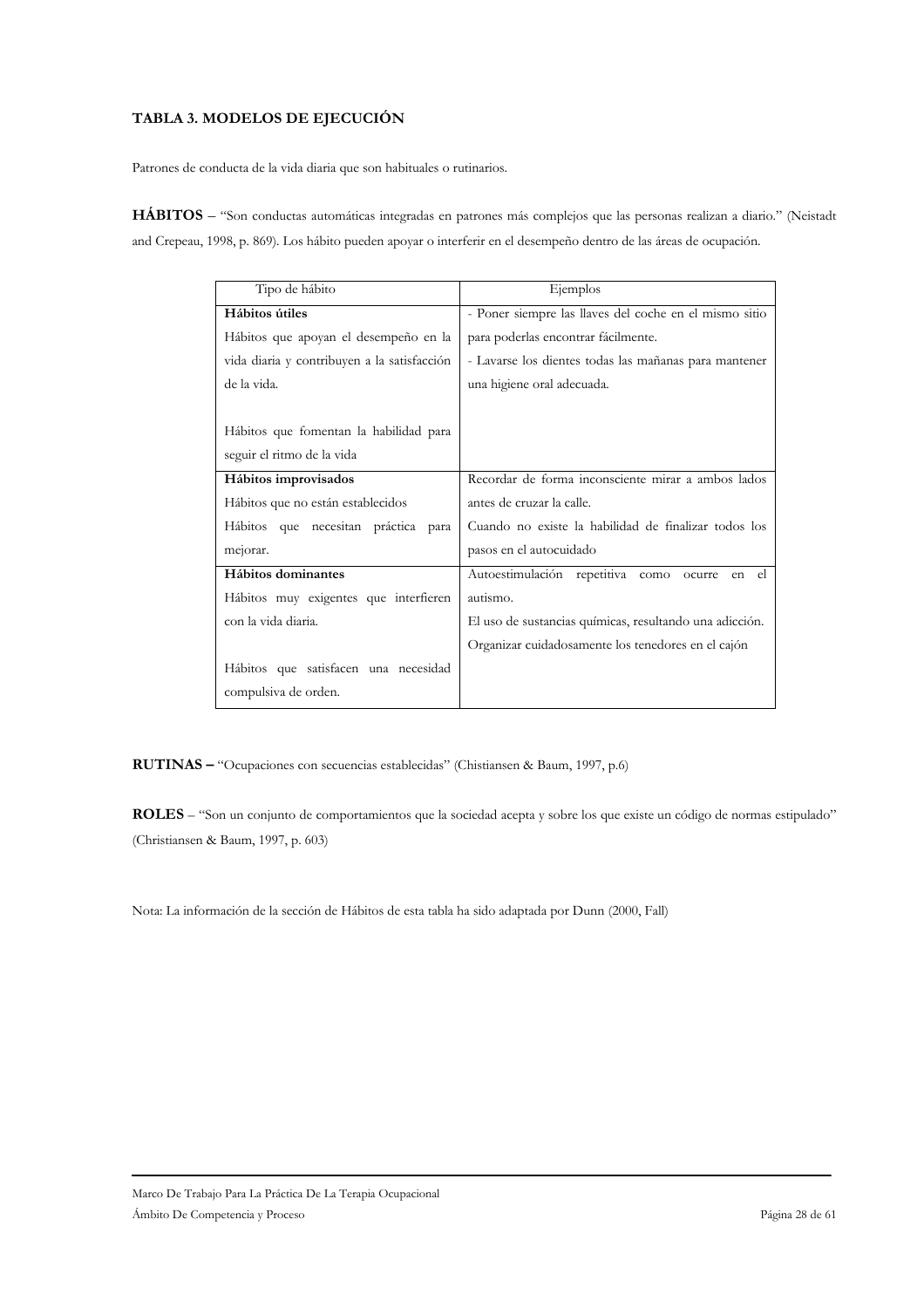# TABLA 4. ENTORNO O ENTORNOS

El entorno (incluyendo el cultural, físico, social, personal, espiritual, temporal y virtual) se refiere a la variedad de condiciones circundantes que se interrelacionan e influyen en el desempeño del cliente.

| Entorno    | Definición                                                                                                                                                                                                                                                                                                                                                                     | Ejemplo                                                                                                                                                  |
|------------|--------------------------------------------------------------------------------------------------------------------------------------------------------------------------------------------------------------------------------------------------------------------------------------------------------------------------------------------------------------------------------|----------------------------------------------------------------------------------------------------------------------------------------------------------|
| Cultural   | Costumbres, creencias, patrones de actividad, comportamientos<br>estándar y expectativas dentro del ámbito social al que pertenece un<br>miembro. Incluye aspectos políticos, como leyes que amparan la<br>utilización de determinados recursos y que confirman los derechos<br>de la persona. Además incluye oportunidades para la educación,<br>empleo y el apoyo económico. | Etnia, familia,<br>actitudes,<br>$\bullet$<br>creencias, valores                                                                                         |
| Físico     | Aspectos no humanos del entorno. Que permita la accesibilidad y el<br>desempeño dentro del entorno teniendo terreno natural, plantas,<br>animales, edificios, muebles, objetos, herramientas o dispositivos.                                                                                                                                                                   | · Objetos, entrono urbano,<br>entorno<br>natural.<br>terreno<br>geográfico,<br>cualidades<br>sensoriales del entorno.                                    |
| Social     | Disponibilidad y expectativas de individuos significativos, como un<br>esposo, amigos y cuidadores. Además incluye grandes grupos<br>sociales que son influyentes en el establecimiento de normas,<br>expectativas del rol y rutinas sociales.                                                                                                                                 | · Relaciones con individuos,<br>grupos<br>organizaciones;<br>$\mathbf u$<br>relaciones<br>sistemas<br>con<br>(político,<br>económico,<br>institucional). |
| Personal   | "Características de la no referentes a su estado o estatus de salud"<br>(WHO, 2001, p.17). El Entorno personal incluye edad, género,<br>estatus socioeconómico y estatus educacional.                                                                                                                                                                                          | Hombre de veinticinco<br>$\bullet$<br>años de edad, desempleado,<br>con el título de bachillerato.                                                       |
| Espiritual | La guía en lo moral de la vida de una persona; lo que la inspira y la<br>motiva.                                                                                                                                                                                                                                                                                               | · Esencia de la persona,<br>propósitos grandes o altos,<br>sentido, fundamento.                                                                          |
| Temporal   | "Localización en el tiempo del desempeño ocupacional" (Neistadt y<br>Crepeau, 1998, p. 292).                                                                                                                                                                                                                                                                                   | · Etapas de la vida, momento<br>del día, momento del año,<br>duración.                                                                                   |
| Virtual    | Entorno en el que existe comunicación sin presencia física.                                                                                                                                                                                                                                                                                                                    | · Simulaciones realistas de<br>chats,<br>entorno,<br>un<br>comunicación por radio.                                                                       |

Nota. Algunas de las definiciones de las áreas de Entorno o Entornos se han tomado de la desaparecida Terminología Uniforme de Terapia Ocupacional - Tercera Edición (AOTA, 1994).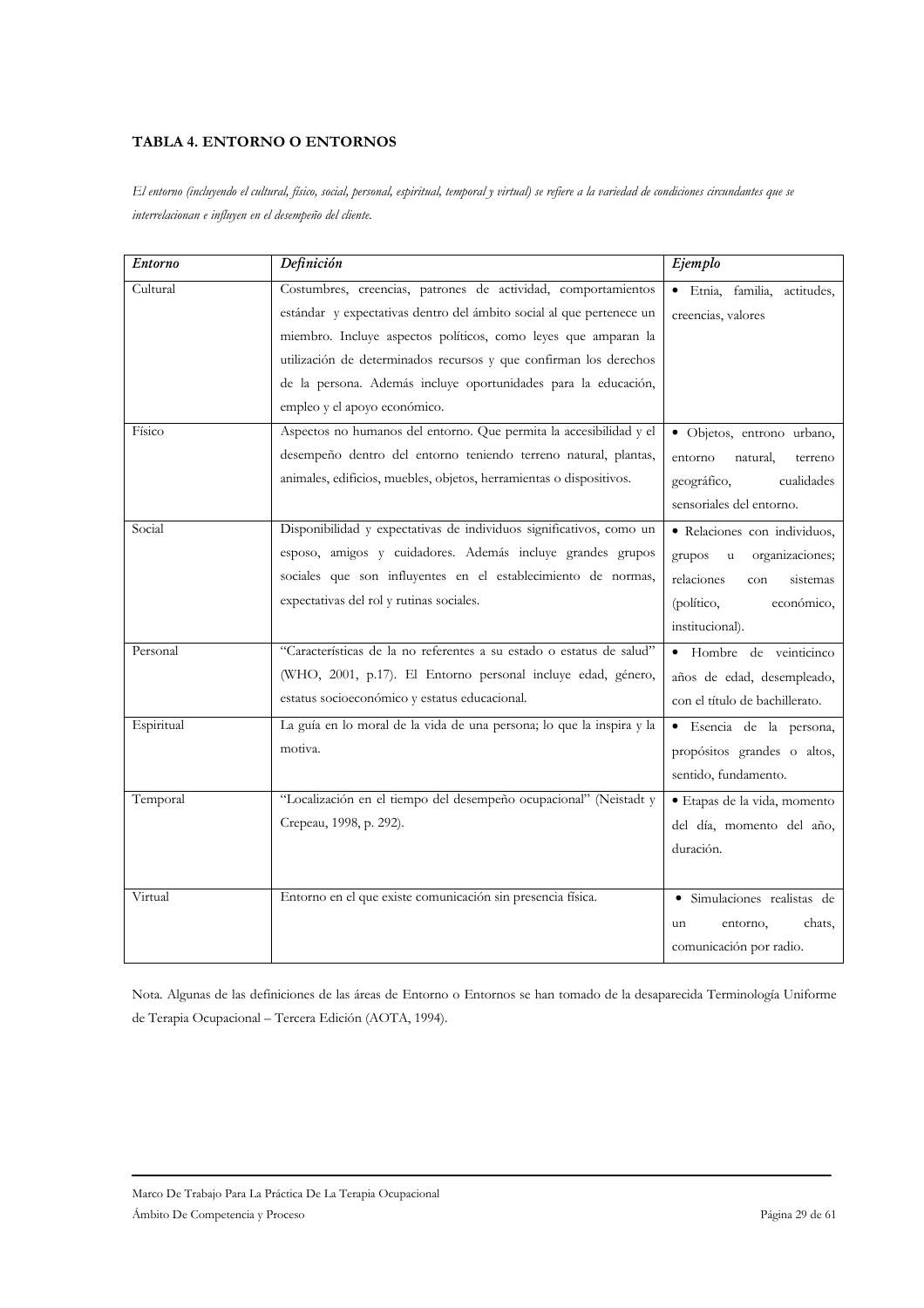# TABLA 5. DEMANDAS DE LA ACTIVIDAD

Se definen como los aspectos de una actividad que son necesarios para el desempeño de estas, incluyen los objetos y sus propiedades, espacio, demandas sociales, secuenciación o manejo del tiempo, y de forma subyacente las funciones y las estructuras corporales.

| Aspectos que requiere la actividad                                                | Definición                                                                                                                                                                                                                                                                                                                                     | Ejemplos                                                                                                                                                                                                                                                                                                                                        |
|-----------------------------------------------------------------------------------|------------------------------------------------------------------------------------------------------------------------------------------------------------------------------------------------------------------------------------------------------------------------------------------------------------------------------------------------|-------------------------------------------------------------------------------------------------------------------------------------------------------------------------------------------------------------------------------------------------------------------------------------------------------------------------------------------------|
| Objetos y sus propiedades<br>Demandas del espacio (relativo al<br>entorno físico) | Herramientas, materiales y equipamiento<br>utilizados para realizar la actividad<br>Ambiente físico que necesita la actividad<br>(ej. Tamaño, disposición, superficie,<br>iluminación, temperatura, ruido,<br>humedad, ventilación)                                                                                                            | Herramientas (tijeras, platos, zapatos,<br>balón de voleybol)<br>Materiales (pinturas, leche, barra de<br>labios)<br>Equipamiento (banco de trabajo, cocina,<br>canasta)<br>Propiedades (inherentes) de los objetos<br>(fuerte, áspero, brusco, animado,<br>ruidoso, amargo, sabroso)<br>El béisbol requiere un espacio amplio al<br>aire libre |
| Demandas sociales (relativas al entorno<br>social y cultural)                     | Demandas y estructuras sociales que son<br>requeridas por la actividad                                                                                                                                                                                                                                                                         | Reglas del juego<br>Expectativas de los otros participantes<br>en la actividad (por ejemplo, compartir<br>materiales)                                                                                                                                                                                                                           |
| Secuenciación y manejo del tiempo                                                 | Proceso según el cual se realiza la<br>actividad (pasos específicos, secuencia,<br>manejo del tiempo requerido)                                                                                                                                                                                                                                | Pasos para hacer un té: poner la bolsa de<br>té en la taza, calentar agua, echar agua en<br>la taza<br>Secuenciación: calentar el agua antes de<br>meter la bolsa de té en el agua.<br>Manejo del tiempo: dejar empapar la<br>bolsa de té durante unos minutos.                                                                                 |
| Acciones requeridas                                                               | Habilidades que normalmente se<br>necesitan para llevar a cabo la actividad.<br>Pueden considerarse las habilidades<br>motoras, de procesamiento, de<br>comunicación e interacción.<br>Las exigencias de ejecución de una<br>actividad estarán relacionadas con las<br>exigencias de los otros aspectos de la<br>actividad. (objetos, espacio) | Sujetar un manillar<br>Elegir un vestido del armario<br>Responder una pregunta                                                                                                                                                                                                                                                                  |
| Funciones corporales requeridas                                                   | "Funciones fisiológicas de los sistemas<br>corporales (incluidas las funciones<br>psicológicas)" (OMS, 2001, p.10) que<br>son utilizadas en el desempeño de la<br>actividad.                                                                                                                                                                   | Movilidad articular<br>Nivel de consciencia                                                                                                                                                                                                                                                                                                     |
| Estructuras corporales requeridas                                                 | "Partes anatómicas del cuerpo como<br>órganos, extremidades y otros<br>componentes (que mantienen las<br>funciones corporales)" (OMS,2001,<br>p.10) que son necesarias para el<br>desempeño de la actividad.                                                                                                                                   | Número de manos<br>Número de ojos                                                                                                                                                                                                                                                                                                               |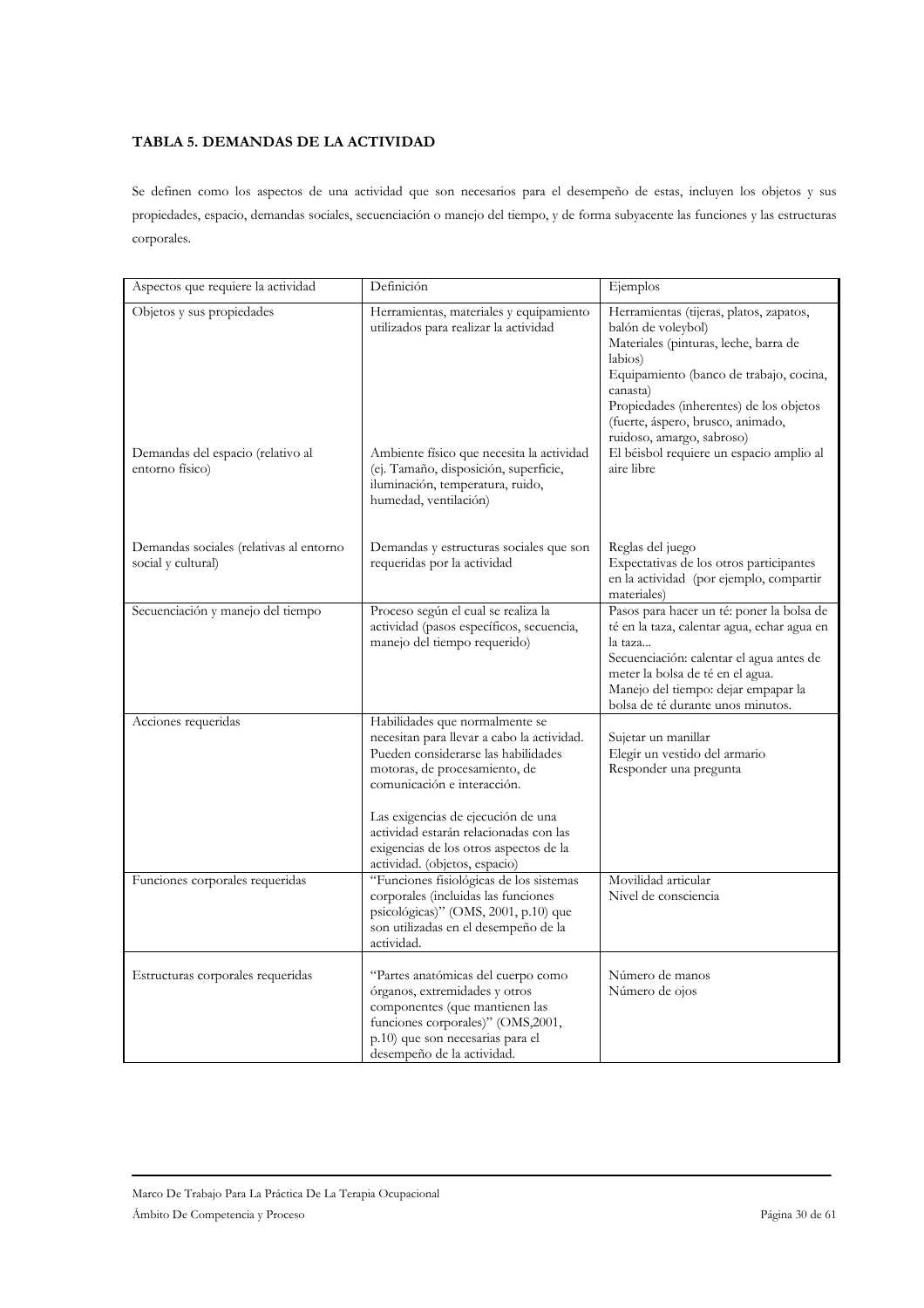# TABLA 6. CARACTERÍSTICAS DEL CLIENTE.

Son aquellas características intrínsecas del cliente y que pueden afectar al desempeño de las áreas de ocupación.

Las características del cliente incluyen las funciones y estructuras corporales. El conocimiento sobre las funciones y estructuras corporales se considerada cuando determinan qué funciones y estructuras son necesarias para llevar a cabo una ocupación / actividad y cómo las funciones y estructuras corporales pueden ser modificadas como resultado de la participación en una ocupación / actividad.

Las funciones corporales son "las funciones fisiológicas del organismo (incluyendo las funciones psicológicas)" (OMS, 2001 p.10) Las estructuras corporales son "partes anatómicas del cuerpo como órganos, extremidades y otros componentes (que mantienen la función corporal)" (OMS, 2001 p.10)

| Características del Cliente                                                                             | Clasificación Seleccionada de La CIF $\nu$                                                                                                                                                                                                                                                                                                                                                                                                                                                                                                                                                                                                                                                                                                                                                                                                                                                                                                                                                                                                                                                                                                                                                                                                                                                                                                                                                                                               |  |  |
|---------------------------------------------------------------------------------------------------------|------------------------------------------------------------------------------------------------------------------------------------------------------------------------------------------------------------------------------------------------------------------------------------------------------------------------------------------------------------------------------------------------------------------------------------------------------------------------------------------------------------------------------------------------------------------------------------------------------------------------------------------------------------------------------------------------------------------------------------------------------------------------------------------------------------------------------------------------------------------------------------------------------------------------------------------------------------------------------------------------------------------------------------------------------------------------------------------------------------------------------------------------------------------------------------------------------------------------------------------------------------------------------------------------------------------------------------------------------------------------------------------------------------------------------------------|--|--|
|                                                                                                         | ejemplos de Terapia Ocupacional                                                                                                                                                                                                                                                                                                                                                                                                                                                                                                                                                                                                                                                                                                                                                                                                                                                                                                                                                                                                                                                                                                                                                                                                                                                                                                                                                                                                          |  |  |
| Categorías de Las Funciones Corporales                                                                  |                                                                                                                                                                                                                                                                                                                                                                                                                                                                                                                                                                                                                                                                                                                                                                                                                                                                                                                                                                                                                                                                                                                                                                                                                                                                                                                                                                                                                                          |  |  |
| (a)                                                                                                     |                                                                                                                                                                                                                                                                                                                                                                                                                                                                                                                                                                                                                                                                                                                                                                                                                                                                                                                                                                                                                                                                                                                                                                                                                                                                                                                                                                                                                                          |  |  |
| <b>Funciones</b><br>Mentales<br>(afectivas,<br>cognitivas, perceptivas)<br>Funciones mentales globales: | Consciencia - nivel de activación (arousal), nivel de consciencia.<br>Orientación – persona, lugar, tiempo, propio (uno mismo) y otros.<br>Sueño – cantidad y calidad del sueño. – Nota: el sueño y los patrones de sueño son<br>evaluados en relación a cómo afectan en la capacidad (habilidad) para dedicarse<br>eficazmente a las ocupaciones y actividades de la vida diaria.<br>Temperamento y personalidad. concienzudo, estabilidad emocional, mentalidad abierta<br>Nota: Estas funciones son evaluadas en relación a cómo afectan en la capacidad<br>(habilidad) para dedicarse eficazmente a las ocupaciones y actividades de la vida diaria.<br>Energía e iniciativa (fuerza) – motivación, control de impulsos, intereses, valores.                                                                                                                                                                                                                                                                                                                                                                                                                                                                                                                                                                                                                                                                                         |  |  |
| Funciones mentales específicas                                                                          | Atención - Atención sostenida, atención dividida.<br>Memoria - Memoria retrógrada (retrospectiva), memoria anterógrada (prospectiva)<br>Percepción - visoespacial, interpretación de la estimulación sensorial (táctil, visual,<br>auditiva, olfativa, gustativa)<br>Pensamiento (razonamiento) - reconocimiento, categorización, generalización,<br>percepción de la realidad, pensamiento lógico, contenido apropiado del pensamiento.<br>Funciones cognitivas superiores – juicio, formación de conceptos, manejo del tiempo,<br>resolución de problemas, toma de decisiones.<br>Lenguaje – capaz de comprender el lenguaje y expresar su pensamiento hablando o<br>escribiendo o con lenguaje de signos. Nota: estas funciones son evaluadas en relación a<br>cómo afectan a la capacidad para involucrarse eficazmente en las ocupaciones y<br>actividades de la vida diaria.<br>Cálculo - capaz de sumar y restar. Nota: estas funciones son evaluadas en relación a<br>cómo afectan en la capacidad para involucrarse eficazmente en las ocupaciones y<br>actividades de la vida diaria.<br>(ej. Comprobación del cambio cuando vas a comprar)<br>Secuenciación de acciones complejas - planificación motora.<br>Funciones psicomotoras – rango y regulación apropiada de la respuesta motora ante<br>sucesos psicológicos.<br>Funciones emocionales o emociones – rango y regulación apropiada de las emociones,<br>autocontrol. |  |  |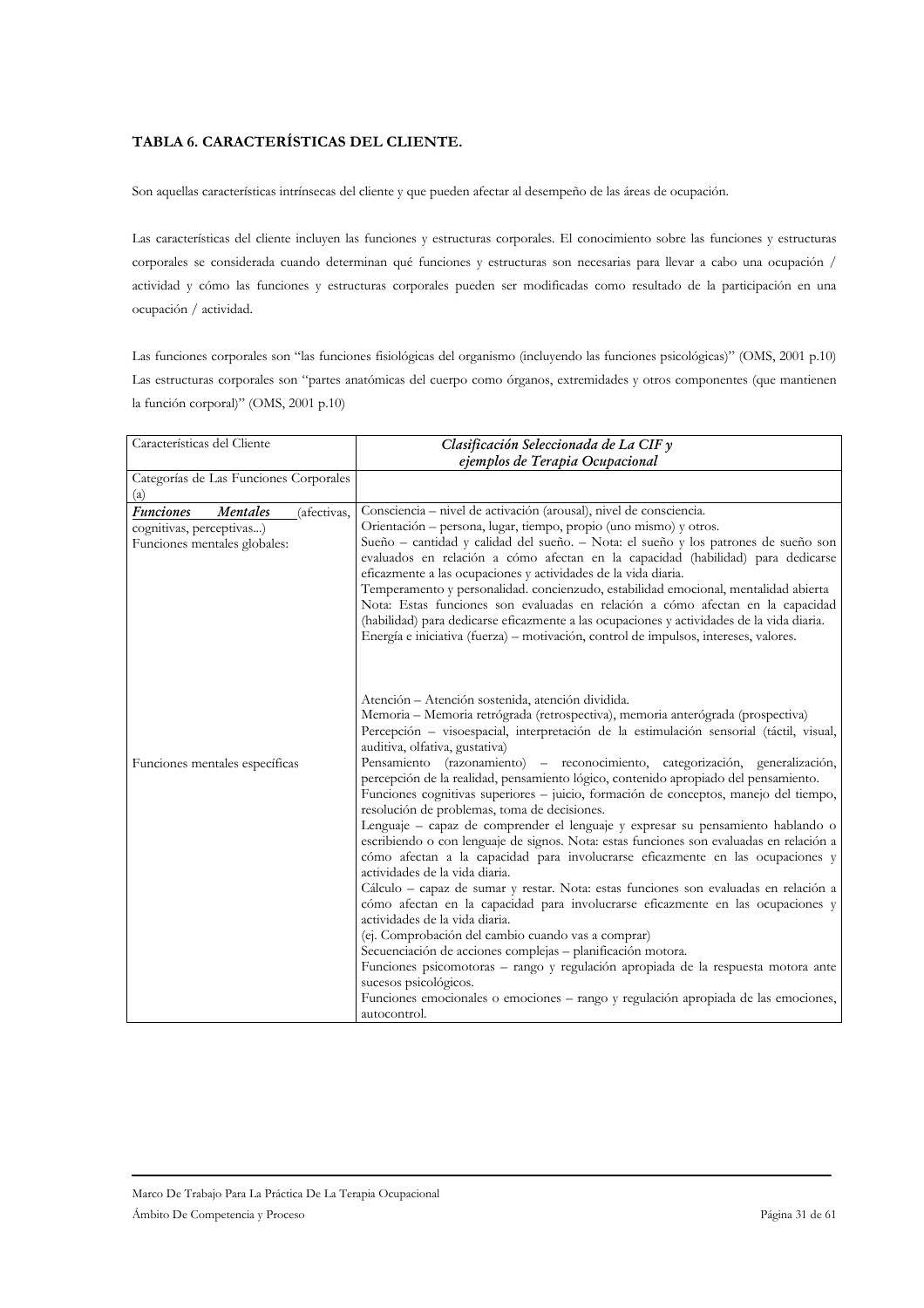| <b>Funciones Sensoriales</b>                       |                                                                                                                                                                                                                                                                                                                                                                                                                                                                                                                                                        |
|----------------------------------------------------|--------------------------------------------------------------------------------------------------------------------------------------------------------------------------------------------------------------------------------------------------------------------------------------------------------------------------------------------------------------------------------------------------------------------------------------------------------------------------------------------------------------------------------------------------------|
| Y Dolor                                            | Funciones visuales - agudeza visual, campo visual                                                                                                                                                                                                                                                                                                                                                                                                                                                                                                      |
|                                                    |                                                                                                                                                                                                                                                                                                                                                                                                                                                                                                                                                        |
| Visión y funciones asociadas.                      |                                                                                                                                                                                                                                                                                                                                                                                                                                                                                                                                                        |
| Audición y funciones vestibulares.                 | Funciones auditivas - reacción o respuesta al sonido. Nota: Esta función es evaluada en<br>términos de presencia o ausencia y sus efectos para involucrarse en ocupaciones y<br>actividades de la vida diaria.<br>Funciones vestibulares - equilibrio                                                                                                                                                                                                                                                                                                  |
| Funciones sensoriales adicionales                  | Funciones gustativas - habilidad para discriminar sabores.<br>Funciones olfativas - habilidades para discriminar olores<br>Funciones propioceptivas - cinestesia, sensación de la posición articular en el espacio<br>Funciones táctiles - sensibilidad al tacto, habilidad para discriminar texturas<br>Funciones sensoriales relativas a la temperatura y otros estímulos - sensibilidad a la<br>temperatura, sensibilidad a la presión, habilidad para discriminar temperaturas y<br>presiones.<br>Sensaciones de dolor - molestia, dolor punzante. |
|                                                    |                                                                                                                                                                                                                                                                                                                                                                                                                                                                                                                                                        |
| Dolor                                              |                                                                                                                                                                                                                                                                                                                                                                                                                                                                                                                                                        |
| Funciones Neuromusculoesqueléticas                 |                                                                                                                                                                                                                                                                                                                                                                                                                                                                                                                                                        |
| y Relativas al Movimiento                          |                                                                                                                                                                                                                                                                                                                                                                                                                                                                                                                                                        |
| Funciones de las articulaciones y los              | Movilidad articular - rango pasivo de movimiento.                                                                                                                                                                                                                                                                                                                                                                                                                                                                                                      |
| huesos.                                            | Estabilidad articular - alineación postural. Nota: se refiere a la estabilidad fisiológica de                                                                                                                                                                                                                                                                                                                                                                                                                                                          |
|                                                    | la articulación en relación a su integridad estructural y comparado con la habilidad                                                                                                                                                                                                                                                                                                                                                                                                                                                                   |
|                                                    | motora y la alineación corporal mientras se realizan movimientos al utilizar los objetos                                                                                                                                                                                                                                                                                                                                                                                                                                                               |
|                                                    | que exige la tarea.                                                                                                                                                                                                                                                                                                                                                                                                                                                                                                                                    |
|                                                    | Movilidad de los huesos: deslizamiento de las escápulas y movilidad de los huesos del                                                                                                                                                                                                                                                                                                                                                                                                                                                                  |
| Funciones musculares                               | carpo.                                                                                                                                                                                                                                                                                                                                                                                                                                                                                                                                                 |
|                                                    |                                                                                                                                                                                                                                                                                                                                                                                                                                                                                                                                                        |
|                                                    | Fuerza muscular                                                                                                                                                                                                                                                                                                                                                                                                                                                                                                                                        |
|                                                    | Tono muscular (ej. Flacidez, espasticidad)                                                                                                                                                                                                                                                                                                                                                                                                                                                                                                             |
| Movimiento                                         | Resistencia                                                                                                                                                                                                                                                                                                                                                                                                                                                                                                                                            |
|                                                    |                                                                                                                                                                                                                                                                                                                                                                                                                                                                                                                                                        |
|                                                    | Reflejos – reflejo de extensión, reflejo tónico asimétrico del cuello,                                                                                                                                                                                                                                                                                                                                                                                                                                                                                 |
|                                                    | Reacciones involuntarias – reacciones de enderezamiento, reacciones de soporte o                                                                                                                                                                                                                                                                                                                                                                                                                                                                       |
|                                                    | ароуо.                                                                                                                                                                                                                                                                                                                                                                                                                                                                                                                                                 |
|                                                    | Control de movimiento voluntario – coordinación ojo – mano, integración bilateral,                                                                                                                                                                                                                                                                                                                                                                                                                                                                     |
|                                                    | coordinación ojo - pie.                                                                                                                                                                                                                                                                                                                                                                                                                                                                                                                                |
|                                                    | Movimientos involuntarios - temblor, tics, estereotipias (movimientos estereotipados),                                                                                                                                                                                                                                                                                                                                                                                                                                                                 |
|                                                    | perseveraciones                                                                                                                                                                                                                                                                                                                                                                                                                                                                                                                                        |
|                                                    | Patrones de marcha y sus alteraciones – patrones y alteraciones de la marcha, como<br>marcha asimétrica, marcha espástica (Nota: los patrones de marcha son evaluados en<br>relación a cómo afectan en la habilidad para involucrarse en ocupaciones y actividades<br>de la vida diaria)                                                                                                                                                                                                                                                               |
| Funciones<br>de<br>los<br><b>Sistemas</b>          |                                                                                                                                                                                                                                                                                                                                                                                                                                                                                                                                                        |
| Cardiovascular,<br>Hematológico,                   |                                                                                                                                                                                                                                                                                                                                                                                                                                                                                                                                                        |
| Inmunológico y Respiratorio                        |                                                                                                                                                                                                                                                                                                                                                                                                                                                                                                                                                        |
|                                                    |                                                                                                                                                                                                                                                                                                                                                                                                                                                                                                                                                        |
| Función del sistema cardiovascular                 | Funciones de la presión sanguínea – hipertensión, hipotensión, hipotensión ortostática                                                                                                                                                                                                                                                                                                                                                                                                                                                                 |
|                                                    |                                                                                                                                                                                                                                                                                                                                                                                                                                                                                                                                                        |
|                                                    |                                                                                                                                                                                                                                                                                                                                                                                                                                                                                                                                                        |
|                                                    |                                                                                                                                                                                                                                                                                                                                                                                                                                                                                                                                                        |
| Función del sistema hematológico e<br>inmunológico | Los terapeutas ocupacionales y los asistentes de terapia ocupacional conocen la<br>fisiología de estos sistemas y el efecto que pueden tener determinadas ocupaciones en<br>los mismos.<br>Algunos terapeutas pueden especializarse en la evaluación e intervención de funciones<br>específicas y que van relacionadas con el mantenimiento del desempeño y participación<br>en ocupaciones y actividades que son el objetivo de la intervención.                                                                                                      |
| Funciones del sistema respiratorio                 |                                                                                                                                                                                                                                                                                                                                                                                                                                                                                                                                                        |
|                                                    |                                                                                                                                                                                                                                                                                                                                                                                                                                                                                                                                                        |
| Funciones adicionales y sensaciones del            | Funciones respiratorias - frecuencia, ritmo y profundidad                                                                                                                                                                                                                                                                                                                                                                                                                                                                                              |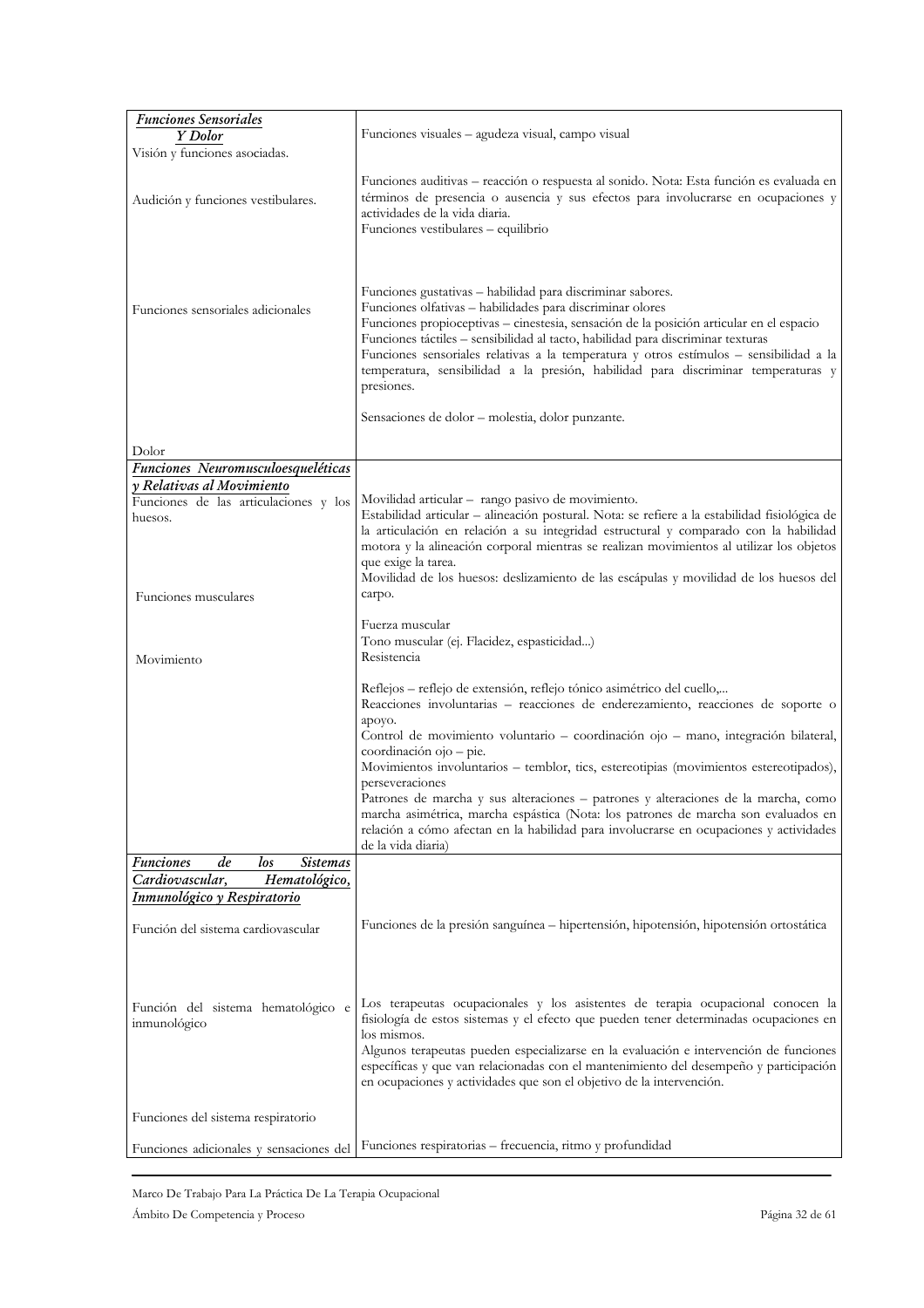| sistema cardiovascular y respiratoria                                                             |                                                                                                                                                                                                                                                                                                                                                                                                                                                   |
|---------------------------------------------------------------------------------------------------|---------------------------------------------------------------------------------------------------------------------------------------------------------------------------------------------------------------------------------------------------------------------------------------------------------------------------------------------------------------------------------------------------------------------------------------------------|
|                                                                                                   | Tolerancia al ejercicio – resistencia física, capacidad aeróbica, vigor, fatigabilidad.                                                                                                                                                                                                                                                                                                                                                           |
| Funciones de La Voz y el Habla.<br>Funciones de los Sistemas Digestivo,<br>Metabólico y Endocrino | Los terapeutas ocupacionales y los asistentes de terapia ocupacional conocen la<br>fisiología de estos sistemas y el efecto que pueden tener determinadas ocupaciones en<br>los mismos.<br>Algunos terapeutas pueden especializarse en la evaluación e intervención de funciones                                                                                                                                                                  |
| Funciones<br>Genitourinarias<br>Reproductivas                                                     | específicas y que van relacionadas con el mantenimiento del desempeño y participación<br>en ocupaciones y actividades que son el objetivo de la intervención.                                                                                                                                                                                                                                                                                     |
| Funciones de la Piel y estructuras<br>relacionadas                                                | Función protectora - presencia o ausencia de heridas, cortes o quemaduras<br>Función reparadora - cicatrización (de heridas)                                                                                                                                                                                                                                                                                                                      |
| Funciones de la piel<br>Funciones del pelo y las uñas                                             | Los terapeutas ocupacionales y los asistentes de terapia ocupacional conocen la<br>fisiología de estos sistemas y el efecto que pueden tener determinadas ocupaciones en<br>los mismos.<br>Algunos terapeutas pueden especializarse en la evaluación e intervención de funciones<br>específicas y que van relacionadas con el mantenimiento del desempeño y participación<br>en ocupaciones y actividades que son el objetivo de la intervención. |

| Características del Cliente                                | Clasificaciones                                                    |
|------------------------------------------------------------|--------------------------------------------------------------------|
|                                                            | (la clasificación no está delimitada en las sección de estructuras |
|                                                            | corporales de esta tabla)                                          |
| Categorías de las estructuras corporales (b)               |                                                                    |
| Estructura del sistema nervioso                            |                                                                    |
| Ojo, oído y estructuras relacionadas                       | Los terapeutas ocupacionales y los asistentes de terapia           |
| Estructuras del aparato fonador                            | ocupacional conocen la fisiología de estos sistemas y el efecto    |
| Estructuras de los sistemas cardiovascular, inmunológico y | que pueden tener determinadas ocupaciones en los mismos.           |
| respiratorio                                               | Algunos terapeutas pueden especializarse en la evaluación e        |
| Estructuras relacionadas con la digestión.                 | intervención de funciones específicas y que van relacionadas       |
| Estructuras relacionadas con los sistemas genitourinario y | con el mantenimiento del desempeño y participación en              |
| reproductivo                                               | ocupaciones y actividades que son el objetivo de la                |
| Estructuras relacionadas con el movimiento.                | intervención.                                                      |
| Piel y estructuras relacionadas.                           |                                                                    |
|                                                            |                                                                    |

Nota: Se recomienda al lector usar la Clasificación Internacional de Funcionamiento, Discapacidad y Salud (CIF) en colaboración con esta tabla para ofrecer una información en profundidad respecto a los términos clasificados (inclusión y exclusión)

Las categorías y clasificaciones están adaptadas de la CIF (OMS, 2001) Las categorías proceden de la CIF (OMS, 2001)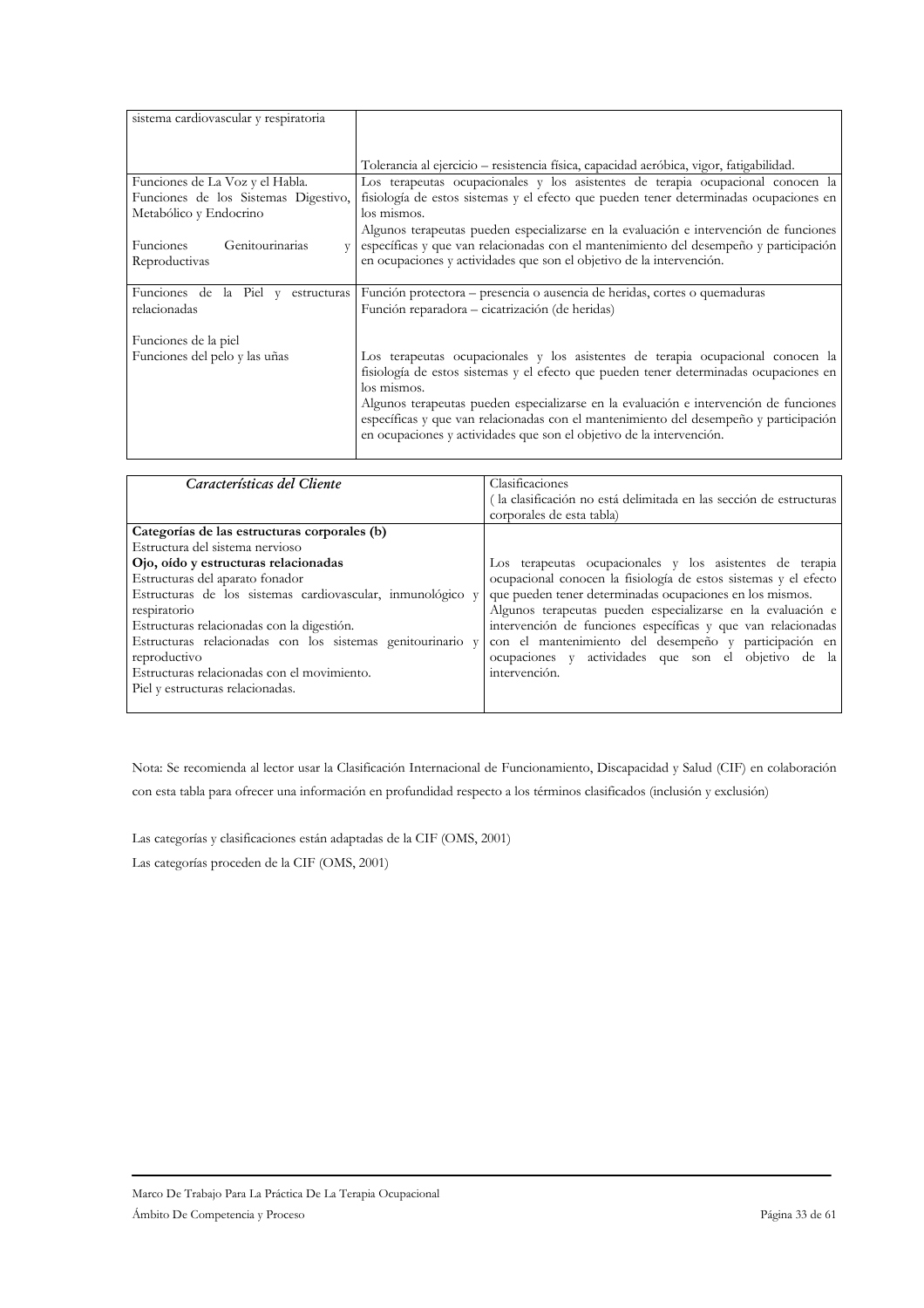# Tabla 7. ENFOQUES DE LA INTERVENCIÓN DE LA TERAPIA OCUPACIONAL

Estrategias seleccionadas para dirigir el proceso de intervención basadas en los resultados que espera el cliente, la fecha de evaluación y la prueba

| Enfoque                                                            | Foco de intervención               | Ejemplos                                                                                                                          |
|--------------------------------------------------------------------|------------------------------------|-----------------------------------------------------------------------------------------------------------------------------------|
| Promoción de la salud2-                                            | Destrezas de desempeño             | Hacer escuelas de padres para padres primerizos                                                                                   |
| Este enfoque no contempla la                                       |                                    | enseñándoles el desarrollo del niño (destrezas del                                                                                |
| discapacidad.                                                      |                                    | desempeño)                                                                                                                        |
| Se basa en el ofrecimiento de                                      | Patrones de desempeño              |                                                                                                                                   |
| experiencias en entornos y                                         |                                    | Capacitar para manejo del estrés a través de la práctica del                                                                      |
| actividades normales que mejorarán                                 |                                    | uso del tiempo con clientes saludables                                                                                            |
| el desempeño de todas las personas.<br>(adaptado de Dunn, McClain, | Entorno o entornos                 |                                                                                                                                   |
| Brown, and Youngstrom, 1998, p.                                    |                                    | Proporcionar experiencias sensoriales diversas a través del                                                                       |
| 534)                                                               |                                    | juego en áreas de juego públicas con la creación de                                                                               |
|                                                                    | Demandas de la actividad           | equipamiento variado y disponible a todos                                                                                         |
|                                                                    |                                    |                                                                                                                                   |
|                                                                    |                                    | Promover la creación del espacio suficiente para permitir a                                                                       |
|                                                                    | Características del cliente        | las personas mayores que residen en la zona realizar<br>actividades como cocinar y comer un grupo de ellos                        |
|                                                                    | (funciones del cuerpo, estructuras |                                                                                                                                   |
|                                                                    | del cuerpo)                        | Promover que los niños continúen en el colegio teniendo                                                                           |
|                                                                    |                                    | bicicletas del colegio para el usar ellos                                                                                         |
| Restauración (remedio,                                             | Destrezas de desempeño             | Mejorar la forma de afrontar las demandas de un cambio del puesto                                                                 |
| restitución)1-                                                     |                                    | de trabajo a través de la mejora de la asertividad. (Destreza de                                                                  |
| Este enfoque se dirige a modificar                                 |                                    | desempeño)                                                                                                                        |
| las variables del cliente para                                     |                                    |                                                                                                                                   |
| demostrar una destreza o habilidad                                 | Patrones de desempeño              |                                                                                                                                   |
| que todavía no se ha desarrollado o                                |                                    | Establecer la costumbre necesaria para llegar a la escuela o                                                                      |
| para restaurar una destreza o                                      |                                    | al trabajo a tiempo por la mañana (patrones de desempeño)                                                                         |
| habilidad que ha empeorado                                         |                                    |                                                                                                                                   |
| (adaptado de Dunn et al., 1998, p.                                 | Características del cliente        |                                                                                                                                   |
| 533)                                                               | (funciones del cuerpo,             | Restaurar la movilidad necesaria para actividades de juego                                                                        |
|                                                                    | estructuras del cuerpo)            | (Características del cliente: funciones del cuerpo)                                                                               |
| Mantenimiento -                                                    | Destrezas de desempeño             | Mantener la habilidad para organizar las herramientas poniendo un                                                                 |
| Este enfoque se utiliza para apoyar                                |                                    | panel de herramientas en la pared con el perfil de la herramienta                                                                 |
| al cliente a que preserve sus<br>capacidades en el desempeño, o la |                                    | dibujado en el panel (Destrezas de desempeño)                                                                                     |
| necesidad de encontrar ocupaciones,                                | Patrones de desempeño              | Mantener un esquema de medicación apropiado                                                                                       |
| o ambos. El asunto está en que sin                                 |                                    | proporcionando un temporizador (patrón de desempeño)                                                                              |
| esta intervención de mantenimiento,                                |                                    |                                                                                                                                   |
| el desempeño podría disminuir y la                                 | Entorno o entornos                 | Mantener la seguridad y el acceso independiente a personas con visión                                                             |
| necesidad de estar ocupado podría                                  |                                    | reducida proporcionando una luz adecuada (entorno)                                                                                |
| no ser hallada, o ambos, afectando a                               |                                    |                                                                                                                                   |
| la salud y calidad de vida.                                        |                                    |                                                                                                                                   |
|                                                                    | Demandas de la actividad           | Mantener la independencia en la jardinería en personas con artritis en                                                            |
|                                                                    |                                    | las manos proporcionando herramientas con los mangos engrosados                                                                   |
|                                                                    |                                    | (Demanda de la actividad)                                                                                                         |
|                                                                    |                                    |                                                                                                                                   |
|                                                                    | Características del cliente        |                                                                                                                                   |
|                                                                    | (funciones del cuerpo,             | Mantener de forma apropiada la función del aparato digestivo<br>desarrollando un programa de cenas. (Características del cliente: |
|                                                                    | estructuras del cuerpo)            | función del cuerpo)                                                                                                               |
|                                                                    |                                    |                                                                                                                                   |
|                                                                    |                                    | Mantener los músculos de los brazos fuertes para la independencia del                                                             |
|                                                                    |                                    | manejo de la silla de ruedas desarrollando un programa de ejercicio                                                               |
|                                                                    |                                    | después del colegio (característica del cliente: estructura del cuerpo)                                                           |

<sup>&</sup>lt;sup>2</sup> Lenguaje paralelo usado en Moyers (1999, p.274)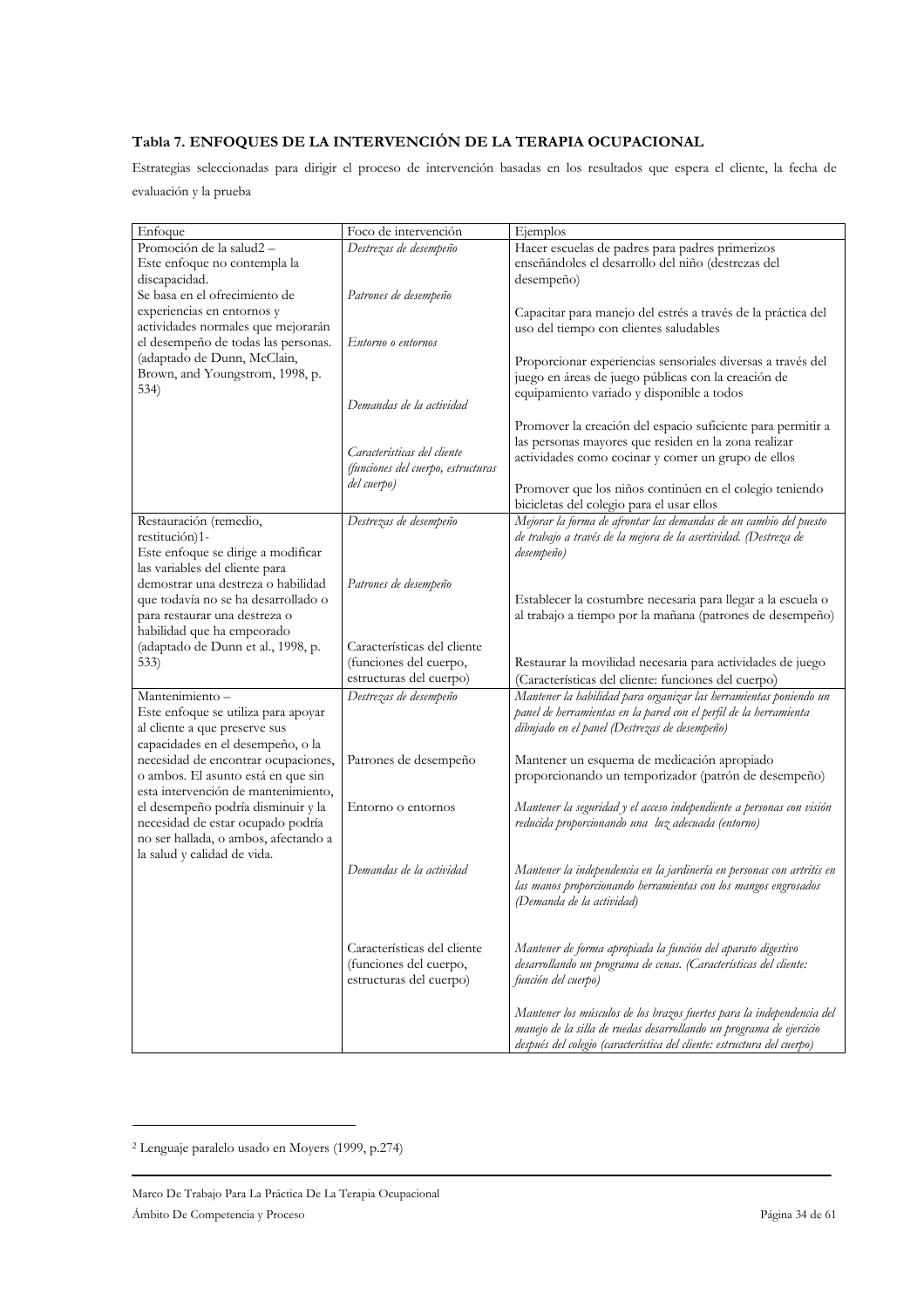| Enfoque                                                                                                                                                                                                                                                                                                                                                                                                                                       | Foco de intervención                                                                                                                                                                  | Ejemplos                                                                                                                                                                                                                                                                                                                                                                                                                                                                                                                                                                                                                                                                                                                                                                                                                                                                                                                                                                      |
|-----------------------------------------------------------------------------------------------------------------------------------------------------------------------------------------------------------------------------------------------------------------------------------------------------------------------------------------------------------------------------------------------------------------------------------------------|---------------------------------------------------------------------------------------------------------------------------------------------------------------------------------------|-------------------------------------------------------------------------------------------------------------------------------------------------------------------------------------------------------------------------------------------------------------------------------------------------------------------------------------------------------------------------------------------------------------------------------------------------------------------------------------------------------------------------------------------------------------------------------------------------------------------------------------------------------------------------------------------------------------------------------------------------------------------------------------------------------------------------------------------------------------------------------------------------------------------------------------------------------------------------------|
| Modificación (compensación,<br>adaptación) 1-<br>Este enfoque está dirigido a corregir<br>el entorno o la demanda de la<br>actividad para fomentar el<br>desempeño en un entorno habitual;<br>incluye técnicas compensatorias<br>como aumentar algunos elementos                                                                                                                                                                              | Entorno o entornos<br>Demandas de la actividad                                                                                                                                        | No tomar bebidas alcohólicas durante en periodo de<br>vacaciones para fomentar la sobriedad (entorno)<br>Modificar la oficina (p. ej. silla, ordenador) para mantener las<br>capacidades y habilidades de oficinista (demanda de la actividad)                                                                                                                                                                                                                                                                                                                                                                                                                                                                                                                                                                                                                                                                                                                                |
| con el fin de proporcionar señales o<br>reducir otros elementos con el<br>objeto de no distraer la atención de<br>la persona.<br>(adaptado de Dunn et al., 1998, p.<br>533)                                                                                                                                                                                                                                                                   | Patrones de desempeño                                                                                                                                                                 | Modificar las costumbres diarias para prever las situaciones y para<br>apoyar la habilidad cognitiva individual (patrón de desempeño)                                                                                                                                                                                                                                                                                                                                                                                                                                                                                                                                                                                                                                                                                                                                                                                                                                         |
| Prevención (prevención de la discapacidad)<br>$1-$<br>Este enfoque se utiliza para preparar<br>a los clientes con o sin discapacidad<br>de los posibles riesgos que puede<br>tener en el desempeño de una<br>ocupación. Previene de los<br>acontecimientos nocivos y aparición<br>de obstáculos mientras se realiza la<br>acción. La intervención se puede<br>dirigir al cliente, al entorno o a la<br>actividad. (Dunn et al., 1998, p. 534) | Destrezas de desempeño<br>Patrones de desempeño<br>Entorno o entornos<br>Demandas de la actividad<br>Características del cliente<br>(funciones del cuerpo,<br>estructuras del cuerpo) | Prevenir una mala postura de sedestación durante un periodo<br>prolongado proporcionando un buen asiento con apoyo dorsal (destreza<br>del desempeño)<br>Prevenir el uso de substancias químicas creando estrategias de<br>iniciativa propia para contribuir a un ambiente libre de droga (patrón<br>de desempeño)<br>Prevenir el aislamiento sugiriendo la participación en actividades de<br>grupo después del trabajo (entorno)<br>Prevenir las lesiones en la espalda proporcionando información en<br>técnicas adecuadas de levantamiento de pesos (demanda de la<br>actividad)<br>Prevenir el aumento de la tensión arterial durante las tareas del hogar<br>aprendiendo a controlar la tensión arterial en un programa de ejercicio<br>cardiaco (Características del cliente funciones del cuerpo)<br>Prevenir lesiones repetitivas recomendando una férula que soporte la<br>muñeca cuando se escribe a máquina (Características del cliente<br>funciones del cuerpo) |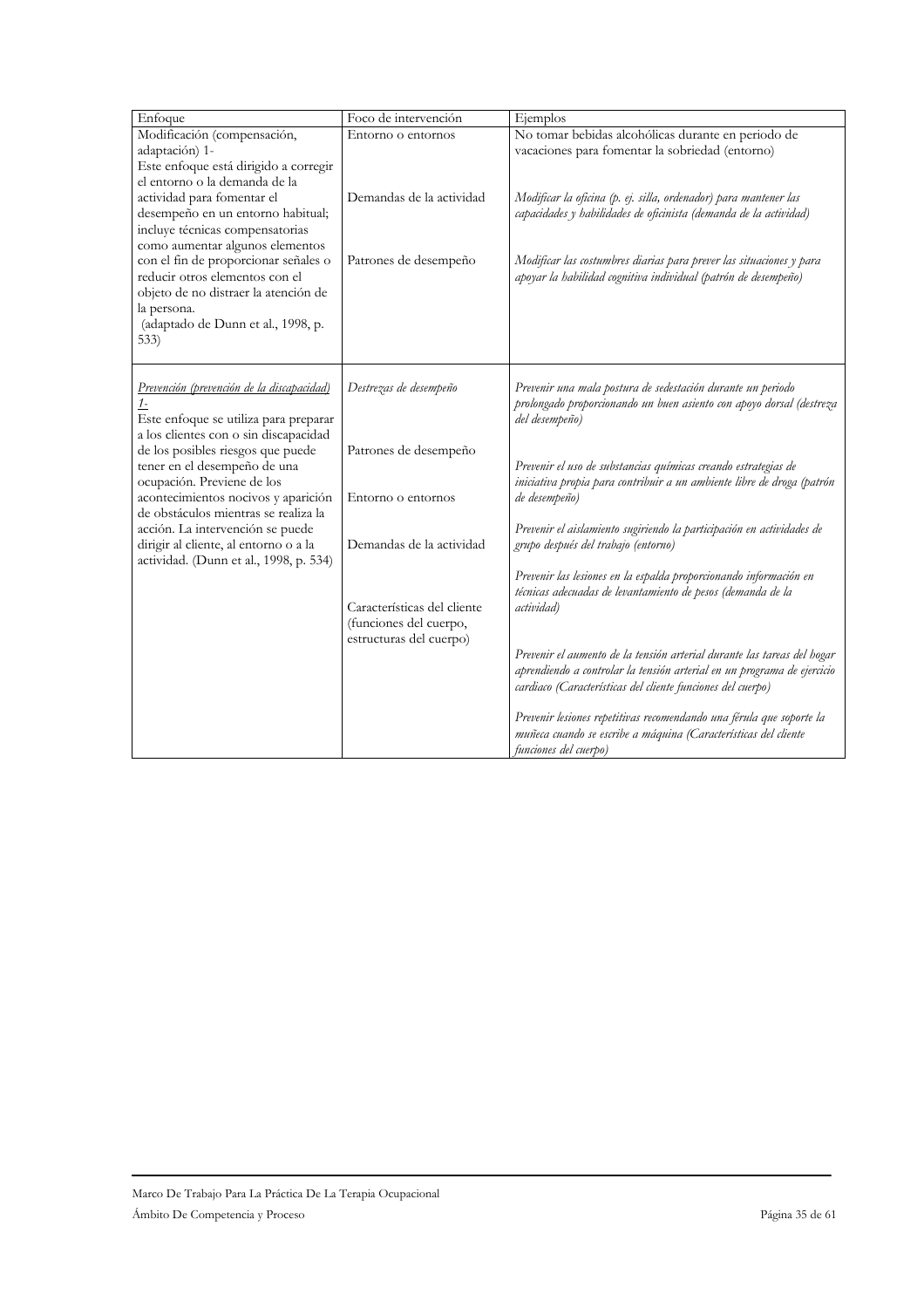# Tabla 8. TIPOS DE INTERVENCIÓN EN TERAPIA OCUPACIONAL

EL USO TERAPEUTICO DE UNO MISMO - Es la planificación del uso de la personalidad, introspección, percepción y juicio como parte del proceso terapéutico (adaptado por Punwar & Peloquin, 2000, p.285)

EL USO TERAPEUTICO DE LAS OCUPACIONES Y ACTIVIDADES <sup>a</sup> Las ocupaciones y actividades que se seleccionan para cada cliente específico deben tener objetivos terapéuticos. El uso de las ocupaciones /actividades de forma terapéutica, el entorno o entornos, las demandas de la actividad y las características del cliente, se deberán tener en cuenta para la consecución del las metas terapéuticas del cliente.

### Ocupaciones - actividades básicas

Propósito: Son las que permiten al cliente participar en sus ocupaciones reales, en sus propios entornos y que entran dentro de los objetivos.

Ejemplos:

- $\bullet$ Jugar en un equipo durante el descanso
- Comprar alimentos y preparar una comida  $\bullet$
- $\bullet$ Hacer una adaptación en una ocupación de productividad para conseguir una mayor seguridad
- $\bullet$ Vestirse sin ayuda

### Actividades con propósito

Propósito: Son las que le permiten al cliente entrenar conductas o actividades encaminadas a conseguir los objetivos dentro de un entorno terapéutico (p. ej. el departamento) y que le faciliten el dedicarse a una ocupación

Ejemplos:

- $\bullet$ Cortar las verduras
- Dibujar una línea recta
- Practicar la manera más segura para meterse y salirse de una bañera con barras de apoyo  $\bullet$
- Aprender formas de controlar la ira

### Métodos preparatorios

Propósito: Preparar al cliente para el desempeño de una ocupación. Se utiliza como preparación para la posterior realización de las actividades básicas y las actividades con propósito

Ejemplos:

- Realizar un estímulo sensorial para favorecer una respuesta
- Trabajos físicos preparatorios
- Órtesis/ férulas (diseño, fabricación y aplicación)  $\ddot{\phantom{1}}$
- Ejercicios

ASESORÍA - Es un tipo de intervención en la cual el profesional utiliza sus conocimientos y su experiencia para colaborar con el cliente. El proceso de colaboración supone la identificación del problema, la creación de posibles soluciones, ensayar soluciones y modificándolas si es necesario para conseguir mayor efectividad. Cuando se hace una labor de asesoría, el profesional no es directamente responsable del resultado de la intervención. (Dunn, 2000, p. 113)

<sup>&</sup>lt;sup>a</sup> Información adaptada de Pedretti y Early (2001)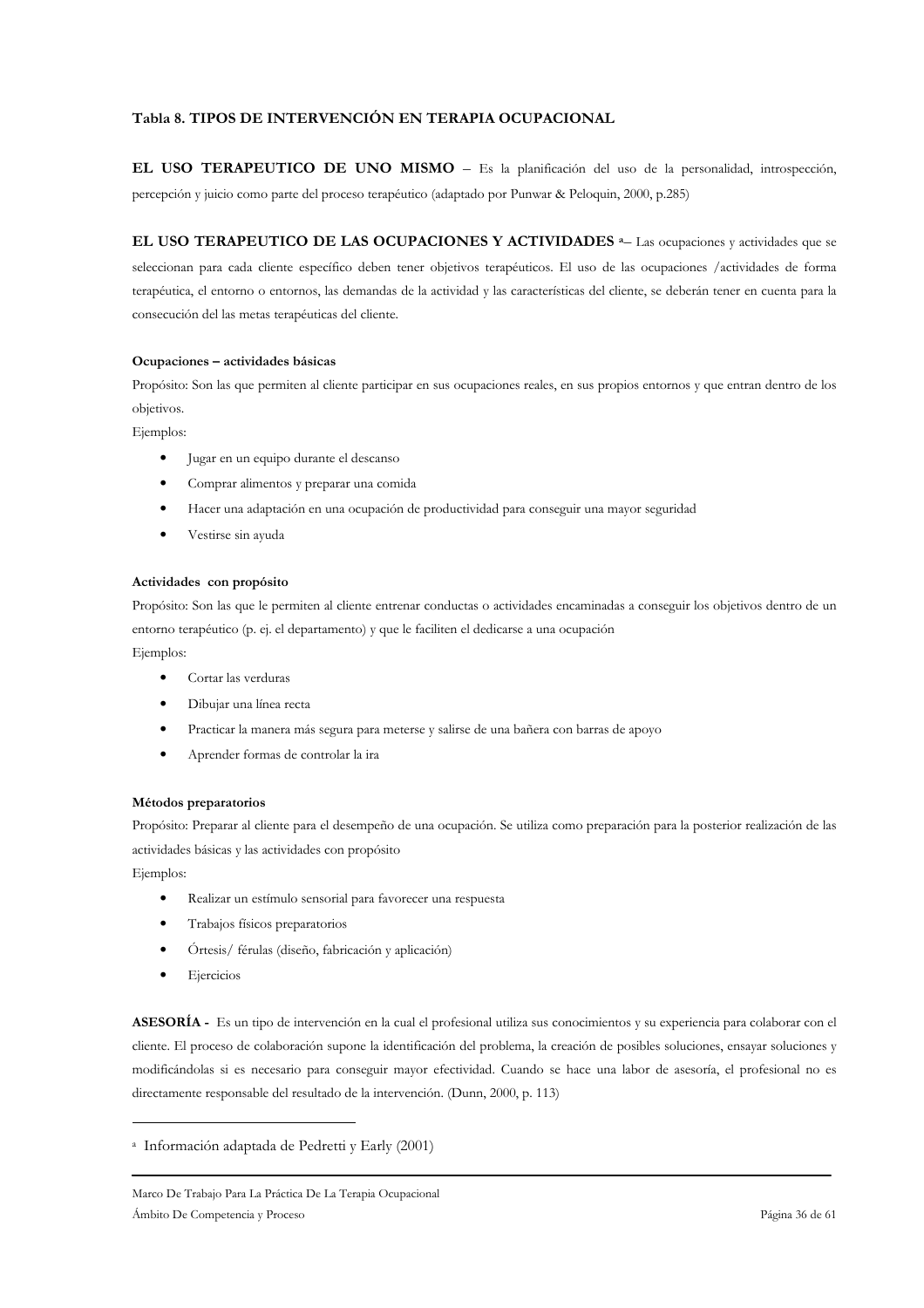FORMACIÓN - Es una intervención que incluye impartir el conocimiento e información sobre la ocupación y la actividad. No tiene por que incluir la realización de la propia ocupación / actividad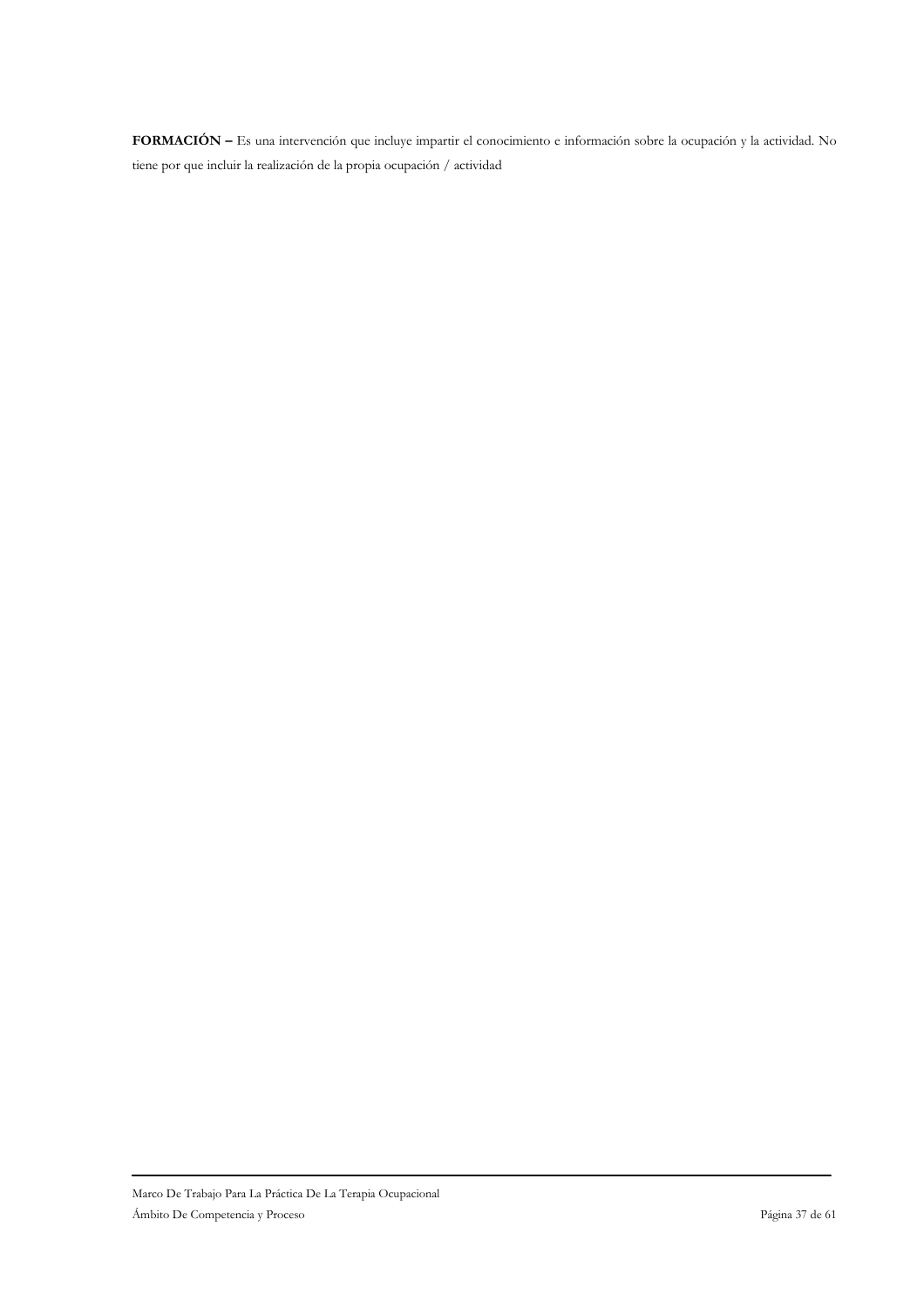# Tabla 9. TIPOS DE RESULTADOS

Los ejemplos que se muestran en la tabla especifican la utilidad de la extensa gama de modos de participación en las ocupaciones

| Resultados       | Descripción                                                                                                     |  |  |  |
|------------------|-----------------------------------------------------------------------------------------------------------------|--|--|--|
| Desempeño        | Capacidad para llevar a cabo actividades de la vida diaria (áreas de ocupación). El desempeño ocupacional puede |  |  |  |
| Ocupacional      | ser dirigido de dos maneras diferentes:                                                                         |  |  |  |
|                  |                                                                                                                 |  |  |  |
|                  | Fomentar el desempeño – Cuando está presente un déficit en el desempeño, frecuentemente como resultado de       |  |  |  |
|                  | una lesión o el proceso de una enfermedad. Este enfoque produce un aumento de la independencia en la            |  |  |  |
|                  | función en las AVD, AVDI, educación, trabajo, ocio y participación social                                       |  |  |  |
|                  | Mejorar el desempeño - Se utiliza cuando el déficit en el desempeño no está presente. Los resultados de este    |  |  |  |
|                  | enfoque producen el desarrollo de las destrezas y patrones del desempeño que aumentan el desempeño o            |  |  |  |
|                  | previenen posibles problemas que pueden surgir durante la realización de las actividades diarias                |  |  |  |
|                  |                                                                                                                 |  |  |  |
| Satisfacción del | Es la respuesta del paciente desde un nivel afectivo, de cómo percibe el proceso y los beneficios de la terapia |  |  |  |
| cliente          | ocupacional. (adaptado por Maciejewski, Kawiecki and Rockwood, 1997)                                            |  |  |  |
| Competencia      | Es la habilidad para conocer las demandas de los roles en los que el cliente participa                          |  |  |  |
| en los roles     |                                                                                                                 |  |  |  |
| Adaptación       | Es el cambio que hace una persona en su forma de actuar ante el reto que le ofrece una ocupación. Este cambio   |  |  |  |
|                  | se produce cuando el modo acostumbrado de hacer la actividad se muestra inadecuado o insuficiente para          |  |  |  |
|                  | dominar o superar el reto                                                                                       |  |  |  |
| Salud y          | Salud - Es un estado de bienestar físico, mental y social, no sólo la ausencia de enfermedad o debilidad. (OMS, |  |  |  |
| Bienestar        | 1947, p. 29)                                                                                                    |  |  |  |
|                  | Bienestar – Es gozar de buena salud, incluida la apreciación y el disfrute de la salud. El bienestar es más que |  |  |  |
|                  | una falta de síntomas de enfermedad; es un estado de equilibrio mental, físico y de salud (Adaptado de Taber's  |  |  |  |
|                  | Cyclopedic Medical Dictionary, 1997, p. 2110)                                                                   |  |  |  |
|                  |                                                                                                                 |  |  |  |
| Prevención       | Es la promoción de un estilo de vida saludable en un individuo, grupo, organización, comunidad (sociedad),      |  |  |  |
|                  | desde un nivel gubernamental o político (adaptado por Brownson & Scaffa, 2001)                                  |  |  |  |
|                  |                                                                                                                 |  |  |  |
| Calidad de       | Es la valoración dinámica de una persona sobre sus satisfacciones vitales (percepciones del progreso para       |  |  |  |
| vida             | conseguir un objetivo), el concepto de uno mismo (compuesto de creencias y sentimientos sobre uno mismo),       |  |  |  |
|                  | salud y funcionamiento (incluido el estado de salud, capacidades del cuidado de uno mismo, competencia de       |  |  |  |
|                  | roles) y factores socioeconómicos ( p.ej. vocación, educación, ingresos) (Adaptado por Radomski, 1995; Zhan,    |  |  |  |
|                  | 1992)                                                                                                           |  |  |  |

Nota: AVD = Actividades de la Vida Diaria, AVDI = Actividades de la Vida Diaria Instrumentales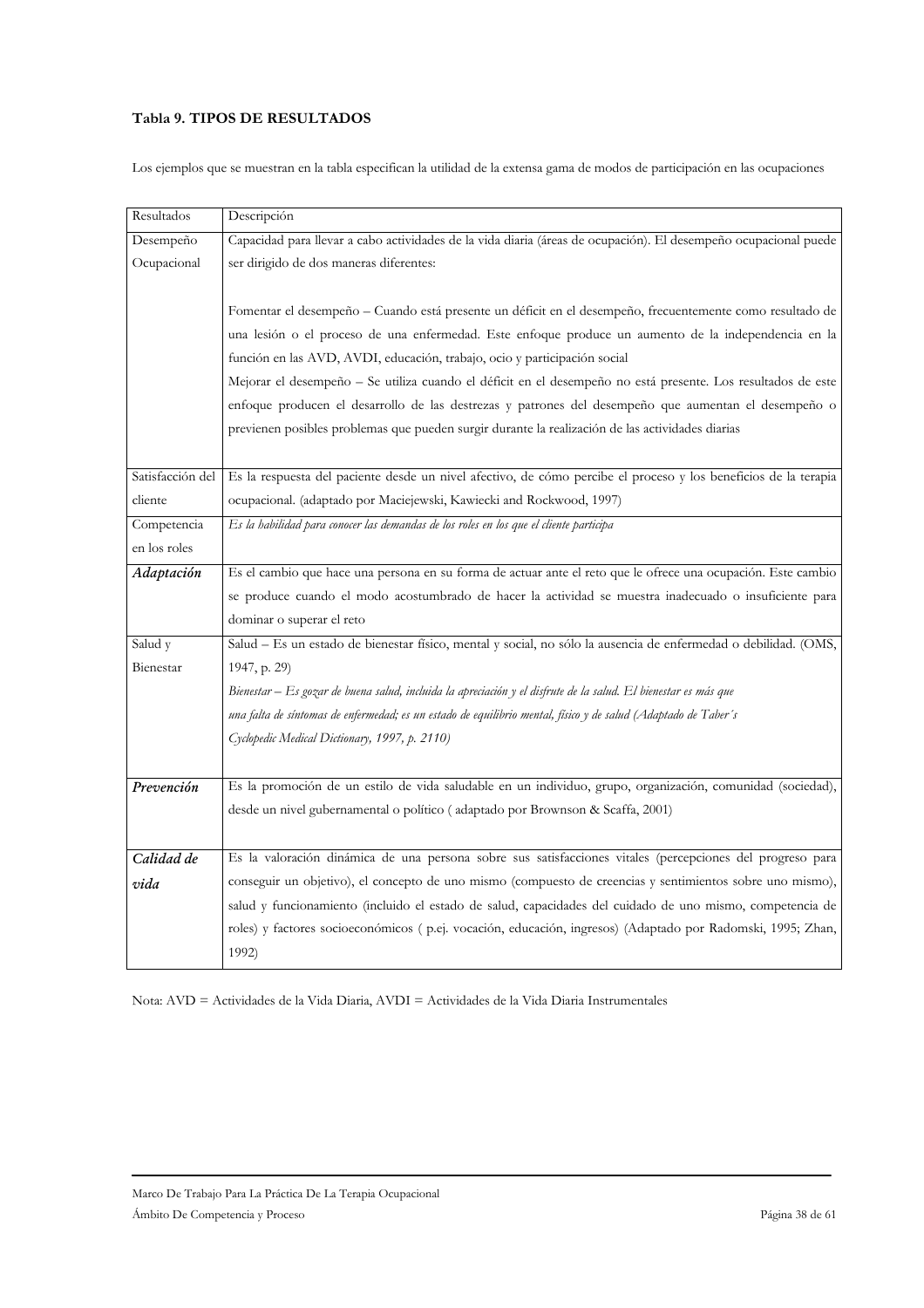# Tabla 10. RESUMEN DEL PROCESO.

# MARCO DE TRABAJO PARA LA PRÁCTICA DE TERAPIA OCUPACIONAL

| Evaluación                        |                                                                                                           | Intervención                               |                                       | Resultados              |                                  |
|-----------------------------------|-----------------------------------------------------------------------------------------------------------|--------------------------------------------|---------------------------------------|-------------------------|----------------------------------|
| Perfil                            | Análisis del desempeño                                                                                    | Plan de intervención                       | Implementación                        | Revisión                | Involucrarse en                  |
| ocupacional                       | ocupacional                                                                                               |                                            | de la intervención                    | de la                   | una ocupación                    |
|                                   |                                                                                                           |                                            |                                       | intervención            | para estar activo                |
| ¿Quién es el                      | Resuma la información del                                                                                 | Desarrolle un plan                         | Determine los                         | Reevalúe el             | Céntrese en los                  |
| cliente?                          | perfil ocupacional.                                                                                       | que incluya:                               | tipos de                              | plan que                | resultados sobre                 |
|                                   |                                                                                                           | Metas objetivas y que                      | intervenciones de                     | planeó para             | como ellos                       |
| Por qué el                        | Observe el desempeño del                                                                                  | sean cuantificables en                     | terapia                               | lograr los              | relacionan el                    |
| cliente busca los                 | cliente en la actividad                                                                                   | un plazo.                                  | ocupacional y                         | resultados              | involucrarse en                  |
| servicios?                        | /ocupación deseada.                                                                                       | Un enfoque de la<br>intervención en        | llévelas a cabo                       | previstos               | ocupaciones para<br>estar activo |
|                                   |                                                                                                           | terapia ocupacional                        | Controle la                           | Modifique el            |                                  |
| $\dot{\epsilon}$ Qué              | Tome nota de la efectividad                                                                               | basado en la teoría y                      | respuesta del                         | plan cuando             | Seleccione                       |
| ocupaciones y                     | de las destrezas y patrones                                                                               | en las pruebas y                           | cliente con                           | sea necesario           | medidas de los                   |
| actividades son                   | de desempeño y seleccione                                                                                 | (mecanismos para la                        | valoraciones                          |                         | resultados                       |
| exitosas o cuáles                 | las valoraciones para                                                                                     | prestación del                             | continuas y                           |                         |                                  |
| están causando                    | identificar los factores                                                                                  | servicio).                                 | revalorando                           | Determine las           | Mida y utilice los               |
| problemas?                        | (entorno o entornos,                                                                                      |                                            |                                       | necesidades             | resultados                       |
|                                   | demandas de actividad,                                                                                    | Considere las                              |                                       | de continuar,           |                                  |
| ¿Qué entornos<br>apoyan o inhiben | características del cliente)<br>que puedan estar influyendo                                               | necesidades de<br>planificar y dar el alta |                                       | suspender o<br>remitir. |                                  |
| los resultados                    | en las destrezas o patrones                                                                               |                                            |                                       |                         |                                  |
| deseados?                         | de desempeño                                                                                              | Seleccione medidas                         |                                       |                         |                                  |
|                                   |                                                                                                           | de resultado                               |                                       |                         |                                  |
|                                   | Interprete los datos de las                                                                               |                                            |                                       |                         |                                  |
| ¿Cuál es la                       | valoraciones para identificar                                                                             | Haga                                       |                                       |                         |                                  |
| historia                          | los factores que favorecen o                                                                              | recomendaciones o                          |                                       |                         |                                  |
| ocupacional del<br>cliente?       | que entorpecen el                                                                                         | refiera a otros cuando                     |                                       |                         |                                  |
|                                   | desempeño                                                                                                 | sea necesario.                             |                                       |                         |                                  |
| ¿Cuáles son las                   |                                                                                                           |                                            |                                       |                         |                                  |
| prioridades u                     | Desarrolle y perfeccione las                                                                              |                                            |                                       |                         |                                  |
| objetivos del                     | hipótesis sobre los aspectos                                                                              | Continúe renegociando con el cliente el    |                                       |                         |                                  |
| cliente?                          | más fuertes y más débiles del                                                                             |                                            | plan de intervención y los resultados |                         |                                  |
|                                   | desempeño ocupacional                                                                                     |                                            |                                       |                         |                                  |
|                                   |                                                                                                           |                                            |                                       |                         |                                  |
|                                   | Colabore con el cliente para<br>fijar objetivos que dirijan a                                             |                                            |                                       |                         |                                  |
|                                   | conseguir dichos resultados                                                                               |                                            |                                       |                         |                                  |
|                                   |                                                                                                           |                                            |                                       |                         |                                  |
|                                   |                                                                                                           |                                            |                                       |                         |                                  |
|                                   | Describa las áreas sobre las                                                                              |                                            |                                       |                         |                                  |
|                                   | cuales se hará la intervención                                                                            |                                            |                                       |                         |                                  |
|                                   | basada en la mejor práctica y                                                                             |                                            |                                       |                         |                                  |
|                                   | en las pruebas                                                                                            |                                            |                                       |                         |                                  |
|                                   | Interacción en desarrollo entre evaluación, intervención y los resultados ocurren durante todo el proceso |                                            |                                       |                         |                                  |
|                                   |                                                                                                           |                                            |                                       |                         |                                  |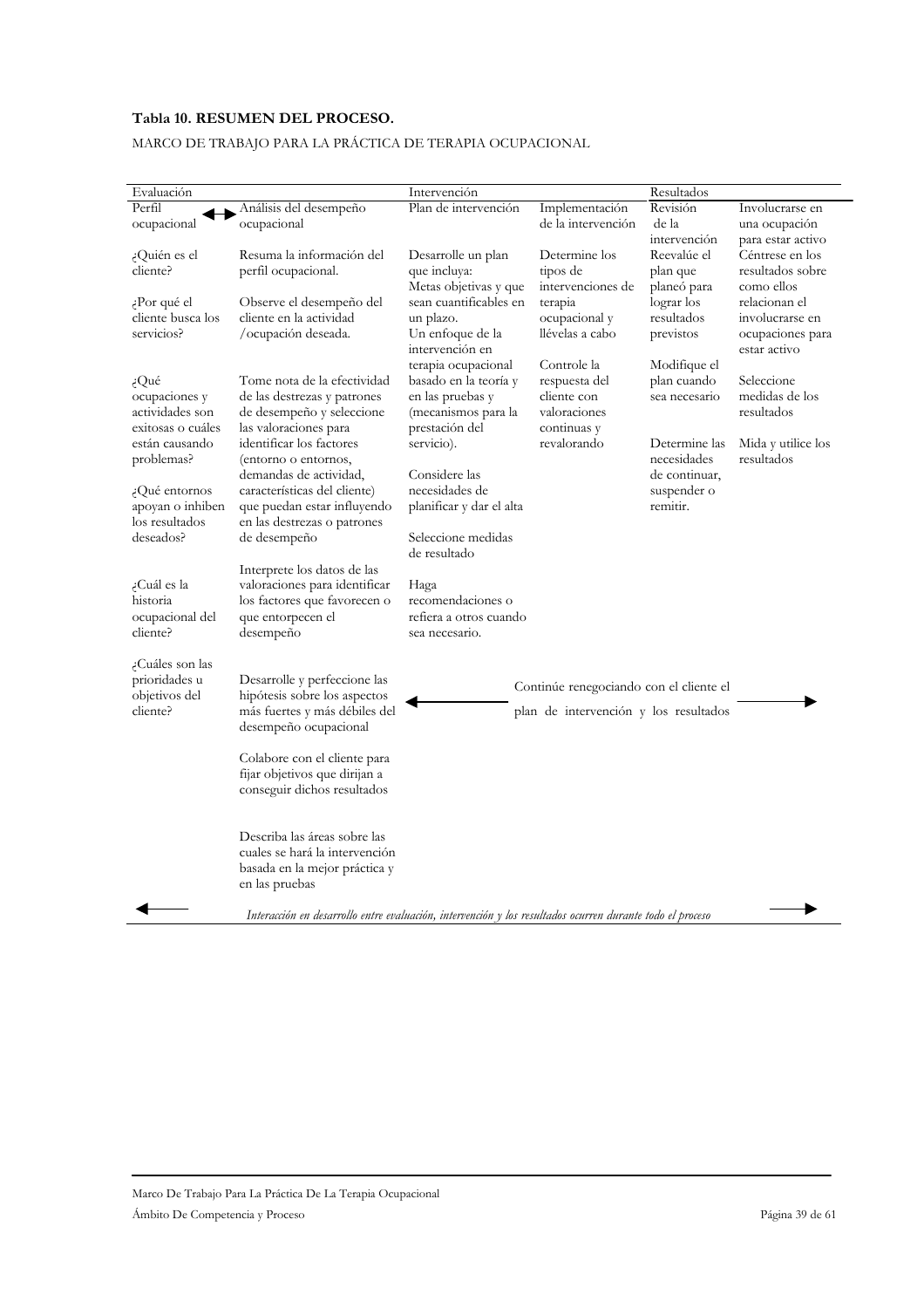# **GLOSARIO**

### $\overline{\mathbf{A}}$

#### Abordaje centrado en el cliente.

Una orientación en la que priman los deseos y las prioridades de los individuos en el diseño y en la implementación de la intervención (adaptado de Dunn, 2000, p.4)

#### Abordajes de intervención.

Estrategias específicas seleccionadas para dirigir el proceso de las intervenciones, basadas en el resultado deseado por el individuo, datos de la evaluación, y en la evidencia. (Ver Apéndice, Tabla 7, para definiciones de varias aproximaciones de intervención en Terapia Ocupacional). Los términos en paréntesis indican un lenguaje paralelo usado en Moyers  $(1999, p. 274).$ 

Crear/promover (promoción de la salud) Establecer/restaurar (remedio/restauración) Mantener Modificar (compensación/adaptación) Prevenir (prevención de la discapacidad)

#### Actividades de la vida diaria o AVD (un área de ocupación)

Actividades que están orientadas al cuidado de uno mismo (adaptado de Rogers & Hola, 1994, pp. 181-202). (Ver Apéndice, tabla 1, para definiciones de términos). AVD se refiere también tanto a actividades básicas de la vida diaria (ABVD) como a actividades personales de la vida diaria (APVD). Alimentación Manejo de utensilios para comer Higiene y cuidado personal Manejo de utensilios de aseo Baño o ducha Continencia urinaria y fecal Uso del inodoro Vestido Movilidad funcional Hábitos de sueño Higiene sexual

### Actividad (actividades)

Se define como las acciones que las personas realizan con un objetivo.

#### Actividades instrumentales de la vida diaria o AIVD (un área de ocupación)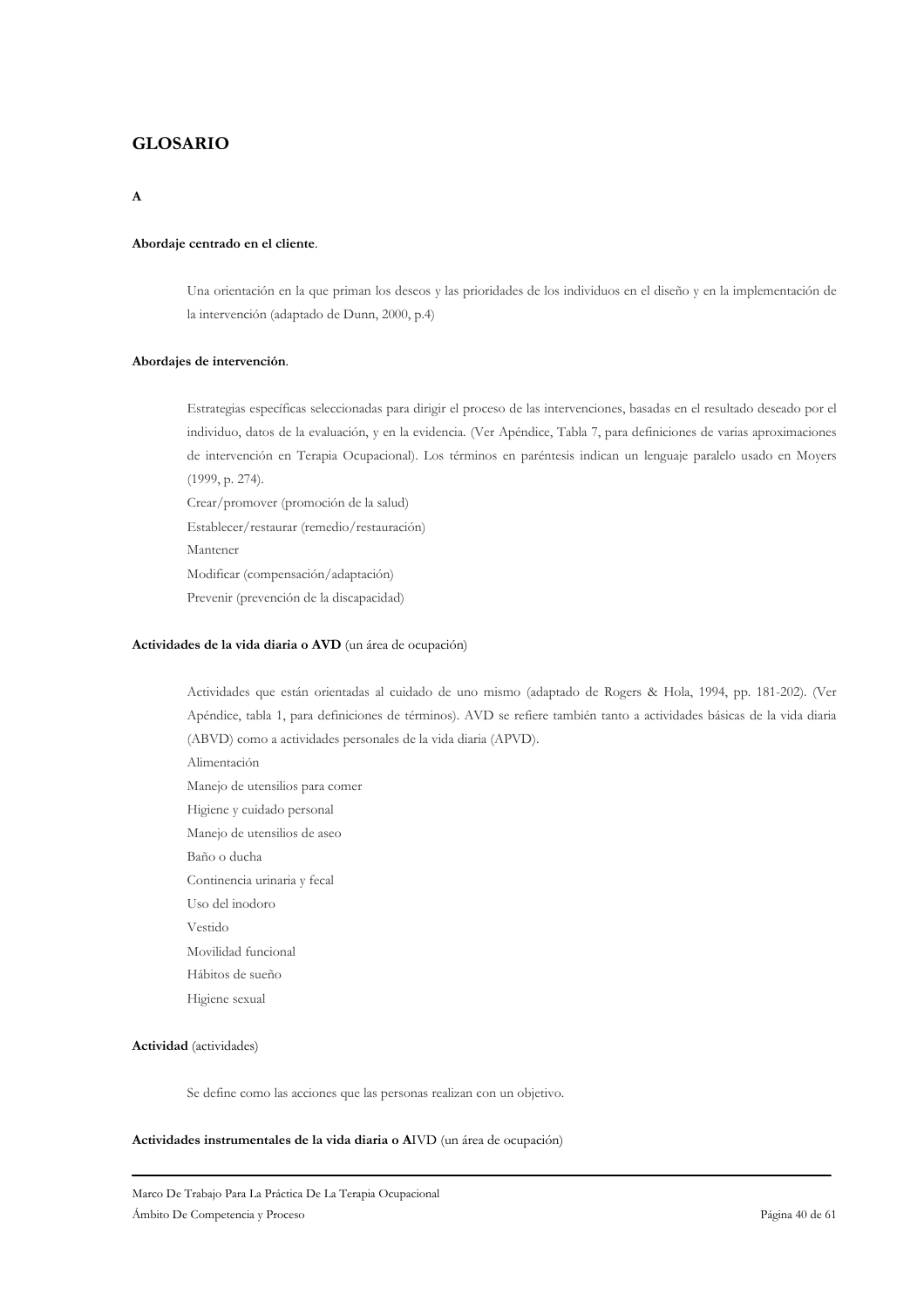Actividades orientadas hacia la interacción con el ambiente y que a menudo son complejas. Las AIVD son generalmente opcionales, esto es, pueden ser delegadas en otros (adaptado de Rogers & Holm, 1994, pp. 181 – 202). (Ver Apéndice, Tabla 1, para definiciones de términos). Cuidado de otros (incluyendo selección y supervisión de cuidadores) Cuidado de mascotas Criar hijos Establecimiento y dirección del hogar Compras Preparación de comida y limpieza Uso de recursos de comunicación Movilidad en la comunidad Administración financiera Mantenimiento y dirección de la salud Procedimientos de seguridad y respuestas de emergencia

#### Actividad con propósito

"Una actividad usada en el tratamiento que está dirigida a una meta y que el cliente ve como significativa o propositiva"  $(Low, 2002)$ 

#### Adaptación (usado como un resultado; ver Apéndice, Tabla 9)

Es el cambio que una persona hace en su manera de actuar cuando se encuentra con un reto en la ocupación. Este cambio se produce cuando el modo acostumbrado a realizar la actividad se muestra inadecuado para dominar dicho reto (Christiansen & Baum, 1997, p.591)

### Adaptación (usado como una destreza de ejecución; ver Apéndice, Tabla 2)

Se relaciona con la habilidad para anticiparse, corregir, y beneficiarse mediante el aprendizaje de las consecuencias de los errores que surgen en el curso de la realización de una tarea (Fisher, 2001; Fisher & Kielhofner, 1995—actualizado por Fisher(2001).

#### Áreas ocupacionales

Diversas actividades de la vida en las que la gente participa, incluyendo las siguientes categorías: AVD, AIVD, educación, trabajo, juego, ocio, y participación social. (Ver Apéndice, Tabla 1; para definiciones de términos)

### Autoeficacia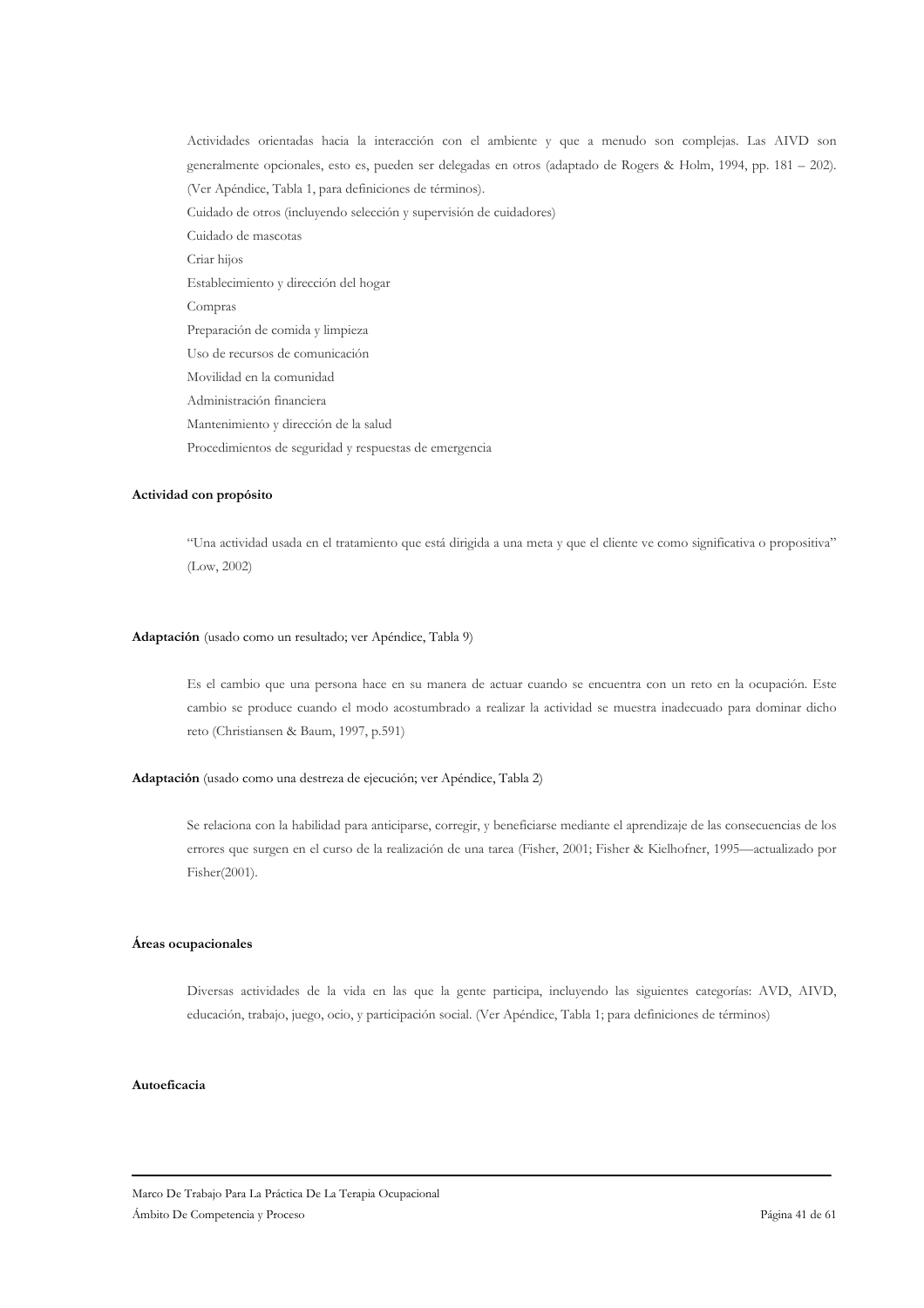"Creencia de la persona en sus capacidades para organizar y ejecutar las líneas de conducta requeridas para afrontar situaciones futuras" (Bandera, 1995, tal como se citó en Rowe & Kahn, 1997, p.437).

 $\bf{B}$ 

### **Bienestar**

Es un aspecto subjetivo de sentir buena salud, incluyendo la apreciación y el disfrute de esta. El bienestar es más que una falta de síntomas de enfermedad; es un estado de equilibrio mental y físico y salud (Taber's Cyclopedic Medical Dictionary, 1997).

#### $\mathbf C$

# Calidad de vida.

Valoración dinámica que la persona hace de sus satisfacciones (percepciones de progreso hacia las metas propias), autoconcepto (formado por la opinión y el sentimiento sobre uno mismo), salud y funcionalidad (incluyendo estado de salud, capacidades de autocuidado, y competencia en un rol), y factores socioeconómicos (p.ej.vocación, educación, ingreso) (adaptado de Radomski, 1995; Zhan, 1992)

### Características del individuo

Son aquellas intrínsecas al cliente y que pueden afectar al desempeño de las áreas de ocupación. Incluyen las funciones y estructuras corporales. (Ver apéndice, tabla 6)

### Cliente.

(a) Individuales (incluyendo a otros involucrados en la vida de un individuo que pueden también ayudar o ser atendidos indirectamente como un cuidador, profesor, padre, empleado, cónyuge), (b) grupos o poblaciones (p.ej.organizaciones, comunidades)

#### Competencia en un rol.

Habilidad para satisfacer con efectividad las demandas de los roles en los que el cliente participa.

#### Cultural (Un entorno)

Costumbres, creencias, patrones de actividad, comportamientos estándar y expectativas dentro del ámbito social al que pertenece un miembro. Incluye aspectos políticos, como leyes que amparan la utilización de determinados recursos y que confirman los derechos de la persona. Además incluye oportunidades para la educación, empleo y el apoyo económico

 $\mathbf{D}$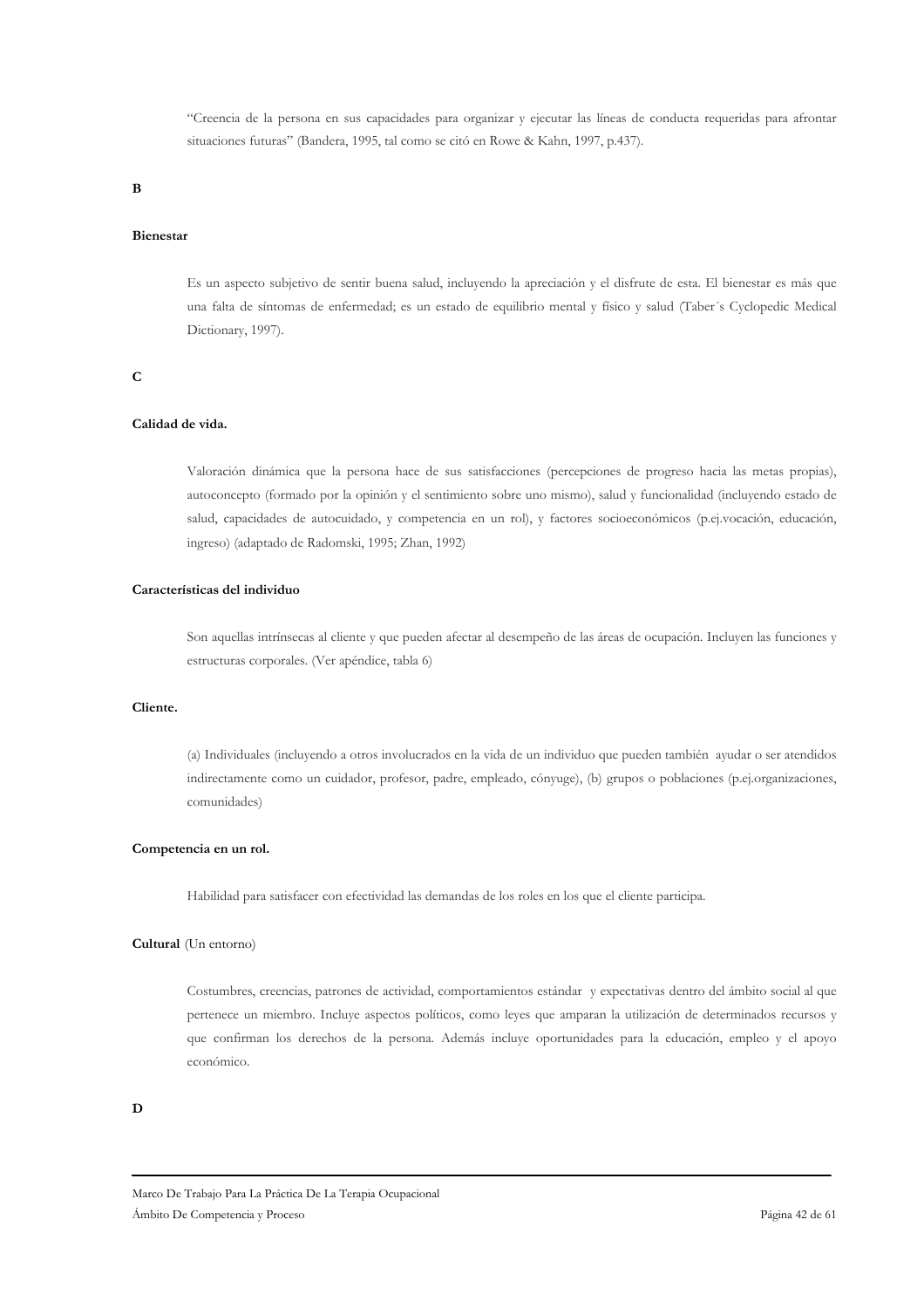### Demandas de la actividad

Se definen como los aspectos de una actividad que son necesarios para el desempeño de ésta, incluyen los objetos y sus propiedades, espacio, demandas sociales, secuenciación o aspectos temporales, y de forma subyacente las funciones y las estructuras corporales. (Ver Apéndice, Tabla 5, para definiciones de estos aspectos.)

### Desempeño ocupacional.

La habilidad de llevar a cabo actividades de la vida diaria. Las actividades están incluidas en las áreas ocupacionales: AVD (también llamadas ABVD y APVD), AIVD, educación, trabajo, juego, ocio, y participación social. El desempeño ocupacional es la realización de una actividad u ocupación seleccionada resultado de la interacción entre el individuo, el contexto y la actividad. Mejorando o facilitando habilidades y patrones que guían el desempeño ocupacional para involucrarse en ocupaciones o actividades. (Adaptado en parte de Law y colaboradores, 1996, p.16)

### $\overline{E}$

#### Educación (un área ocupacional)

Incluye actividades necesarias para ser un estudiante e involucrarse en un ambiente de aprendizaje. (Ver Apéndice, Tabla 1, para definiciones de términos)

Educación formal o reglada.

Necesidades educativas informales o exploración de intereses (mas allá de la educación formal)

Participación en una educación personal.

#### Entorno

El entorno (incluyendo el cultural, físico, social, personal, espiritual, temporal y virtual) se refiere a la variedad de condiciones circundantes que se interrelacionan e influyen en el desempeño del cliente.

#### Espiritual (un entorno)

La guía en lo moral de la vida de una persona; lo que la inspira y la motiva.

### Estado de salud.

Una condición en la que uno desempeña ocupaciones con éxito y satisfactoriamente (adaptado de McColl, Law & Stewart, 1993, p. 5)

#### Estructuras corporales (una característica del individuo)

"Partes anatómicas del cuerpo como órganos, miembros y sus componentes (que mantienen la función corporal)" (WHO, 2001, p.10). (Ver Apéndice, Tabla 6, para categorías).

### Evaluación.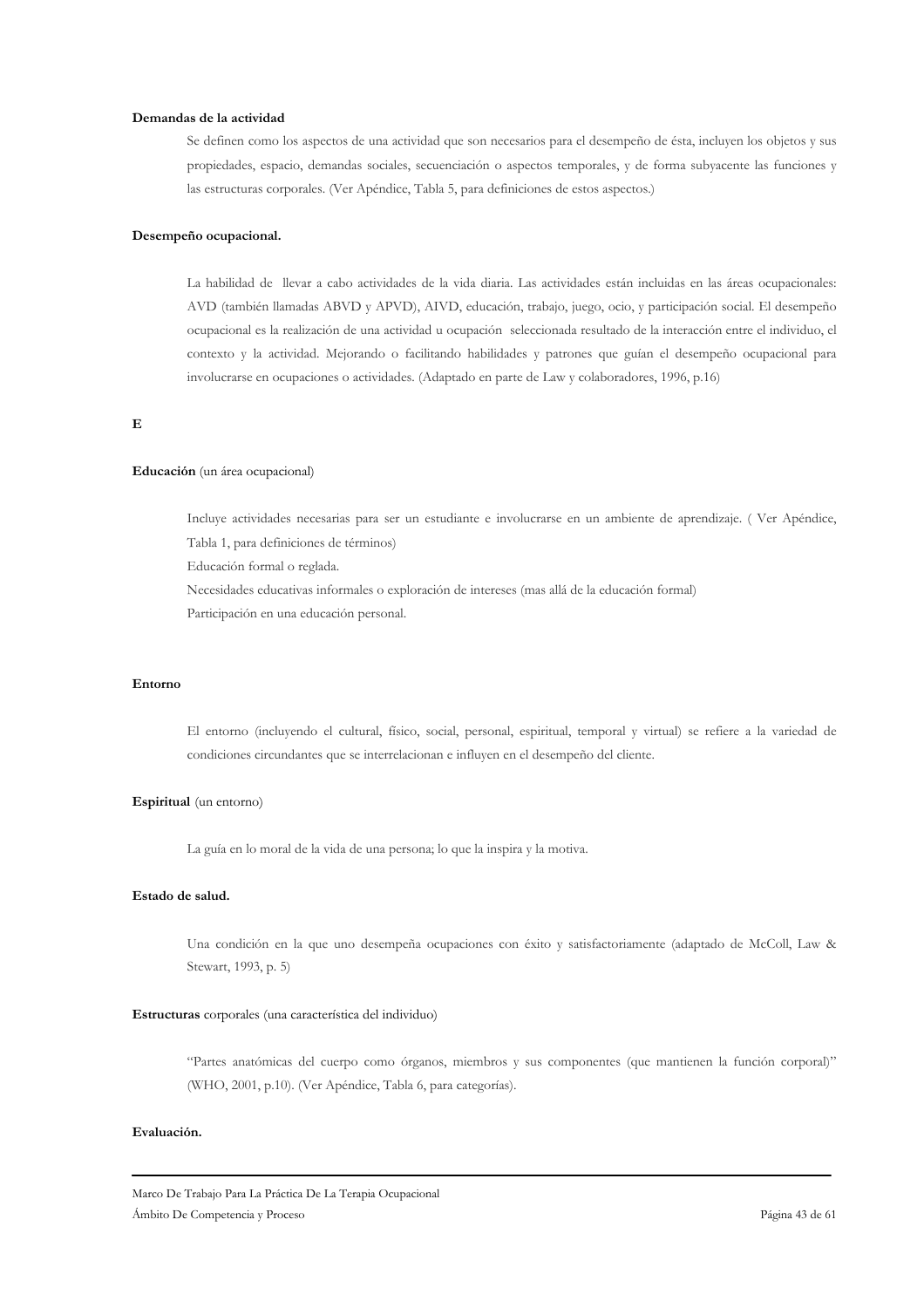"Se utiliza para referirse al proceso de obtención e interpretación de los datos necesarios para la intervención. Esto incluye planificar y documentar el proceso de evaluación y los resultados" (AOTA, 1995, p. 1072)

### Evaluación continua

Describe un proceso utilizado durante la realización de la intervención para poner a prueba las hipótesis generadas a través del proceso de evaluación. Tiene en cuenta la evaluación del cambio y la efectividad de la intervención durante la intervención. Valora las interacciones entre la persona, el ambiente, y la actividad para comprender cómo el individuo aprende y se aproxima a las actividades. Puede llevar a ajustes en el plan de intervención. (adaptado de Primeau & Ferguson, 1999, p. 503)

### $\overline{F}$

#### Físico (un entorno)

Aspectos no humanos del entorno. Que permita la accesibilidad y el desempeño dentro del entorno teniendo terreno natural, plantas, animales, edificios, muebles, objetos, herramientas o dispositivos.

#### Funciones corporales (una característica del cliente, que incluye aspectos físicos, cognitivos y psicosociales)

"Las funciones fisiológicas de los sistemas corporales (incluyendo funciones psicológicas)" (WHO, 2001, p.10). (Ver Apéndice, Tabla 6, para categorías)

#### $H$

#### Habilidades de comunicación e interacción.

Se refiere a las necesidades y capacidades para comunicarse de acuerdo a la norma social (Forsyth & Kielhofner, 1999; Forsyth, Salamy, Simon, & kielhofner, 1997; Kielhofner, 2002). (Ver Apéndice, Tabla 2, para habilidades).

#### Habilidades de desempeño

Características de lo que uno es capaz de hacer, al margen de las características intrínsecas al individuo, relacionadas con elementos de acción observables que tienen propósitos funcionales implícitos. (adaptado de Fisher & Kielhofner, 1995, p. 113). Las habilidades de ejecución incluyen habilidades motoras, de procesamiento y de comunicación e interacción (Ver Apéndice, Tabla 2, para definiciones de habilidades).

#### Habilidades motoras (una destreza de ejecución)

Destrezas para moverse e interaccionar con tareas, objetos, y ambiente (A. Fisher, comunicación personal, 9 de Julio,  $2001$ 

#### Habilidades de desempeño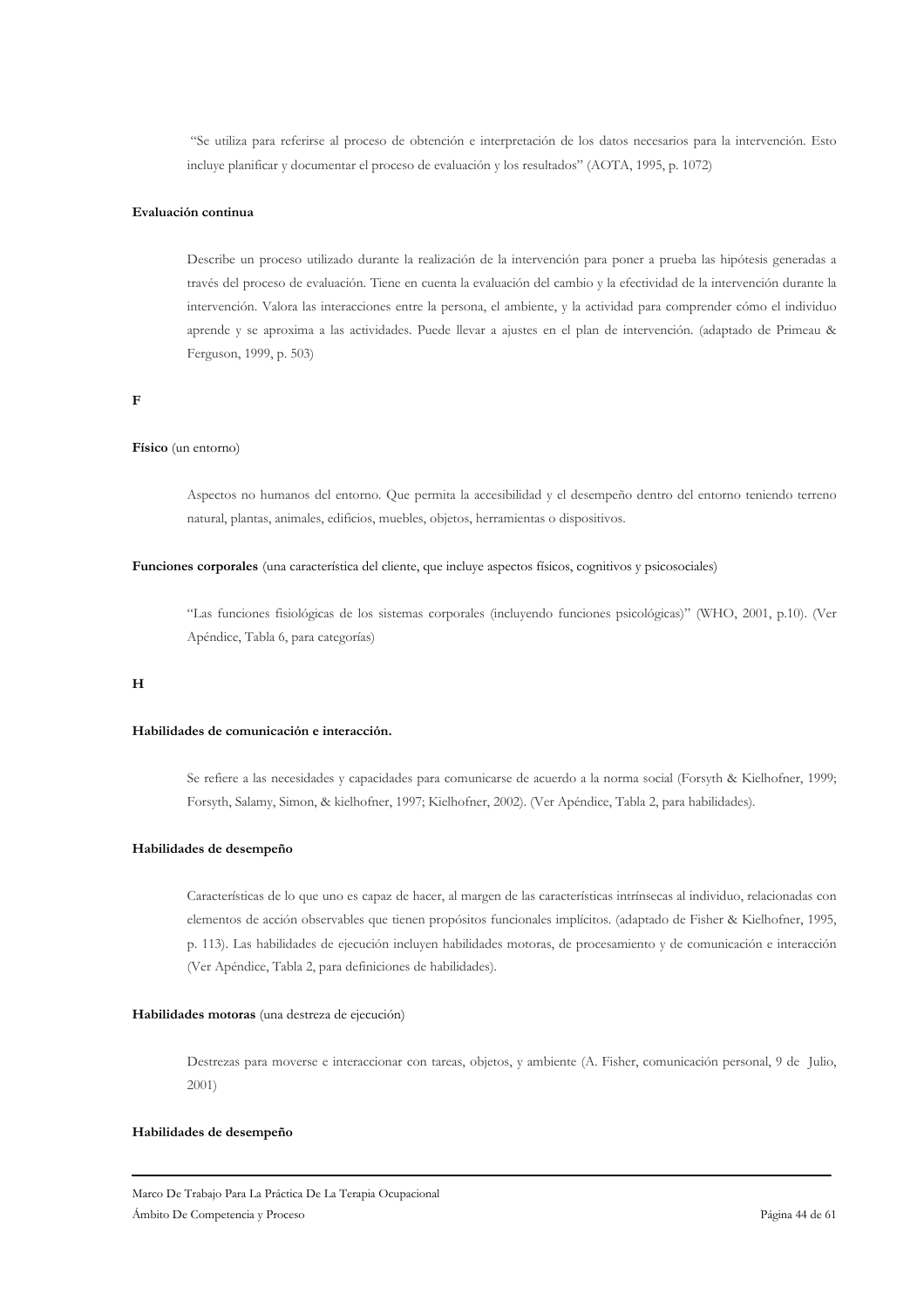Destrezas usadas en la gestión y modificación de acciones durante el proceso de realización de las tareas de la vida diaria (Fisher & Kielhofner, 1995, p.120)

### Hábitos. (un patrón de desmpeño)

"Comportamiento automático integrado en patrones más complejos que permite a las personas mantener la funcionalidad básica diaria..."(Neistadt & Crepeau, 1998, p. 869). Los hábitos pueden apoyar o dificultar la realización en las áreas ocupacionales (Ver Apéndice, Tabla 3, para descripciones de tipos de hábitos).

#### $\mathbf I$

### Identidad

"Conciencia de ser uno mismo y distinto de los demás, la definición incluye un aspecto interpersonal (p.e. nuestros roles y relaciones, como madre, esposas, terapeutas ocupacionales), un aspecto de posibilidad o potencial (quién podemos llegar a ser), y un aspecto de valores (que sugiere la importancia y proporciona unas bases estables para elecciones y decisiones)...La identidad se puede ver como nuestra escala de valores que incluye tanto la autoestima como el autoconcepto, pero también refleja notablemente y está influenciada por el mundo social a gran escala en el que nos encontramos (Christiansen, 1999, pp. 548 – 549).

#### Implementación de la intervención.

El proceso en el que se efectua un cambio en el desempeño ocupacional del cliente y que va dirigido a que se involucre en ocupaciones o actividades para que esté activo.

#### Independencia

"Tener recursos adecuados para realizar las tareas de cada día" (Christiansen & Baum, 1997, p. 597). "El profesional ve la independencia como la habilidad para dirigir uno mismo el desempeño de la actividad, aunque quién realice normalmente la actividad sea otro". (AOTA, 1994, p. 1051).

### **Intereses**

"Disposición para encontrar placer y satisfacción en las ocupaciones y tener conciencia de nuestro disfrute en estas" (Kielhofner, Borell, Burke, Helfrick, & Nygard, 1995, p. 47).

# Intervenciones

(Ver Apéndice, Tabla 8, para definiciones de los tipos de intervenciones en Terapia Ocupacional) Uso terapéutico de sí mismo Uso terapéutico de ocupaciones /actividades Proceso de consulta Proceso de educación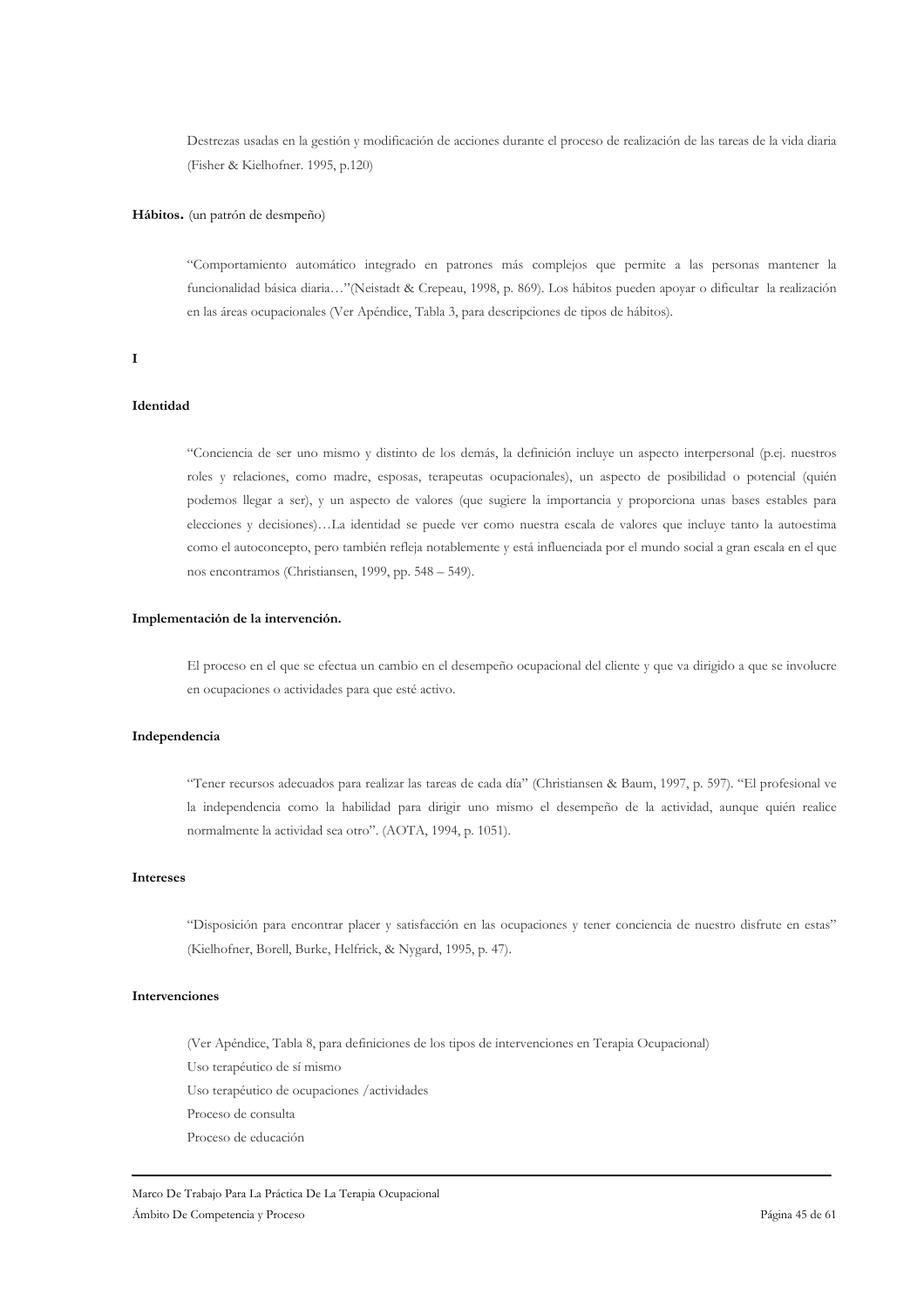#### Involucrarse en una ocupación.

Este término se refiere a la dedicación a una ocupación o actividad como el resultado de una elección fruto de una motivación y basada en aspectos objetivos y subjetivos.

# $\mathbf{J}$

### Juego (un área ocupacional)

"Cualquier actividad espontánea u organizada que proporciona disfrute, entretenimiento, diversión, o distracción" (Pharman & Fazio, 1997, p. 252) (Ver Apéndice, Tabla 1, para definiciones de términos) Exploración del juego Participación en el juego

#### $\bf M$

#### Metas

"El resultado o realización hacia el cual está dirigido el esfuerzo; propósito; final" (Random House Webster's Collage Dictionary, 1995)

#### $\overline{O}$

#### Ocio, tiempo libre (un área ocupacional)

"Una actividad no obligatoria, con una motivación intrínseca, y en la que la persona se involucra un tiempo prudencial (equilibrado), esto es, tiempo que no compromete a ocupaciones de obligación como el trabajo, autocuidado, o sueño" (Pharman & Fazio, 1997, p. 250) (Ver Apéndice, Tabla 1, para definiciones de términos). Exploración del ocio Participación en el ocio

### Ocupación

"Actividades...de la vida diaria, nombradas, organizadas, y que tienen un valor y un significado para las personas de una determinada cultura. La ocupación es lo que hacen las personas para el desempeño de sus roles, incluyendo el cuidado de sí mismo...el disfrute de la vida...y la contribución al tejido económico y social de sus comunidades..." (Law, Polatajko, Baptiste, & Townsend, 997, p. 34).

#### $\overline{P}$

# Participación.

"Involucrarse en una situación de la vida" (WHO, 2001, p. 10)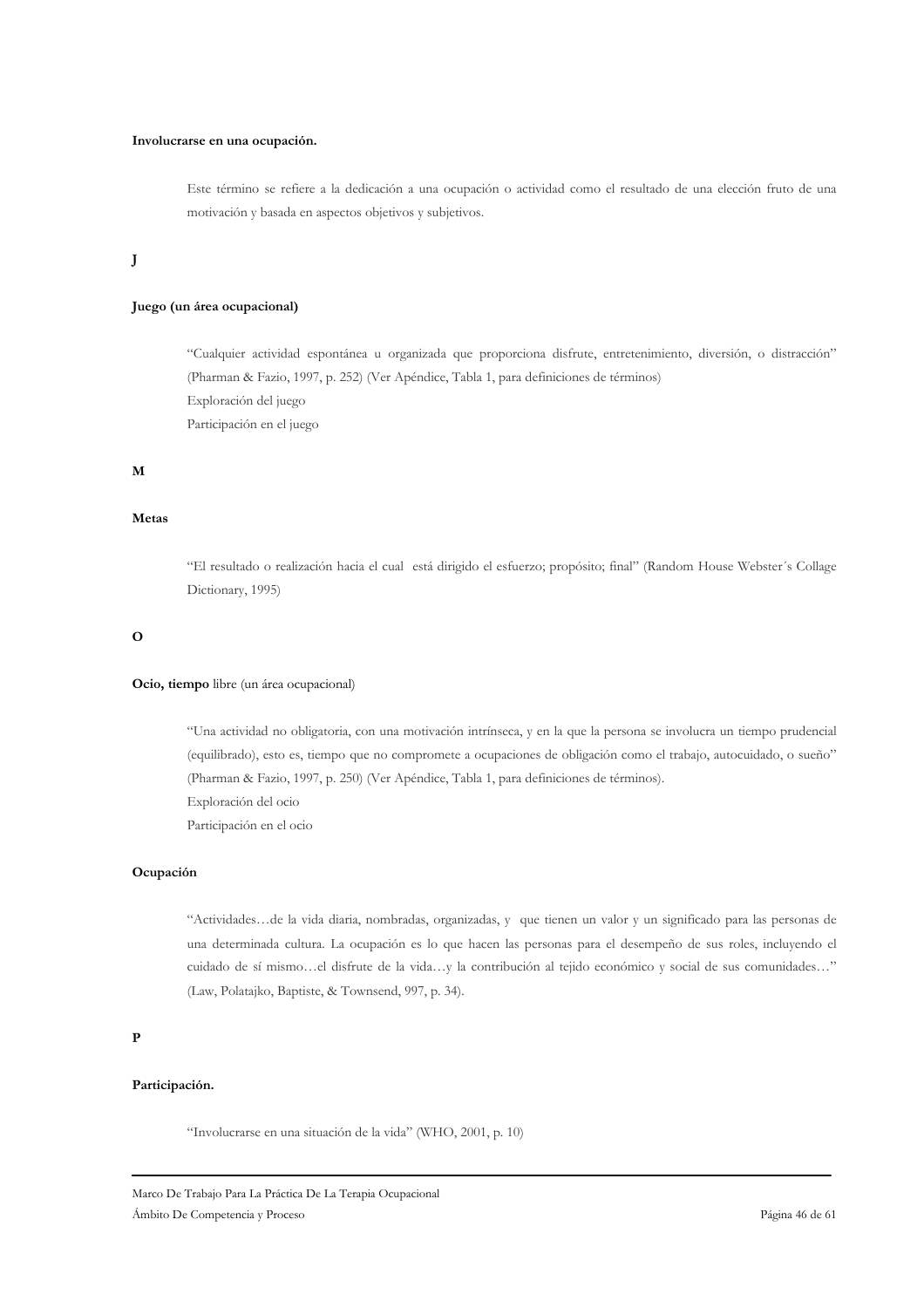#### Participación social (un área ocupacional)

Actividades asociadas con la organización de patrones de comportamiento que son característicos y esperados en una interacción individual o colectiva dentro de un sistema social dado (adaptado por Mosey, 1996, p.340) (Ver Apéndice, Tabla 1, para definiciones de términos) Comunidad Familia Compañeros, amigos

#### Patrones de desempeño

Patrones de comportamiento relacionados con actividades de la vida diaria que son habituales o rutinarios. Los patrones de desempeño incluyen hábitos y rutinas. (Ver Apéndice, Tabla 32, para descripciones de términos).

### Plan de intervención

Un esbozo de aproximaciones seleccionadas y tipos de intervenciones, basado en los resultados del proceso de evaluación, desarrollado para que el cliente alcance las metas identificadas.

# Perfil ocupacional

Un perfil que describe los patrones de la historia ocupacional del individuo en la vida diaria, intereses, valores y necesidades.

### Personal (un entorno)

"Características de un individuo que no forman parte de la condición de salud o el estado de salud" (WHO, 2001, p. 17). El contexto personal incluye edad, género, nivel económico y nivel de educación.

#### Prevención

Promoción de un estilo de vida saludable a nivel individual, grupal, comunitario (sociedad) y gubernamental /político. (adaptado de Brownson & Scaffa, 2001).

#### $\overline{\mathbf{R}}$

# Reevaluación

Una revaloración del desempeño del cliente y las metas, para determinar el tipo y cantidad de cambio.

#### Resultados

Marco De Trabajo Para La Práctica De La Terapia Ocupacional Ámbito De Competencia y Proceso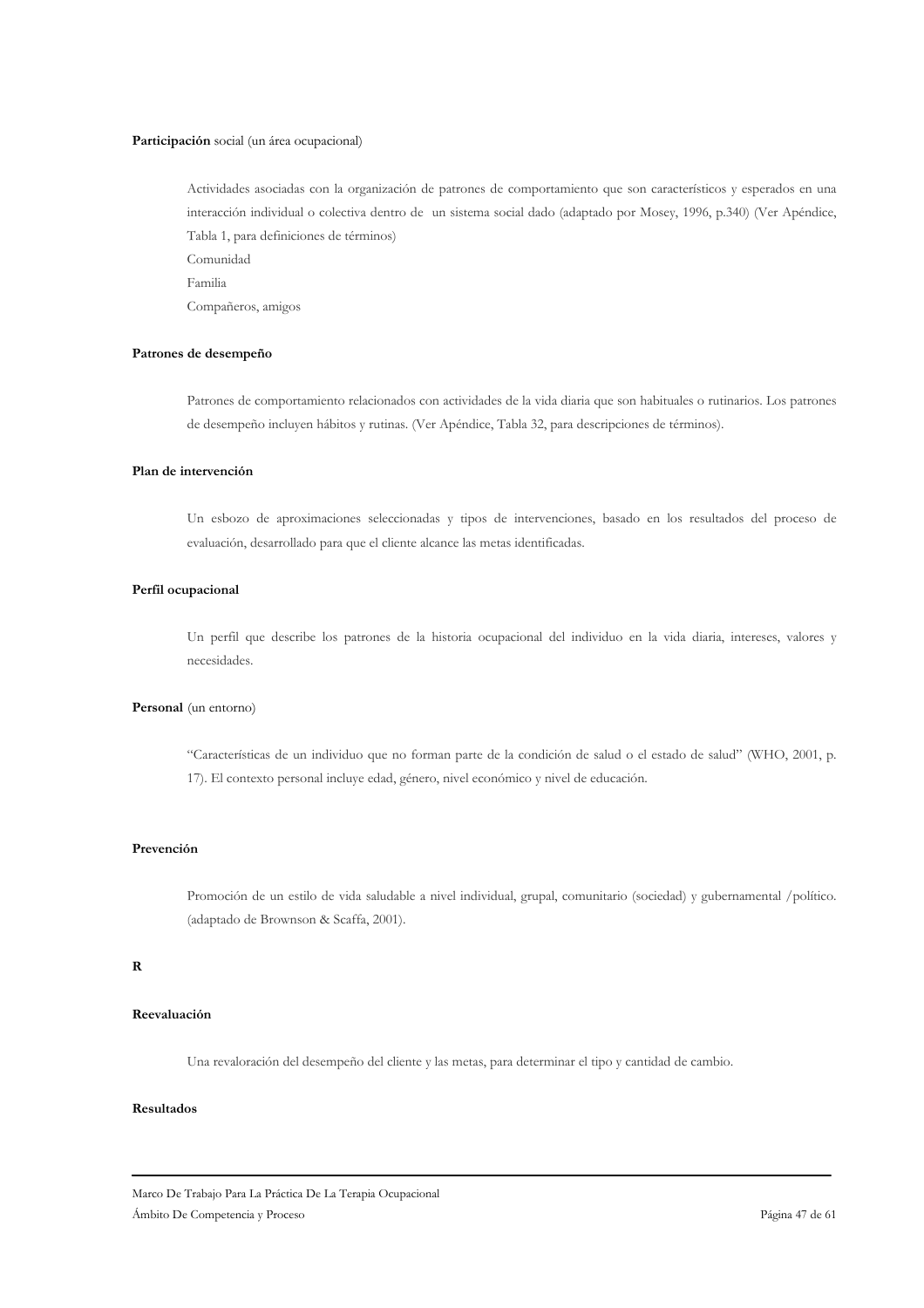Consecuencias importantes para la salud atrubidas a la intervención, incluyendo habilidad para la función, percepciones de salud, y satisfacción con el tratamiento (adaptado de Request for Planning Ideas, 2001)

### Revisión de la intervención

Un proceso continuo para reevaluar y revisar el plan de intervención, la efectividad de la realización, y el progreso hacia los resultados.

### Rol (roles)

"Un grupo de comportamientos que tiene algunos acuerdos sociales sobre la función y para el cual hay un código de normas aceptado". (Christiansen & Baum, 1997, p. 603)

### Rutinas (un patón de desempeño)

"Ocupaciones con secuencias establecidas" (Christiansen & Baum, 1997, p.16)

### $\mathbf{s}$

#### Salud

"Un completo estado de bienestar físico, mental y social, y no tan sólo la ausencia de discapacidad o enfermedad" (WHO, 1947, p. 29).

#### Social (un entorno)

" Disponibilidad y expectativas de individuos significativos para el cliente, como cónyuge, la familia, los amigos, y cuidadores. También incluye grupos sociales más extensos influyentes en el establecimiento de normas, expectativas de rol, y rutinas sociales" (AOTA, 1994, p. 1054).

# $\overline{\mathbf{T}}$

### Trabajo (un área ocupacional)

Incluye actividades necesarias para abordar un empleo remunerado o actividades voluntarias (Mosey, 1996, p. 341). (Ver Apéndice, Tabla 1, para definiciones de términos)

Intereses de empleo y carreras

Búsqueda y adquisición de un empleo

Desempeño de un trabajo

Preparación para la jubilación y cambio

Exploración como voluntario

Participación como voluntario

#### Temporal (un entorno)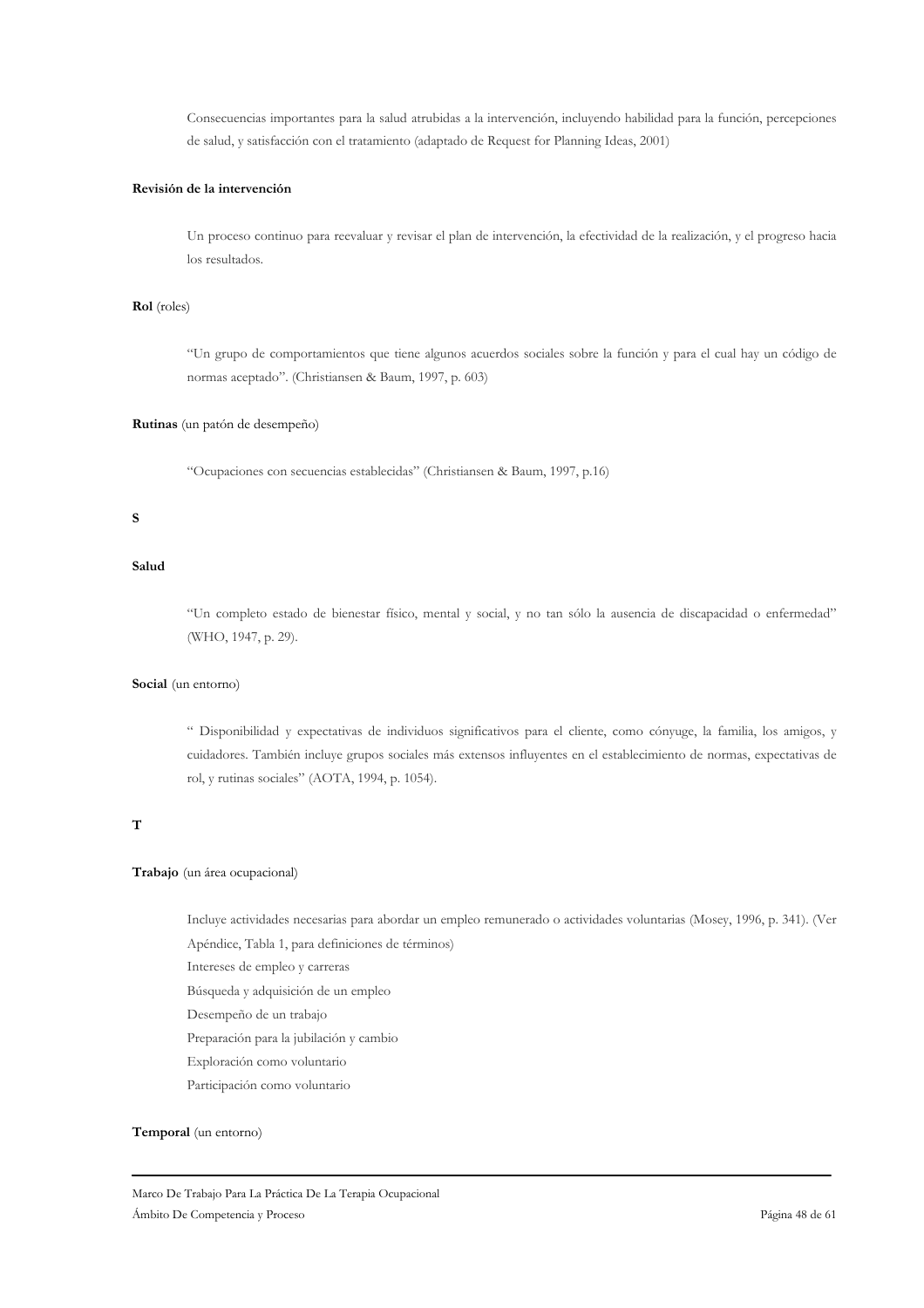"Localización en el tiempo del desempeño ocupacional" (Neidstadt & Crepeau, 1998, p. 292)

 $\overline{\mathbf{V}}$ 

### Valores

"Un grupo coherente de convicciones que proporcionan significado o valores a las ocupaciones, creando por consiguiente una fuerte disposición para el desempeño" (Kielhofner, Borell, Burke, Helfrick, & Nygard, 1995, p. 46)

### Virtual (un entorno)

Ambiente en el que sucede la comunicación por medio de ordenadores y en ausencia de contacto físico.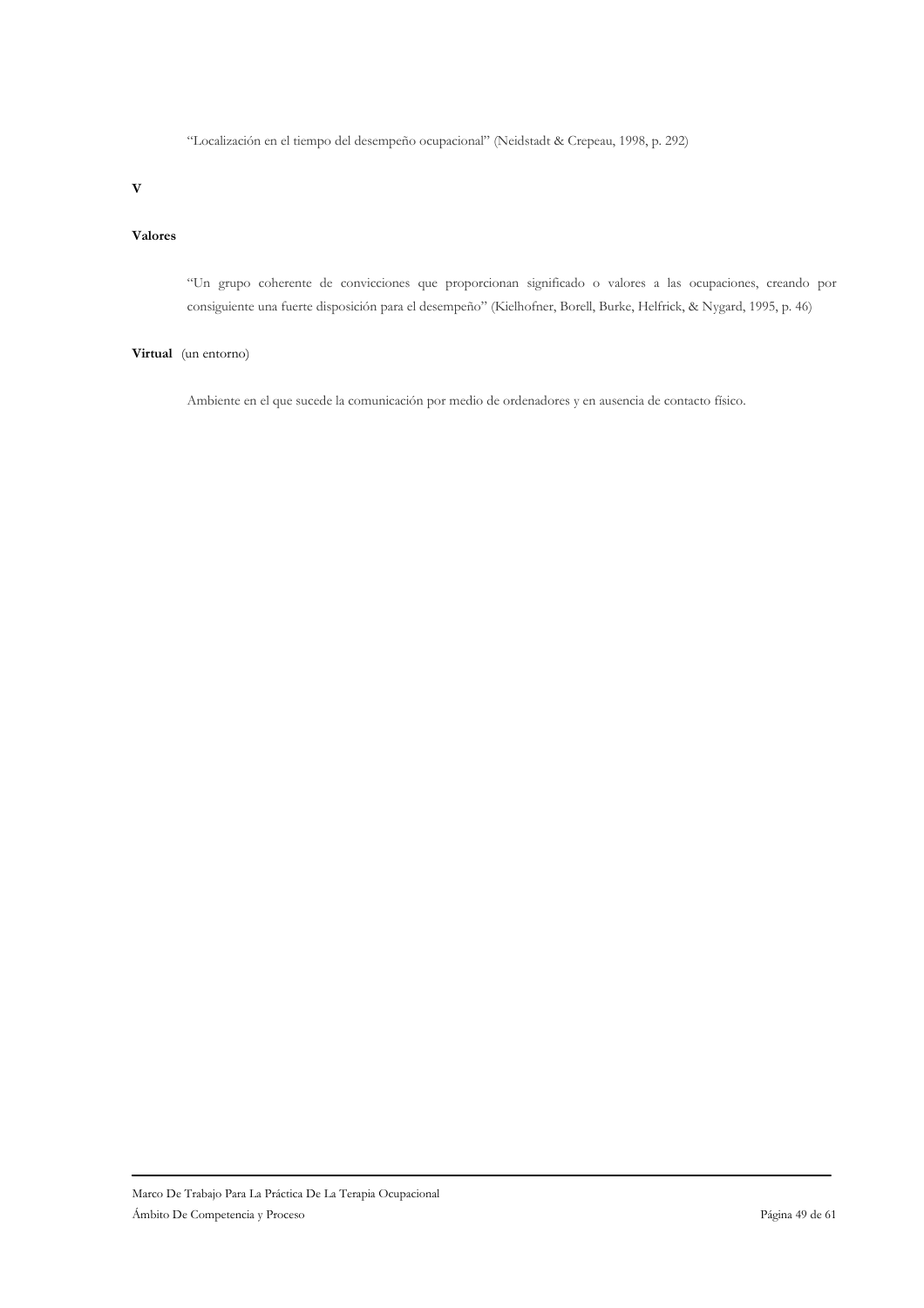# **REFERENCIAS**

American Occupational Therapy Association. (1994). Uniform terminology for occupational therapy - Third edition. American Journal of Occupational Therapy, 48,1047-1054.

American Occupational Therapy Association. (1995). Clarification of the use of terms assessment and evaluation. American Journal of Occupational Therapy, 49, 1072-1073.

American Occupational Therapy Association. (2000). Specialized knowledge and skills for eating and feeding in occupational therapy practice. American Journal of Occupational Therapy, 54, 629-640.

Bergen, D. (Ed.). (1988). Playas a medium for learning and development: A handbook of theory and practice. Portsmouth, NH: Heinemann Educational Books.

Brownson, C. A., & Scaffa, M. E. (2001). Occupational therapy in the promotion of health and the prevention of disease and disability. American Journal of Occupational Therapy, 55, 656-660.

Christiansen, C. H. (1999). Defining lives: Occupation as identity - An essay on competence, coherence, and the creation of meaning, 1999 Eleanor Clarke Slagle lecture. American Journal of Occupational Therapy, 53, 547-558.

Christiansen, C. H., & Baum, C. M. (Eds.). (1997). Occupational therapy: Enabling function and well-being. Thorofare, NJ: Slack.

Dunn, W (2000, Fall). Habit: What's the brain got to do with it? Occupational Therapy Journal of Research, 20 (Suppl. 1), 6S-20S.

Dunn, W (2000). Best practice in Occupational therapy in community service with children and families. Thorofare, NJ: Slack.

Dunn, W, McClain, L. H., Brown, C., & Youngstrom, M. J. (1998). The ecology of human performance. In M. E. Neistadt & E. B. Crepeau (Eds.), Willard & Spackman's Occupational therapy (9th ed., pp. 525-535). Philadelphia: Lippincort Williams & Wilkins.

Fisher, A G. (2001) Assessment of motor and process skills, Vol. 1. (User manual.) Ft. Collins, CO: Three Star Press.

Fisher, A., & Kielhofner, G. (1995). Skill in occupational performance. In G. Kielhofner (Ed.), A model of human occupation: Theory and application (2nd ed., pp. 113-128). Philadelphia: Lippincott Williams & Wilkins.

Forsyth, K., & Kielhofner, G. (1999). Validity of the assessment of communication of interaction skills. British Journal of Occupational Therapy, 62,69-74.

Forsyth, K., Salamy, M., Simon, S., & Kielhofner, G. (1997). Assessment of communication and interaction skills. Chicago: University of I1linois, Model of Human Occupation Clearinghouse.

Kielhofner, G. (2002). Dimensions of doing. In G. Kielhofner (Ed.), A model of human occupation: Theory and application (3rd ed.). Philadelphia: Lippincott Williams & Wilkins.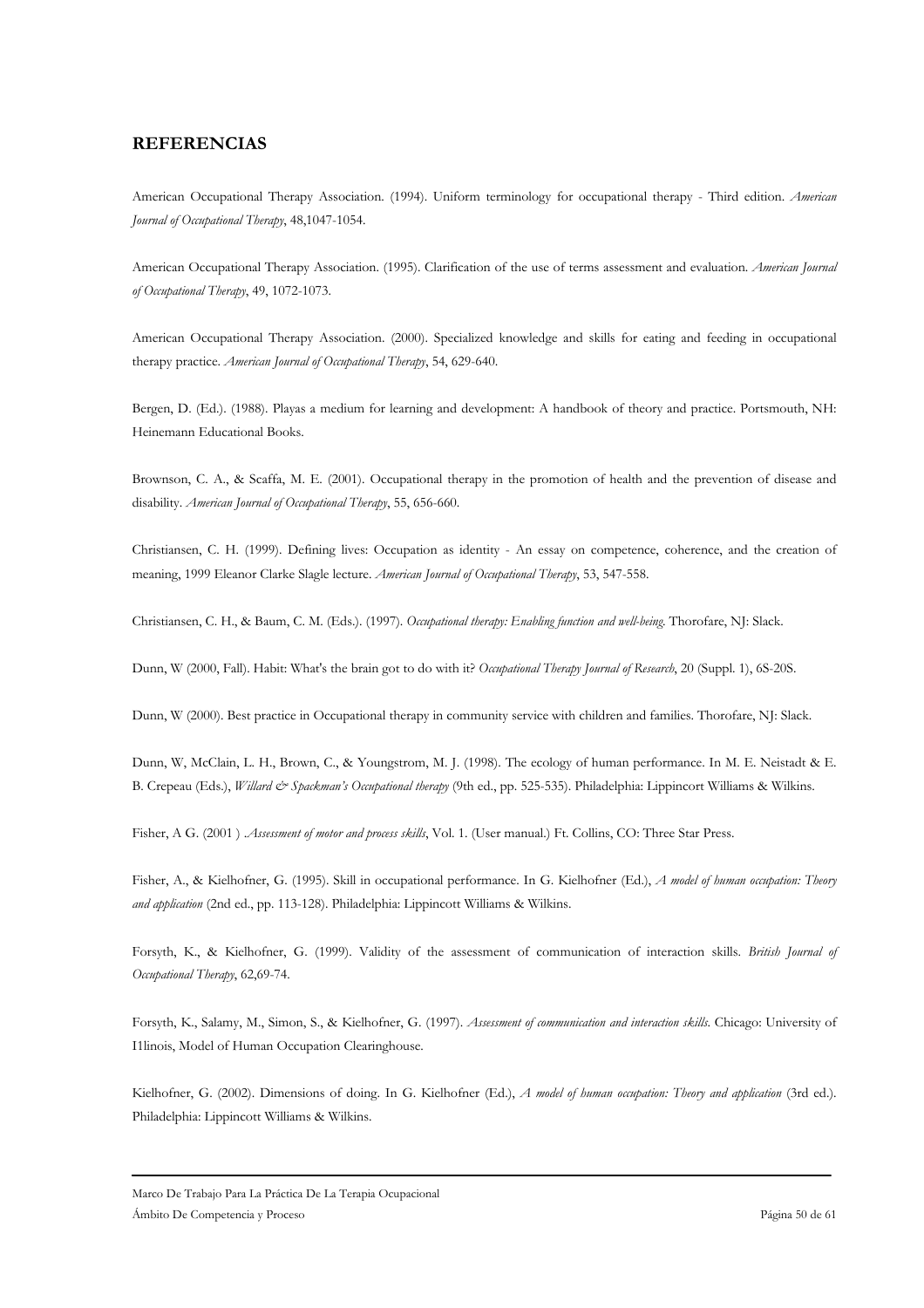Kielhofner, G., Borell, L., Burke, J., Helfrick, C., & Nygard, L. (1995). Volition subsystem. In G. Kielhofner (Ed.), A model of human occupation: Theory and application (2nd ed., pp. 39-62). Philadelphia: Lippincott Williams& Wilkins.

Law, M., Cooper, B., Strong, S., Stewart, D., Rigby, P., & Letts, L. (1996). Person-environment-occupation model: A transactive approach to occupational performance. Canadian Journal of Occupational Therapy, 63,9-23.

Law, M., Polatajko, H., Baptiste, w., & Townsend, E. (1997). Core concepts of occupational therapy. In E. Townsend (Ed.), Enabling occupation: An occupational therapy perspective (pp. 29-56). Ottawa, ON: Canadian Association of Occupational Therapists.

Low, J. F. (2002). Historical and social foundations for practice. In C. A. Trombly & M. v: Radomski (Eds.), Occupational therapy for physical dysfunction (5th ed.; pp. 17-30). Philadelphia: Lippincott Williams & Wilkins.

Maciejewski, M., Kawiecki, J., & Rockwood, T. (1997). Satisfaction. In R. L. Ka1ie (Ed.), Understanding health care outcomes research (pp. 67-89). Gaithersburg, MD: Aspen.

McColl, M., Law, M. C., & Stewart, D. (1993). Theoretical basis of occupational therapy. Thorofare, NJ: Slack.

Mosey, A. C. (1981). Occupational therapy: Configuration of a profession. New York: Raven.

Mosey, A. C. (1996). Applied scientific inquiry in the health professions: An epistemological orientation (2nd ed.). Bethesda, MD: American Occupational Therapy Association.

Moyers, P. (1999). The guide to occupational therapy practice. American Journal of Occupational Therapy, 53,247-322.

Neistadt, M. E., & Crepeau, E. B. (Eds.). (1998). Willard & Spackman's occupational therapy (9th ed.). Philadelphia: Lippincott Williams & Wilkins.

Parham, L. D., & Fazio, L. S. (Eds.). (1997). Play in occupational therapy for children. St. Louis, MO: Mosby.

Pedretti, L. w., & Early, M. B.(2001). Occupational performance and model of practice for physical dysfunction. In L. W. Pedretti & M. B. Early (Eds.), Occupational therapy practice skills for physical dysfunction (pp. 7-9). St. Louis, MO: Mosby.

Pierce, D. (2001). Untangling occupation and activity. American Journal of Occupational Therapy, 55, 138-146.

Primeau, L., & Ferguson, J. (1999). Occupational frame of reference. In P. Kramer & J. Hinojosa (Eds.), Frames of reference for pediatric occupational therapy (pp. 469-516). Philadelphia: Lippincott Williams & Wilkins.

Punwar, A. J., & Peloquin, S. M. (2000). Occupational therapy principles and practice (3rd ed.). Philadelphia: Lippincott Williams & Wilkins.

Radomski, M. v: (1995). There is more to life than putting on your pants. American Journal of Occupational Therapy, 49, 487-490.

Random House Webster's College Dictionary. (1995). New York: Random House.

Marco De Trabajo Para La Práctica De La Terapia Ocupacional Ámbito De Competencia y Proceso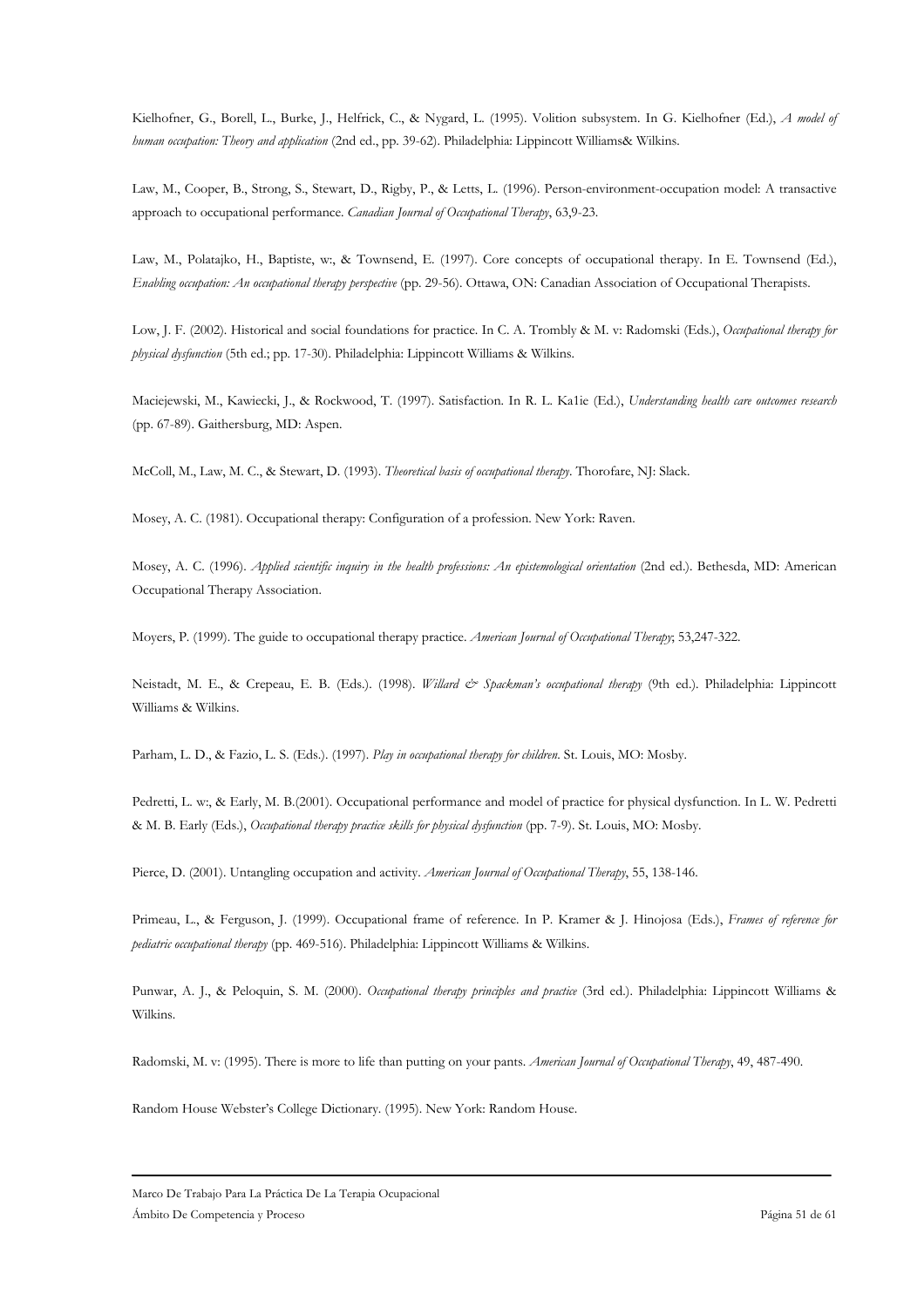Request for Planning Ideas for the Development of the Children's Health Outcomes Initiative, 66 Fed. Reg. 11296 (2001).

Rogers, J.,& Holm, M. (1994). Assessment of self-care. In B. R. Bonder & M. B. Wagner (Eds.), Functional performance in older adults (pp. 181-202). Philadelphia: F. A. Davis.

Rowe, J. W., & Kahn, R. L. (1997). Successful aging. Gerontologist, 37; 433-440.

Taber's Cyclopedic Medical Dictionary. (1997). Philadelphia: F. A. Davis.

Uniform Data System for Medical Rehabilitation (UDSMR). (1996). Guide for the uniform data set for medical rehabilitation (including the FIM instrument). Buffalo, NY: Author.

World Health Organization. (1947). Constitution of the World Health Organization. Chronicle of the World Health Organization, 1(1),  $29-40.$ 

World Health Organization. (2001). International classification of functioning, disability and health (ICF). Geneva, Switzerland: Author.

Zhan, L. (1992). Quality of life: Conceptual and measurement issues. Journal of Advanced Nursing, 17, 795-800.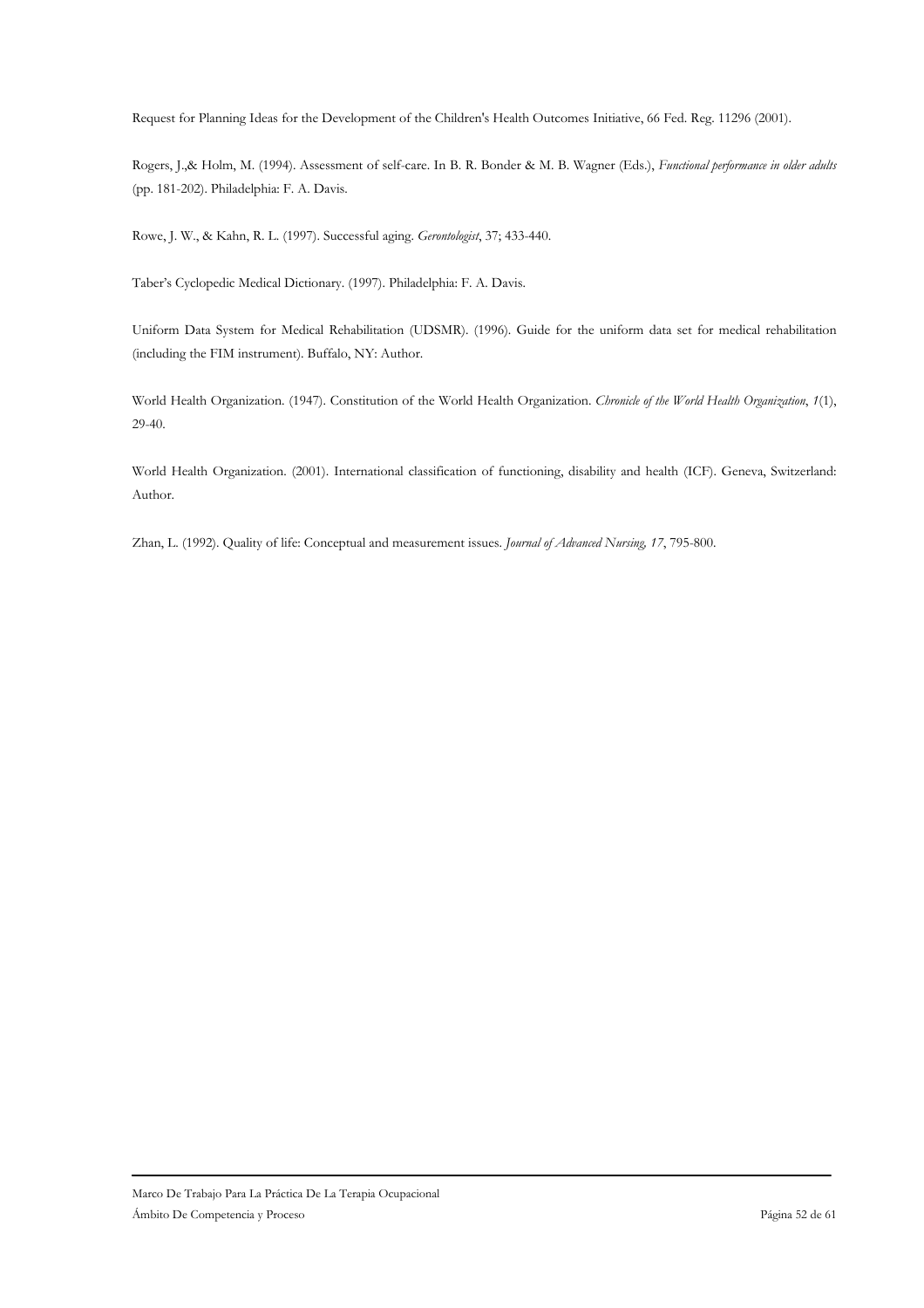# Bibliografía

Accreditation Council for Occupational Therapy Education. (1999a). Glossary Standards for an accredited educational program for the occupational therapist and occupational therapy assistant. American Journal of Occupational Therapy, 53, 590-591.

Accreditation Council for Occupational Therapy Education. (1999b). Standards for an accredited educational program for the occupational therapist. American Journal of Occupational Therapy, 53,575-582.

Accreditation Council for Occupational Therapy Education. (1999c). Standards for an accredited educational program for the occupational therapy assistant. American Journal of Occupational Therapy, 53,583-589.

American Occupational Therapy Association. (1995). Occupation: A position paper. American Journal of Occupational Therapy, 49, 1015-1018.

Baum, C. (1999, November 12-14). At the core of our profession: Occupation-based practice [overheads]. Presented at the AOTA Practice Conference, Reno, Nevada.

Blanche, E. I. (1999). Play and process: The experience of play in the life of the adult. Ann Arbor, MI: University of Michigan.

Borg, B., & Bruce, M. {1991). Assessing psychological performance factors. In C. H. Christiansen & C. M. Baum (Eds.), Occupational therapy: Overcoming human performance deficits (pp. 538-586). Thorofare, NJ: Slack.

Borst, M. J., & Nelson, D. L. (1993). Use of uniform terminology by occupational therapists. American Journal of Occupational Therapy, 47; 611-618.

Buckley, K. A., & Poole, S. E. (2000). Activity analysis. In J. Hinojosa & M. L. Blount (Eds.), The texture of life: Purposeful activities in occupational therapy (pp. 51-90). Bethesda, MD: American Occupational Therapy Association.

Canadian Association of Occupational Therapists. (1997). Enabling occupation: An occupational therapy perspective. Ottawa, ON: Author.

Christiansen, C. H. (1997). Acknowledging a spiritual dimension .in occupational therapy practice. American Journal of Occupational Therapy, 51, 169-172.

Christiansen, C. H. (2000). The social importance of self-care intervention. In C. H. Christiansen (Ed.), Ways of living: Self-care strategies for special needs (2nd ed., pp. 1-1-1). Bethesda, MD: American Occupational Therapy Association.

Clark, F. A, Parham, D., Carlson, M. C., Frank, G., Jackson, J., Pierce, D., et al. (1991). Occupational science: Academic innovation in the service of occupational therapy's future. American Journal of Occupational Therapy, 45, 300-310.

Clark, F. A., Wood, W, & Larson, E. (1998). Occupational science: Occupational therapy's legacy for the 21st century. In I M. E. Neistadt & E. B. Crepeau (Eds.), Willard & Spackman's occupational therapy (9th ed., pp. 13-21). Philadelphia: Lippincott Williams & Wilkins.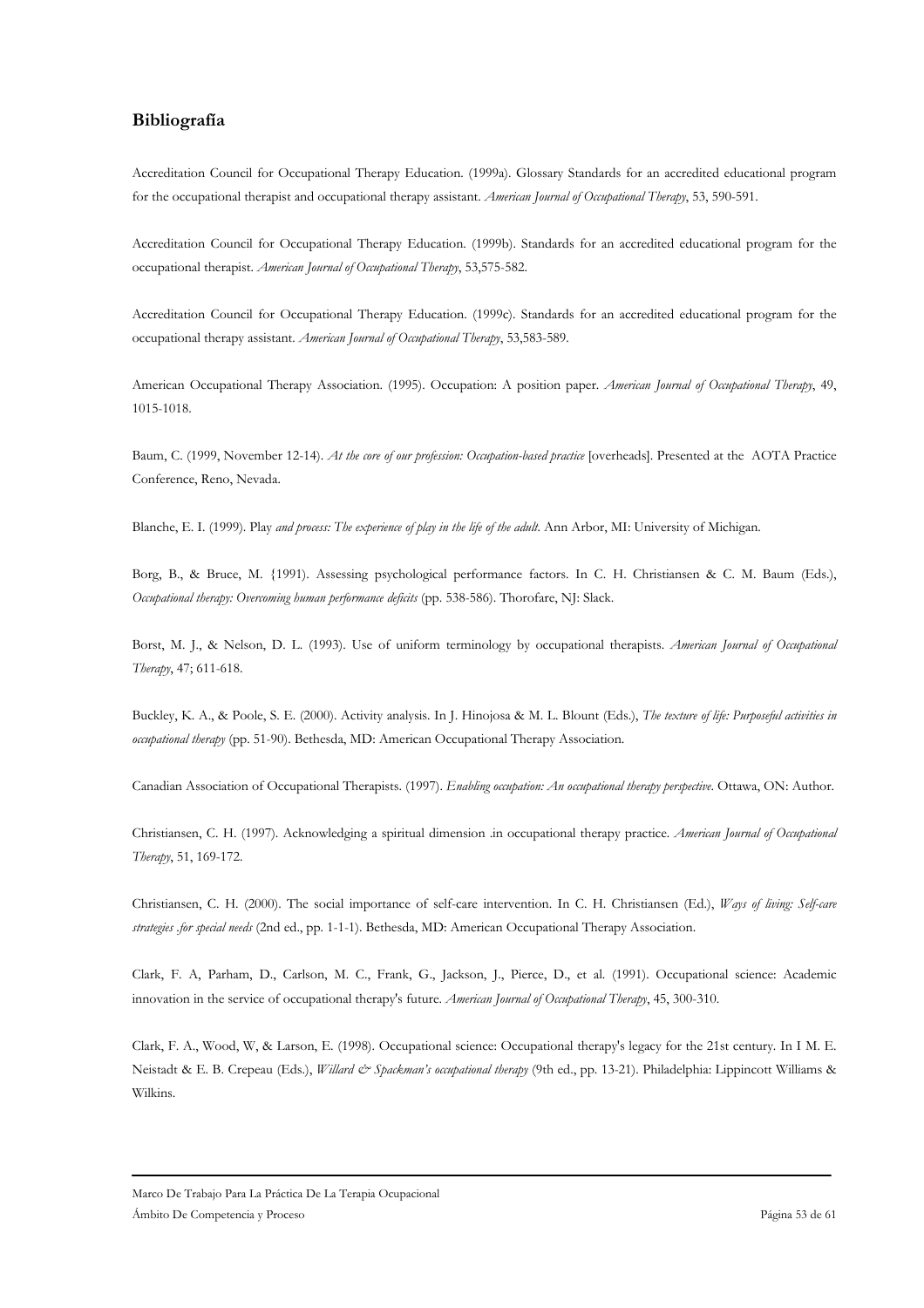Culler, K. H. (1993). Occupational therapy performance areas: Home and family management. In H. L. Hopkins & H. D. Smith (Eds.), Willard & Spackman's occupational therapy (8th ed., pp. 207-269). Philadelphia: Lippincott Williams & Wilkins.

Dunn, w., Brown, C., & McGuigan, A. (1994). The ecology of human performance: A framework for considering the effect of context. American Journal of Occupational Therapy, 48, 595-607.

Elenki, B. K., Hinojosa, J., Blount, M. L., & Blount, w: (2000). Perspectives. In J. Hinojosa & M. L. Blount (Eds.), The texture of life: Purposeful activities in occupational therapy (pp. 16-34). Bethesda, MD: American Occupational Therapy Association.

Gardner, H. (1999). Intelligence reframed: Multiple intelligences for the 21st century. New York: Basic Books.

Hill, J. (1993). Occupational therapy performance areas. In H. L. Hopkins & H. D. Smith (Eds.), Willard & Spackman's occupational therapy (8th ed., pp. 191-268). Philadelphia: Lippincott.

Hinojosa, J., & Blount, M. L. (2000). Purposeful activities within the context of occupational therapy. In J. Hinojosa & M. L. Blount (Eds.), The texture of life: Purposeful activities in occupational therapy (pp. 1-15). Bethesda, MD: American Occupational Therapy Association.

Holm, M. B., Rogers, J. C., & Stone, R. G. (1998). Treatment of performance contexts. In M. E. Neistadt & E. B. Crepeau (Eds.), Willard & Spackman's occupational therapy (9th ed., pp. 471-517) .Philadelphia: Lippincott Williams & Wilkins.

Horsburgh, M. (1997). Towards an inclusive spirituality: Wholeness, interdependence and waiting. Disability and Rehabilitation, 19,398-406.

Intagliata, S. (1993). Rehabilitation centres. In H. L. Hopkins & H. D. Smith (Eds.), Willard & Spackman's occupational therapy (8th ed., pp. 784-789). Philadelphia: Lippincott.

Kane, R. L. (1997). Approaching the outcomes question. In R. L. Kane (Ed.), Understanding health care outcomes research (pp. 1-15). Gaithersburg, MD: Aspen.

Kielhofner, G. (1992). Conceptual foundations of occupational therapy. Philadelphia: F. A. Davis.

Kielhofner, G. (1995). Habituation. In G. Kielhofner (Ed.), A model of human occupation: Theory and application (2nd ed., pp. 63-82). Philadelphia: Lippincott Williams & Wilkins.

Law, M. (1991) .The environment: A focus for occupational therapy. Canadian Journal of Occupational Therapy, 58,171-179.

Law, M. (1993). Evaluating activities of daily living: Directions for the future. American Journal of Occupational Therapy, 47, 233-237.

Law, M. (1998). Assessment in client-centred occupational therapy. In M. Law (Ed.), Client-centred occupational therapy (pp. 89-106). Thorofare, NJ: Slack.

Lifson, L. E., & Simon, R. I. (Eds.). (1998). The mental health practitioner and the law: A comprehensive handbook. Carnbridge, MA: Harvard University Press.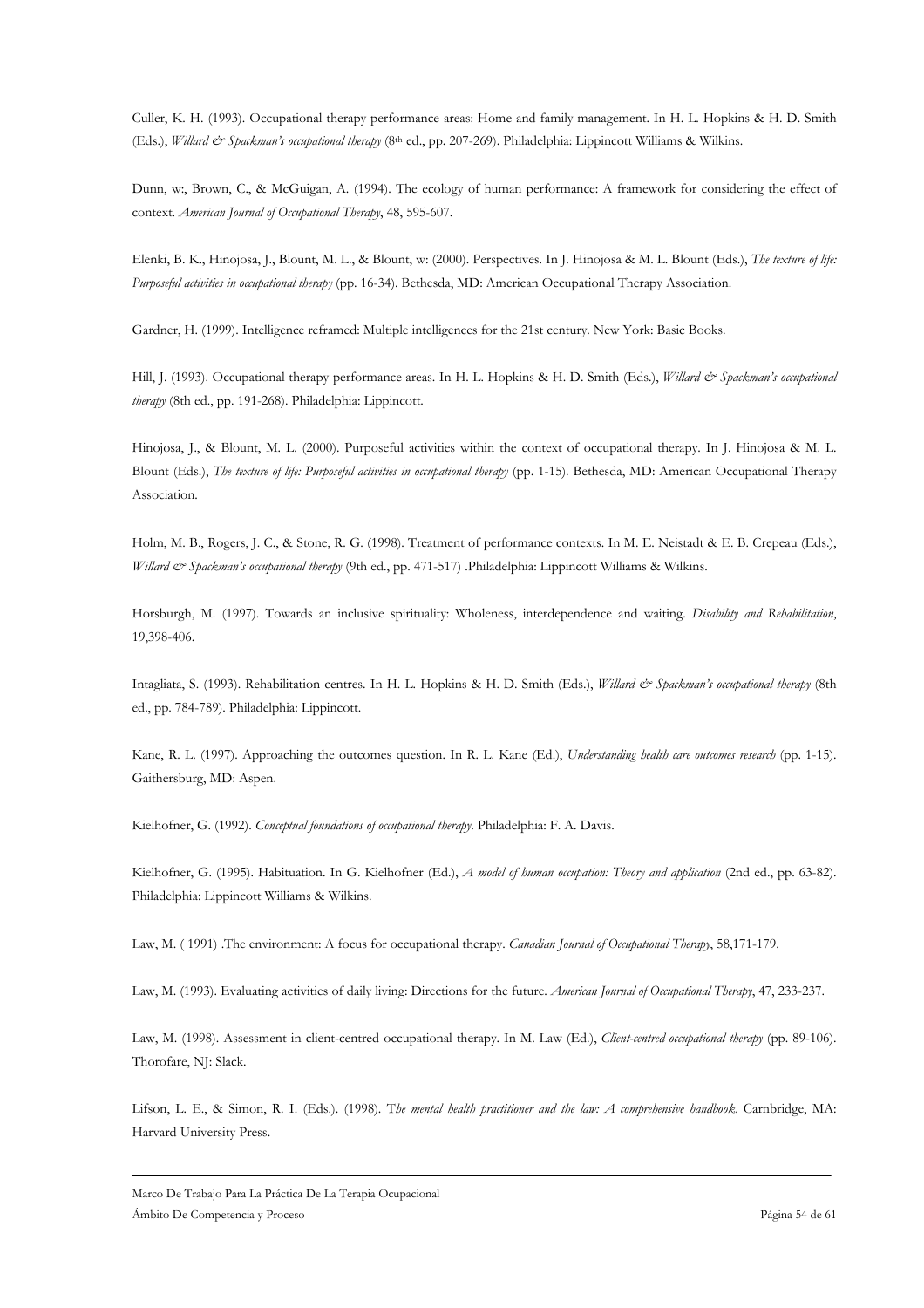Llorens, L. (1993). Activity analysis: Agreement between participants and observers on perceived factors and occupation components. Occupational Therapy Journal of Research, 13, 198-211.

Ludwig, F. M. (1993). Anne Cronin Mosey. In R. J. Miller & K. F. Walker (Eds.), Perspectives on theory for the practice of occupational therapy (pp. 41-63) .Gaithersburg, MD: Aspen.

Mosey, A. C. (1.981). Legitimate tools of occupational therapy. In A. Mosey (Ed.), Occupational therapy: Configuration of a profession (pp. 89-118). New York: Raven.

Mosey, A. C. (1986). Psychosocial components of occupational therapy. New York: Raven.

Nelson, D. L. (1988). Occupation: Form and performance. American Journal of Occupational Therapy, 42, 633-641.

Pierce, D. (1999, September). Putting occupation to work in occupational therapy curricula. Education Special Interest Section Quarterly, 9(3), 1-4.

Pollock, N., & McColl, M. A. (1998). Assessments in client-centred occupational therapy. In M. Law (Ed.), Client-centred occupational therapy (pp. 89-105). Thorofare, NJ: Slack.

Reed, K., & Sanderson, S. (1999). Concepts of occupational therapy (4th ed.). Philadelphia: Lippincott Williams & Wilkins.

Schell, B. B. (1998). Clinical reasoning: The basis of practice. In M. E. Neistadt & E. B. Crepeau (Eds.), Willard & Spackman's occupational therapy (9th ed., pp. 90-100). Philadelphia: Lippincott Williams & Wilkins.

Scherer, M. J., & Cushman, L. A. (1997). A functional approach to psychological and psychosocial factors and their assessment in rehabilitation. In S. S. Dittmar & G. E. Gresham (Eds.), Functional assessment and outcomes measurement for the rehabilitation health professional (pp. 57-67). Gaithersburg, MD: Aspen.

Trombly, C. (1993). The Issue Is-Anticipating the future: Assessment of occupational function. American Journal of Occupational Therapy, 47; 253-257.

Urbanowski, R., & Vargo, J. (1994). Spirituality, daily practice, and the occupational performance model. Canadian Journal of Occupational Therapy, 61,88-94.

Watson, D. E. (1997). Task analysis: An occupational performance approach. Bethesda, MD: American Occupational Therapy Association.

Yerxa, E. J. (1980). Occupational therapy's role in creating a future climate of caring. American Journal of Occupational Therapy, 34, 529-534.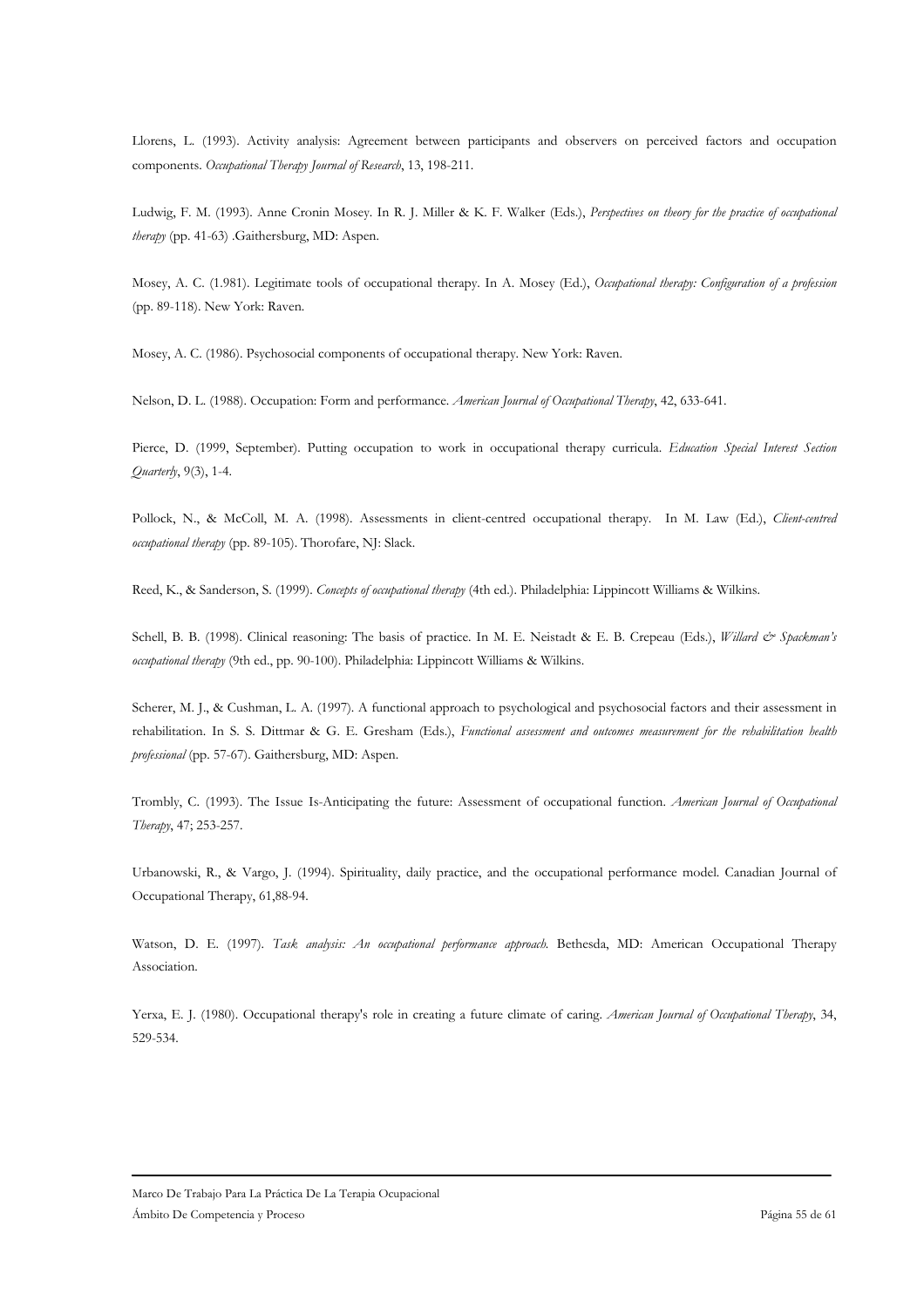### **Los Antecedentes**

### Los antecedentes de la Unificación de la Terminología

La primera edición de Terminología Uniforme fue titulada Occupational Therapy Product Output Reporting System and Uniform Terminology for Reporting Occupational Therapy Services (Asociación Americana de Terapia Ocupacional [AOTA], 1979). Fue aprobada por la Representative Assembly y publicada en 1979. Se desarrolló originalmente como respuesta a la Educación de todos los Niños Incapacitados de 1975 (Ley Publica 94-142) y Medicare-Medicaid Anti-Fraud and Abuse Amendments de 1977 (Ley Pública 95-142) los cuales pidieron a la Secretaria del Departamento de salud y Servicios humanos de Estados Unidos (DHHS) establecer regulaciones para unificar el sistema de información para todos los departamentos de los hospitales, incluyendo la terminología consistente en las cuales basar las decisiones de reingreso.

La A.O.T.A desarrolló el documento de 1979 para cumplir con estos requisitos. Sin embargo los gobernantes federales de la DHHS nunca adoptaron o implementaron el sistema por una preocupación antimonopolista relacionada con el coste fijado. No obstante los terapeutas ocupacionales y los asistentes de terapia ocupacional comienzan a usar la terminología perfilada en su sistema y algunos estados gubernamentales la incorporan dentro del sistema de informes de pago. Este documento original creó una terminología consistente que se usaría en los documentos oficiales, en la práctica profesional y en la educación.

La segunda edición de La Terminología Uniforme de la Terapia Ocupacional (AOTA 1989) fue aprobada por la Representative Assembly y publicada en 1989. El documento se organizó de forma diferente. No estaba diseñado para remplazar Product Output Reporting System, parte de la primera edición está enfocada más bien a delinear y definir sólo las áreas ocupacionales y el desempeño de los componentes ocupacionales, esto está dirigido a los servicios directos de la Terapia Ocupacional. Los servicios indirectos y el Product Output Reporting System no fueron incluidos para revisarlos en la segunda edición. El propósito fue revisar el documento para reflejar las áreas actuales de práctica y avanzar en la uniformidad de las definiciones en la profesión.

La última revisión de la Terminología Uniforme de la Terapia Ocupacional-Tercera Edición (UTT-III, AOTA, 1994) la adoptó la Asamblea Representativa en 1994 y fue "ampliada para reflejar la práctica vigente e incorporar aspectos contextuales del desempeño profesional"(p.1047). La intención y propósito del documento era"proporcionar un perfil genérico del dominio concerniente a la Terapia Ocupacional... y elaborar una terminología común para los profesionales y para que otros captaran brevemente la esencia de la Terapia Ocupacional" (p. 1047)

Esta revisión refleja cambios en la práctica actual y proporciona una terminología sólida para usar en la profesión. Durante cada una de las tres revisiones el propósito del documento cambió ligeramente. Originalmente el documento respondió a los requisitos federales para desarrollar un sistema de informes, gradualmente el documentó se modificó para describir y perfilar el campo concerniente a la Terapia Ocupacional.

# El Desarrollo del Marco de trabajo para la Practica de la Terapia Ocupacional: Ámbito de Competencia y Proceso

A finales de 1998, la Comisión de la Practica (Commision on Practice, C.O.P) empezó un proceso de revisión extensa queriendo incluir todos los niveles de la profesión viendo la necesidad de otra revisión de la Terminología Uniforme III (UT-III). El proceso de revisión es una actividad normal durante la cual cada documento oficial puede ser actualizado y revisarse lo que sea necesario. Los temas de preocupación expresados por críticos incluyeron a lo siguiente:

En el documento, las definiciones de los términos no están claras, son inexactas o mal categorizadas.

Términos que deberían haber estado en el documento no se encuentran.

Se puso demasiado énfasis en los componentes del desempeño.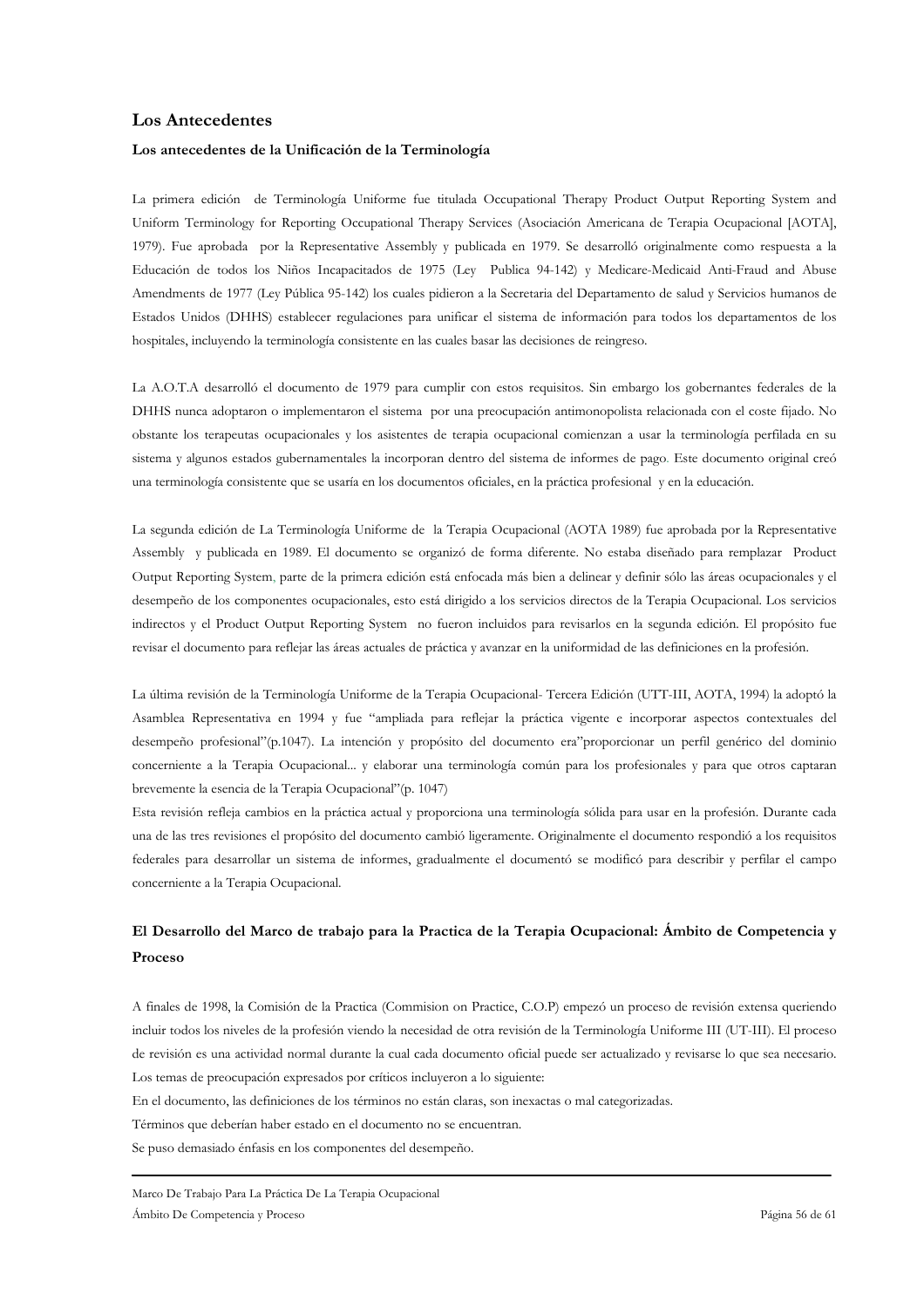El concepto de ocupación no estaba incluido.

Se usaron términos que eran poco familiares al público externo (p. Ej. los componentes del desempeño, áreas del desempeño). Debe considerarse la utilización de terminología propuesta en la revisión de la Clasificación Internacional de Funcionalidad, Discapacidad y Salud (International Classification of Funtionin, ICF)

El documento está siendo usado de forma inadecuada para diseñar el plan de estudios.

El papel de aplicación de la teoría en el razonamiento clínico está minimizándose usando UT-III como una receta para la práctica. La Comisión de Práctica (COP) reconoció que el ambiente de la práctica había cambiado significativamente desde la última revisión y que el conocimiento de la profesión sobre dichos constructos, además de la prestación del servicio, se había desarrollo más. La reciente publicación Guía de la Práctica de la Terapia Ocupacional (Moyers, 1999) perfiló muchos de estos cambios contemporáneos, y la COP repasó este documento cuidadosamente. A la luz de estos cambios y de la retroalimentación recibida durante la revisión del proceso, la comisión decidió que las necesidades de la práctica habían cambiado y era el momento de desarrollar un tipo diferente de documento. El Marco de Trabajo para la Práctica de la Terapia Ocupacional: Ámbito de Competencia y Proceso, se desarrolló como respuesta a estas necesidades y condiciones de cambio.

### La relación del Marco de Trabajo en relación a la rescindida Terminología Uniforme III y el ICF.

El Marco de Trabajo actualiza, revisa, e incorpora los elementos primarios (áreas de desempeño, componentes de desempeño y entornos de actuación) perfilados en la rescindida Terminología Uniforme III. En algunos casos, los nombres de estos elementos se han actualizado para reflejar los cambios pensando en aproximarlos a los términos que no son exclusivos de la profesión.

La retroalimentación de la revisión indicó que el uso de terminología de la Terapia Ocupacional a menudo hace más difícil para otros entender en qué contribuye la Terapia Ocupacional. El lenguaje que utiliza la Clasificación Internacional del Funcionamiento (ICF) también es importante incluirlo. El cuadro siguiente muestra la evolución de la terminología comparando la del Marco de Trabajo, la rescindida Terminología Uniforme III (UT-III) y la de los documentos de la Clasificación Internacional (ICF)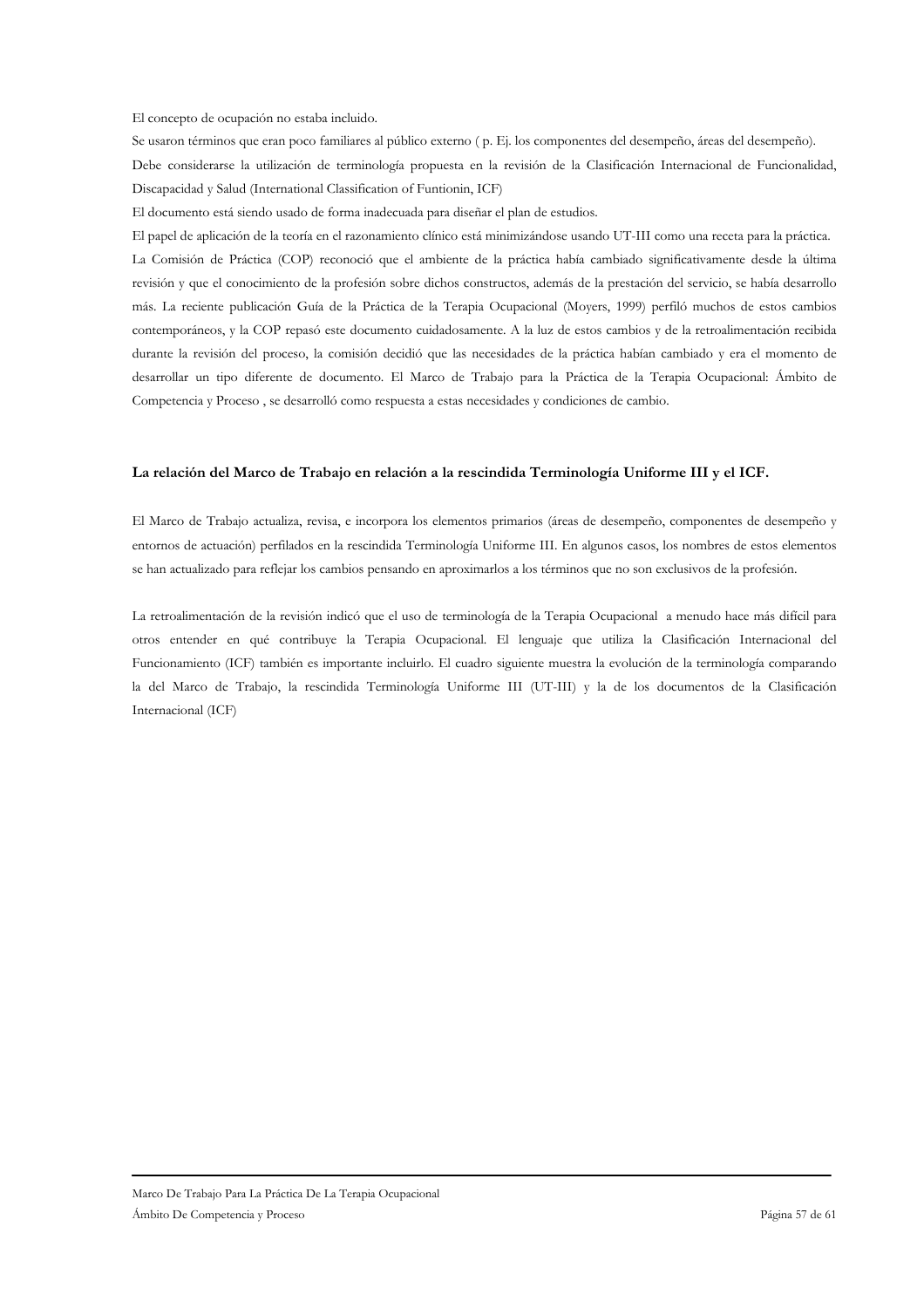# Comparación de términos

| Marco de trabajo                                                                                                                                                                                                                                                                                                                                                                             | Terminología Uniforme III Rescindida                   | Clasificación Internacional del                                                       |
|----------------------------------------------------------------------------------------------------------------------------------------------------------------------------------------------------------------------------------------------------------------------------------------------------------------------------------------------------------------------------------------------|--------------------------------------------------------|---------------------------------------------------------------------------------------|
|                                                                                                                                                                                                                                                                                                                                                                                              |                                                        | Funcionamiento                                                                        |
|                                                                                                                                                                                                                                                                                                                                                                                              |                                                        |                                                                                       |
| Ocupaciones: "actividadesde la vida<br>diaria denominadas, organizadas y que<br>tienen un valor y significado para las<br>personas de una cultura. Ocupación es<br>todo aquello que hacen las personas<br>para el desempeño de sus roles,<br>incluyendo su autocuidadoocioy la<br>contribución social y económica en sus<br>comunidades" (Law, Polatajko,<br>Baptiste & Townsend, 1997,p.32) | No consta                                              | No consta                                                                             |
| Áreas ocupacionales: varios tipos de                                                                                                                                                                                                                                                                                                                                                         | Áreas de desempeño (pp.1051 -                          | Actividades y Participación                                                           |
| actividades de la vida en las que la                                                                                                                                                                                                                                                                                                                                                         | 1052)                                                  | Actividades: 'Ejecución de una tarea o                                                |
| gente participa, incluyendo las<br>siguientes categorías: AVD, AIVD,                                                                                                                                                                                                                                                                                                                         | Actividades de la vida diaria                          | acción por un individuo" (p.10)                                                       |
| educación, trabajo, juego, ocio, y                                                                                                                                                                                                                                                                                                                                                           | Trabajo y actividades productivas                      | Participación: "involucrarse en una<br>situación de la vida" (p.10)                   |
| participación social.                                                                                                                                                                                                                                                                                                                                                                        | Actividades de juego y ocio                            | Ejemplos de ambas: Aprendizaje,                                                       |
|                                                                                                                                                                                                                                                                                                                                                                                              |                                                        | demandas de tareas (rutinas),                                                         |
|                                                                                                                                                                                                                                                                                                                                                                                              |                                                        | comunicación, movilidad,                                                              |
|                                                                                                                                                                                                                                                                                                                                                                                              |                                                        | autocuidados, vida doméstica,                                                         |
|                                                                                                                                                                                                                                                                                                                                                                                              |                                                        | interacción social y relaciones sociales,                                             |
|                                                                                                                                                                                                                                                                                                                                                                                              |                                                        | tareas principales de la vida, vida<br>comunitaria, social y cívica. Los              |
|                                                                                                                                                                                                                                                                                                                                                                                              |                                                        | ejemplos de las actividades y                                                         |
|                                                                                                                                                                                                                                                                                                                                                                                              |                                                        | participación de la ICF se solapan con                                                |
|                                                                                                                                                                                                                                                                                                                                                                                              |                                                        | las Áreas ocupacionales, habilidades de                                               |
|                                                                                                                                                                                                                                                                                                                                                                                              |                                                        | desempeño y patrones de desempeño                                                     |
|                                                                                                                                                                                                                                                                                                                                                                                              |                                                        | en el Marco de Trabajo                                                                |
| Habilidades de desempeño- Destrezas<br>usadas en la gestión y modificación de                                                                                                                                                                                                                                                                                                                | Componentes de actuación-<br>Componente sensoriomotor, | Actividades y participación-<br>Actividades-"ejecución de una                         |
| acciones durante el proceso de                                                                                                                                                                                                                                                                                                                                                               | cognitivo, la integración cognitiva y                  | tarea o acción por un individuo" (p.10)                                               |
| realización de las tareas de la vida                                                                                                                                                                                                                                                                                                                                                         | componentes cognitivos, así como las                   | Participación-"involucrarse en                                                        |
| diaria (Fisher & Kielhofner. 1995,                                                                                                                                                                                                                                                                                                                                                           | habilidades psicosociales y los                        | una situación de la vida" (p.10)                                                      |
| p.120)                                                                                                                                                                                                                                                                                                                                                                                       | componentes psicológicos.                              | Ejemplos de ambos: aprender, demandas de la                                           |
|                                                                                                                                                                                                                                                                                                                                                                                              | Estos componentes consisten en                         | tarea (rutinas), comunicación, movilidad,                                             |
|                                                                                                                                                                                                                                                                                                                                                                                              | algunas habilidades de desempeño y las                 | cuidado de uno mismo, interacciones entre                                             |
|                                                                                                                                                                                                                                                                                                                                                                                              | características según el Marco de<br>Trabajo           | personas y relaciones, áreas de vida<br>principales, comunidad, vida social y cívica. |
|                                                                                                                                                                                                                                                                                                                                                                                              | (pp 1052-1054)                                         | Los ejemplos de Actividades y Participación                                           |
|                                                                                                                                                                                                                                                                                                                                                                                              |                                                        | de ICF solapan Areas ocupacionales,                                                   |
|                                                                                                                                                                                                                                                                                                                                                                                              |                                                        | habilidades de desempeño y patrones de                                                |
|                                                                                                                                                                                                                                                                                                                                                                                              |                                                        | desempeño en el marco de trabajo.                                                     |
|                                                                                                                                                                                                                                                                                                                                                                                              |                                                        |                                                                                       |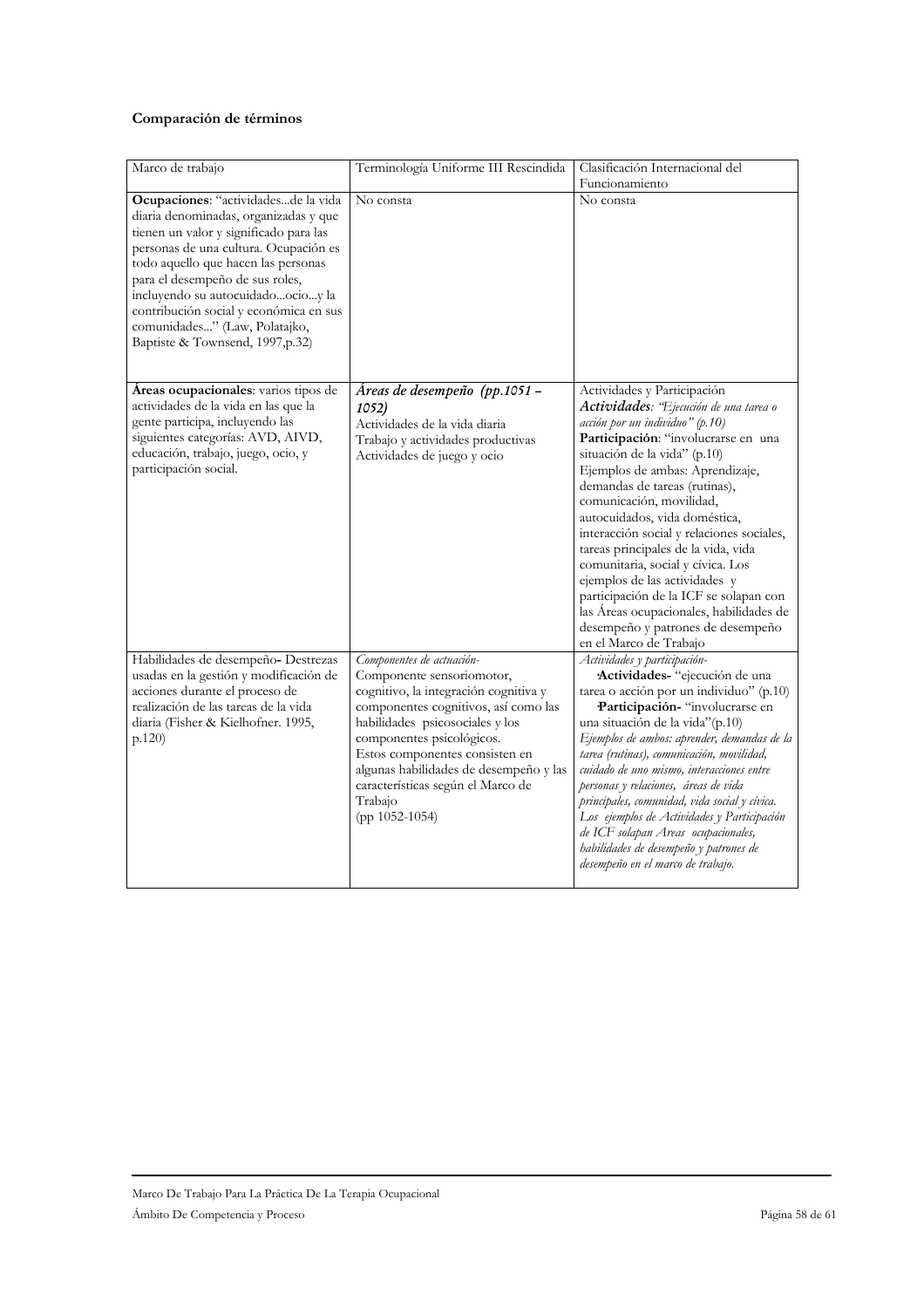| Marco de trabajo                                                                                                                                                                                                                                                                                                                                                                                                                                                                                                                                          | Terminología Uniforme III Rescindida                                                                                                                                                                                                                                                                                                                              | Clasificación Internacional del                                                                                                                                                                                                                                                                                                                                                                                                                                                                                                                                                                                                                                                                                                                                        |
|-----------------------------------------------------------------------------------------------------------------------------------------------------------------------------------------------------------------------------------------------------------------------------------------------------------------------------------------------------------------------------------------------------------------------------------------------------------------------------------------------------------------------------------------------------------|-------------------------------------------------------------------------------------------------------------------------------------------------------------------------------------------------------------------------------------------------------------------------------------------------------------------------------------------------------------------|------------------------------------------------------------------------------------------------------------------------------------------------------------------------------------------------------------------------------------------------------------------------------------------------------------------------------------------------------------------------------------------------------------------------------------------------------------------------------------------------------------------------------------------------------------------------------------------------------------------------------------------------------------------------------------------------------------------------------------------------------------------------|
|                                                                                                                                                                                                                                                                                                                                                                                                                                                                                                                                                           |                                                                                                                                                                                                                                                                                                                                                                   | Funcionamiento                                                                                                                                                                                                                                                                                                                                                                                                                                                                                                                                                                                                                                                                                                                                                         |
| Patrones de desempeño-<br>Actuaciones o comportamientos<br>relacionados con actividades de la vida<br>diaria que son habituales o rutinarios.<br>Incluyen hábitos, rutinas y roles.                                                                                                                                                                                                                                                                                                                                                                       | Hábitos y rutinas no se reflejan. Los roles<br>están incluidos dentro de los componentes de<br>desempeño(p.1050)                                                                                                                                                                                                                                                  | No consta                                                                                                                                                                                                                                                                                                                                                                                                                                                                                                                                                                                                                                                                                                                                                              |
| Entorno o entornos-<br>Se refiere a la variedad de condiciones<br>circundantes que se interrelacionan e<br>influyen en el desempeño del cliente.<br>Incluye, los entornos culturales, físicos,<br>sociales, personales, espirituales, temporales, y<br>virtuales.                                                                                                                                                                                                                                                                                         | Contextos de actuación (p.1054)-<br>Aspectos temporales (Cronológicos, de<br>desarrollo, ciclo de vida, de status, de<br>invalidez.<br>:Ambiente (físico, social, cultural)                                                                                                                                                                                       | Factores contextuales-<br>Se refieren a los antecedentes<br>personales y la experiencia vital.<br>Incluyen factores medioambientales y<br>factores personales que pueden tener<br>un efecto sobre la salud del individuo.<br>· Factores ambientales- "Constituyen<br>el entorno físico, social y educacional en el cual<br>las personas viven. Los factores son externos<br>al individuo"(p.16)<br>· Factores personales-<br>"Se refiere a la biografía de la<br>persona"(p.17)<br>(p.ej. el sexo, la raza, el estilo de vida,<br>los hábitos, el<br>fondo social, la educación, la<br>profesión). Los factores personales no<br>son clasificados en ICF porque no son<br>parte de la condición o estado de salud,<br>aunque se reconoce que tienen efecto<br>en ella. |
| Demandas de la actividad<br>Se definen como los aspectos de una<br>actividad que son necesarios para el<br>desempeño de ésta, incluyen los<br>objetos y sus propiedades, espacio,<br>demandas sociales, secuenciación o<br>aspectos temporales, y de forma<br>subyacente las funciones y las<br>estructuras corporales                                                                                                                                                                                                                                    | No consta                                                                                                                                                                                                                                                                                                                                                         | No consta                                                                                                                                                                                                                                                                                                                                                                                                                                                                                                                                                                                                                                                                                                                                                              |
| Características del cliente<br>Son aquellas intrínsecas al cliente y que<br>pueden afectar al desempeño de las áreas de<br>ocupación. Incluyen las funciones y estructuras<br>corporales.Las características del cliente<br>incluyen lo siguiente:<br>Funciones corporales: Las<br>funciones fisiológicas (incluyendo las<br>funciones<br>psicológicas)(OMS, 2001, p.10)<br>Estructuras corporales:<br>Partes anatómicas del cuerpo<br>como órganos, extremidades y<br>otros componentes (que mantienen<br>las funciones corporales)" (OMS,<br>2001, p.10 | Componentes de ejecución<br>Componente sensoriomotor,<br>integración cognitiva y componentes<br>cognitivos, así como las habilidades<br>psicosociales y los componentes<br>psicológicos.<br>Estos componentes consisten en<br>algunas habilidades de desempeño y<br>algunas carácterísticas del cliente<br>recogidas en el Marco de Trabajo".<br>$(pp 1052-1054)$ | Funciones del cuerpo<br>Las funciones fisiológicas de los<br>sistemas del cuerpo (incluyendo las<br>funciones Psicológicas)(OMS, 2001,<br>p.10<br>Estructuras del cuerpo: partes anatómicas<br>del cuerpo como los órganos, los miembros y<br>sus componentes (que mantienen las funciones<br>corporales) (OMS, 2001, p.10)                                                                                                                                                                                                                                                                                                                                                                                                                                            |
| Resultados<br>Consecuencias importantes para la<br>salud atrubidas a la intervención,<br>incluyendo habilidad para la función,<br>percepciones de salud, y satisfacción<br>con el tratamiento (adaptado de<br>Request for Planning Ideas, 2001)                                                                                                                                                                                                                                                                                                           | No consta                                                                                                                                                                                                                                                                                                                                                         | No consta                                                                                                                                                                                                                                                                                                                                                                                                                                                                                                                                                                                                                                                                                                                                                              |

Nota: UT- III = Terminología Uniforme para la Terapia Ocupacional- III Edición (AOTA, 1994); CIF = Clasificación Internacional de la Funcionalidad, Discapacidad y Salud (OMS, 2001)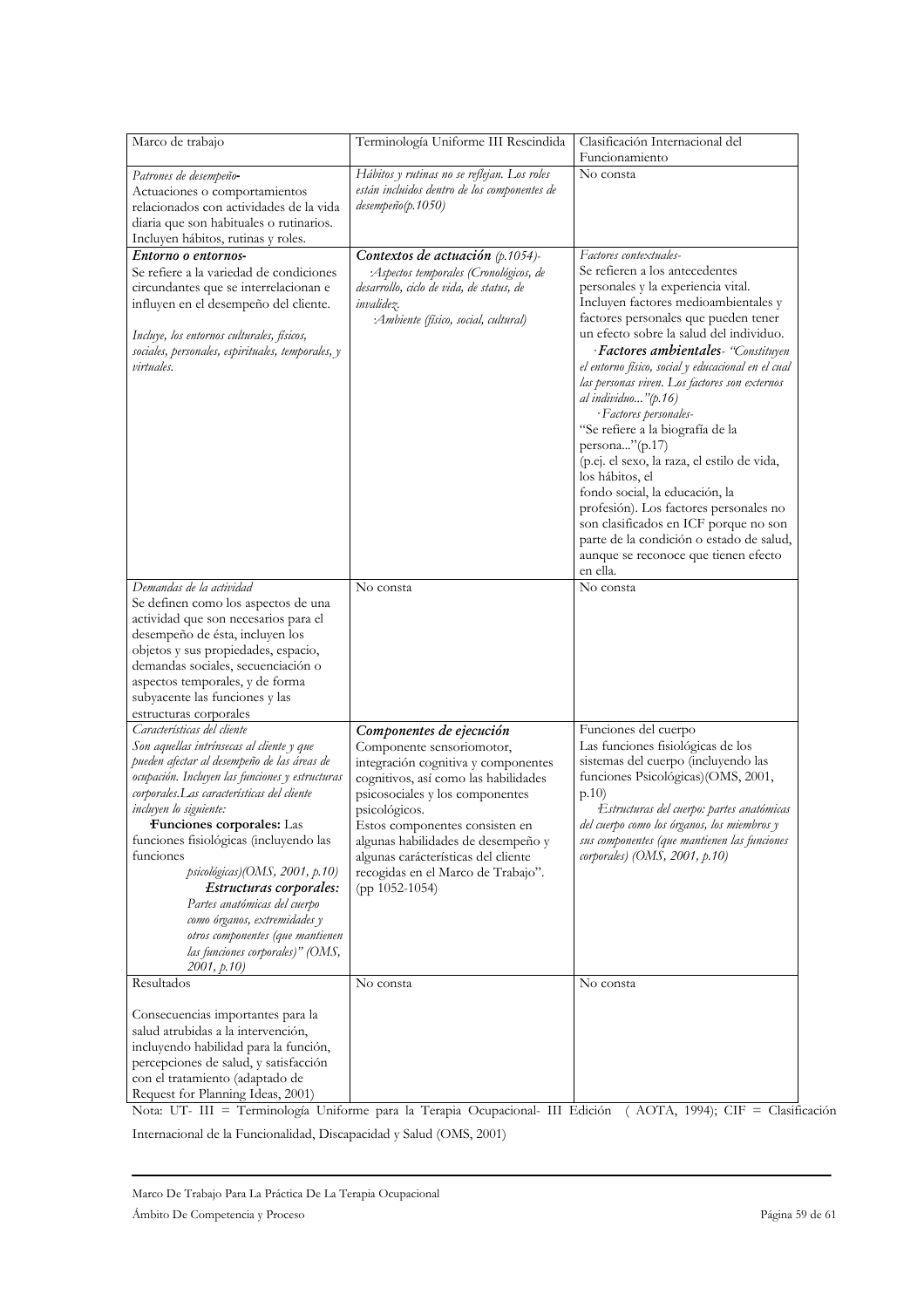# Referencias (sobre los antecedentes)

American Occupational Therapy Association. (1979). Uniform terminology for reporting occupational therapy services - First edition. Occupational Therapy News, 35(11), 1-8.

American Occupational Therapy Association. (1989). Uniform terminology for occupational therapy - Second edition. American Journal of Occupational Therapy, 43, 808-815.

American Occupational Therapy Association. (1994). Uniform terminology for occupational therapy- Third edition. American Journal of Occupational Therapy, 48, 1047-1054.

Education for all Handicapped Children Act. (1975). Pub. L. 94-142,20 U.S.C. §1400 et seq.

Fisher, A., & Kielhofner, G. (1995). Skill in occupational performance. In G. Kielhofner (Ed.), A model of human occupation: Theory and application (2nd ed., pp. 113-128). Baltimore: Williams & Wilkins.

Law, M., Polatajko, H., Baptiste, w., & Townsend, E. (1997). Core concepts of occupational therapy. In E. Townsend (Ed.), Enabling occupation: An occupational therapy perspective (pp. 29-56). Ottawa, ON: Canadian Association of Occupational Therapists.

Medicare-Medicaid Anti-Fraud and Abuse Amendments. (1977). Pub. L. 95-142,42 U.S.C. §1395(h).

Moyers, P. (1999). The guide to occupational therapy practice. American Journal of Occupational Therapy, 53, 247-322.

Request for Planning Ideas for the Development of the Children's Health Outcomes Initiative, 66 Fed. Reg. 11296 (2001).

World Health Organization. (2001). International classification of functioning; disability and health (ICF). Geneva, Switzerland: Author.